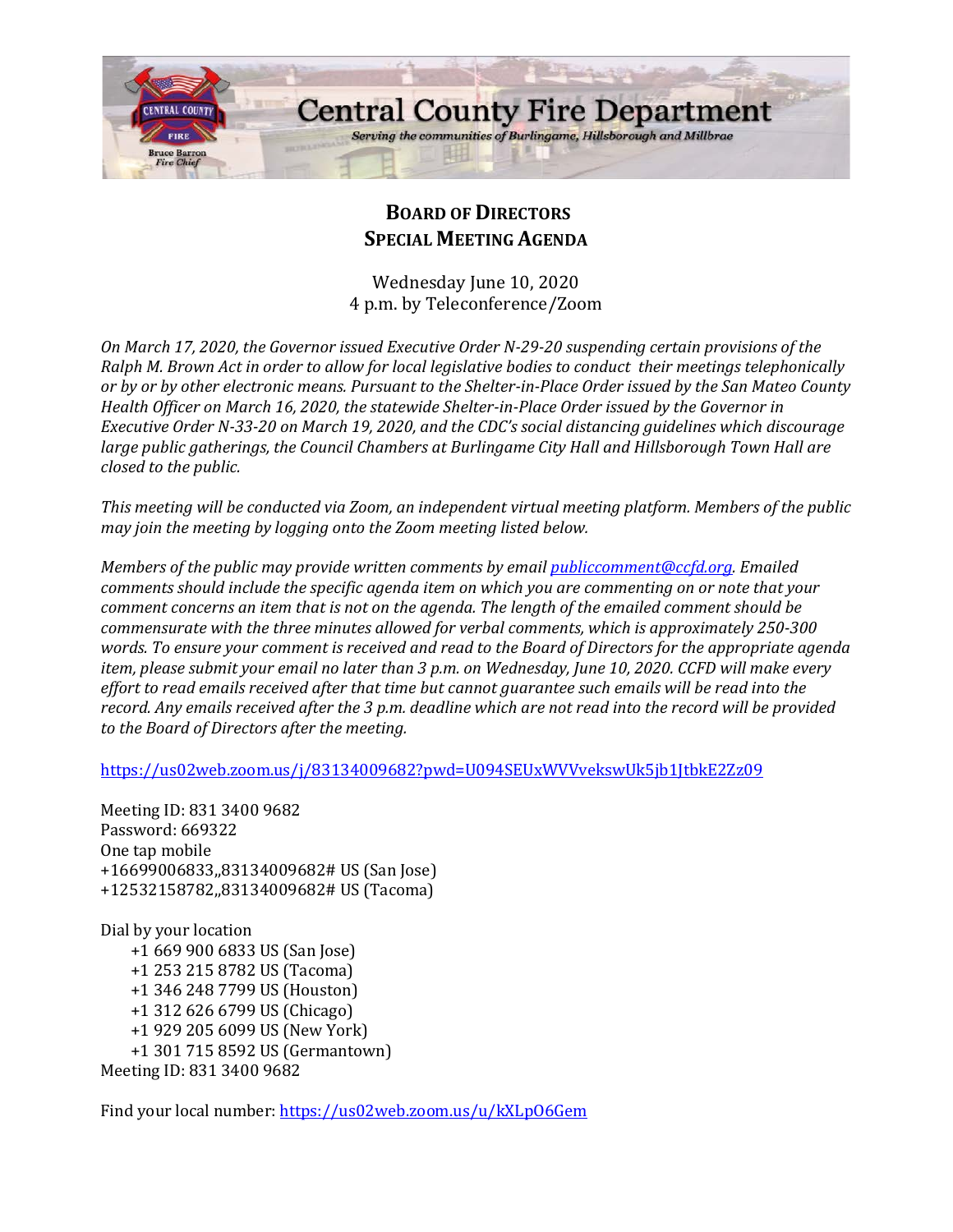### **1. CALL TO ORDER**

### **2. PLEDGE OF ALLEGIANCE**

**3. ROLL CALL**

#### **4. APPROVAL OF MINUTES**

a. Regular meeting minutes of April 22, 2020

#### **5. REPORT OUT FROM CLOSED SESSION OF APRIL 22, 2020**

#### **6. PUBLIC COMMENTS – NON-AGENDA**

The Ralph M. Brown Act (the State local agency open meeting law) prohibits the Board from acting on any matter which is not on the agenda. It is the policy of the Board to refer such matters to staff for investigation and/or action. For purposes of this teleconference meeting, members of the public may provide written comments by email to *[publiccomment@ccfd.org](mailto:publiccomment@ccfd.org)*. Emailed comments should include the specific agenda item on which you are commenting on or note that your comment concerns an item that is not on the agenda. The length of the emailed comment should be commensurate with the three minutes allowed for verbal comments, which is approximately 250- 300 words. To ensure your comment is received and read to the Board of Directors for the appropriate agenda item, please submit your email no later than 3 p.m. on Wednesday, June 10, 2020.

#### **7. CONSENT CALENDAR**

- a. Resolution to Adopt the Amended Fiscal Year 2020-2021 Budget for the Central County Fire Department
- b. Resolution Authorizing Salary Increases and Benefit Changes for Management Unit Employees
- c. Resolution Authorizing Salary Increases and Benefit Changes for the Clerical, Community Risk & Resiliency Specialist, and Emergency Vehicle Technician Unit Employees

#### **8. STAFF REPORTS**

a. Fire Chief's Report *(Oral Report)*

#### **9. NEW BUSINESS**

- a. Resolution to Adopt the Salary Schedule for the Central County Fire Department
- b. Resolution Authorizing the Execution of an Agreement Between the Central County Fire Department and the College of San Mateo for Provision of Maintenance and Repair Services for Fire Apparatus and Fleet Vehicles

#### **10. BOARD OF DIRECTORS' COMMENTS**

#### **11. ADJOURN TO CLOSED SESSION** *(via teleconference)*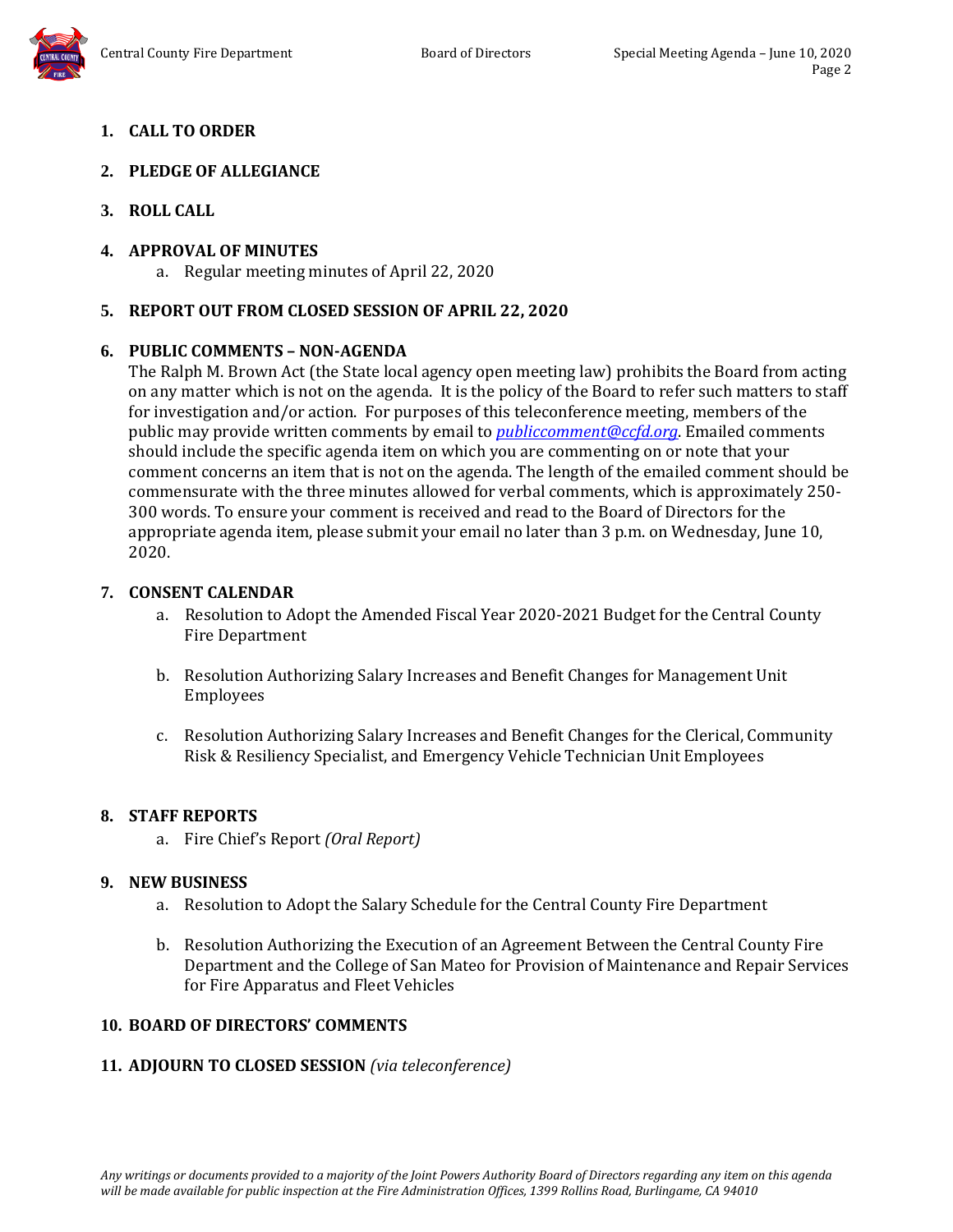# **12. CLOSED SESSION**

- a. Conference with Legal Counsel Existing Litigation (Gov't Code Sec 54956.9(d)(1)): Name of Case: Eric Fuge vs. Central County Fire Department; WCAB No. ADJ11612727
- b. Conference with Legal Counsel Existing Litigation (Gov't Code Sec 54956.9(d)(1)): Name of Case: Kevin Mernick vs. Central County Fire Department; WCAB No. ADJ12417877

# **13. ADJOURN CLOSED SESSION**

# **14. REPORT FROM CLOSED SESSION**

**15. ADJOURNMENT**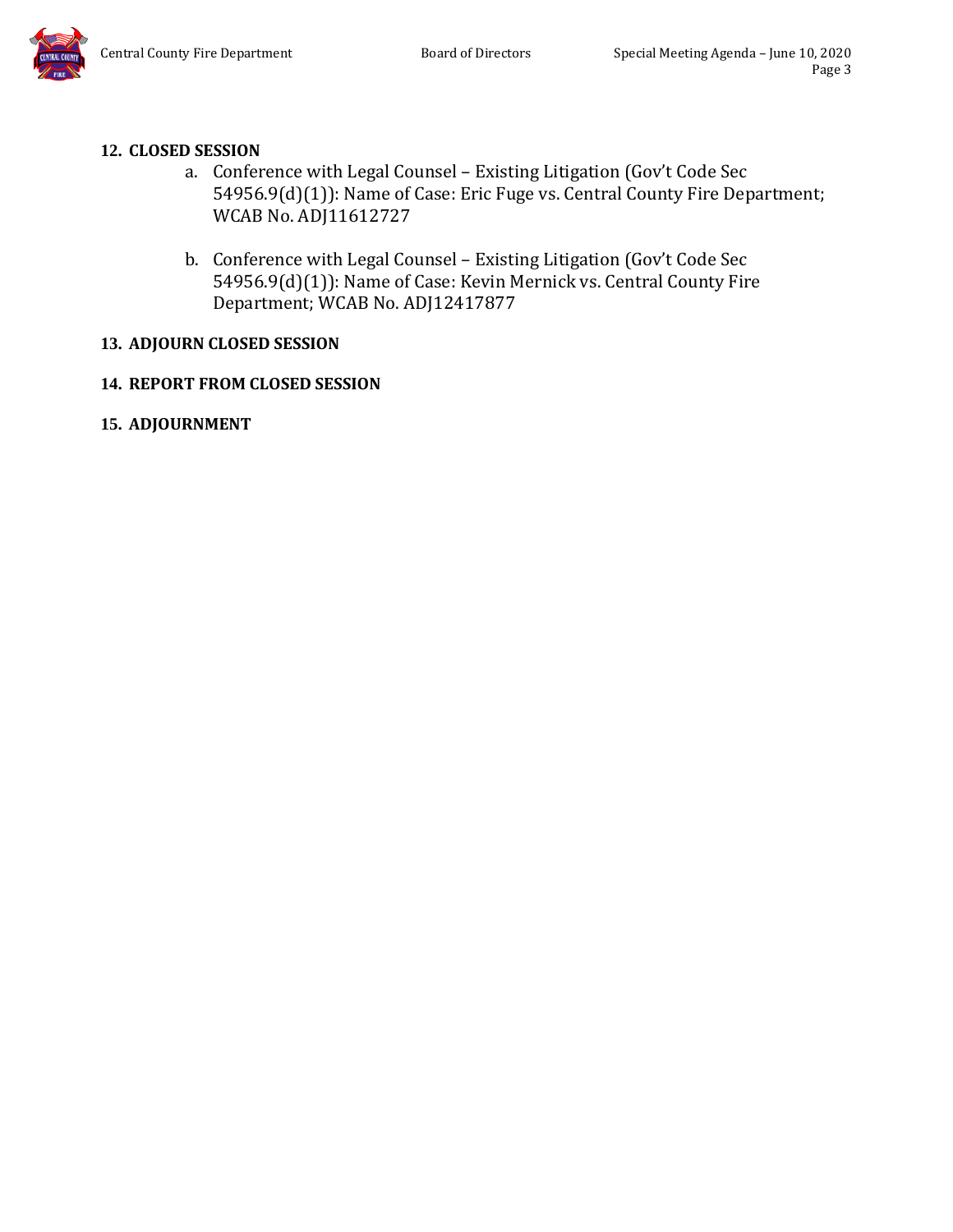

# **AGENDA ITEM:** 7a **STAFF REPORT MTG. DATE:** June 10, 2020

**TO:** Board of Directors

**DATE:** June 10, 2020

**FROM:** Jan Cooke, Finance Director Bruce Barron, Fire Chief

**APPROVED BY: \_\_\_\_\_\_\_\_\_\_\_\_\_\_\_\_\_\_\_\_\_\_\_\_\_\_\_\_\_\_\_\_\_\_**

Lisa K. Goldman, CAO

**SUBJECT:** Resolution to Adopt the Fiscal Year 20/21 Budget for the Central County Fire Department and Rescind Resolution No. 20-06

#### **Recommendation:**

Approve the Resolution to Adopt the Fiscal Year 20/21 Budget for the Central County Fire Department (CCFD) and rescind resolution No. 20-06

#### **Background:**

The CCFD Board conducted a Proposed Fiscal Year 20/21 Budget study session at its regular meeting on April 22, 2020. During the study session, staff presented a preliminary list of cost savings options that could be deployed to lower the contribution costs of the cities for FY 20/21. This was done to be responsive to the potential economic and financial impacts the cities have incurred due to the COVID-19 public health emergency. The Board reviewed these items and adopted Resolution No. 20-06 for the original proposed budget including the preliminary cost savings provisions. The Board instructed staff to bring back the final budget for adoption at its next meeting.

The revised Proposed FY 20/21 Budget, including the final cost savings provisions, is described below.

#### Summary

The table below outlines the overall changes in the FY 20/21 General Fund Budget. Expenditures are increasing \$0.9 million (3.2%) and operating revenue is decreasing \$0.1 million (-4.2%). This overall net change of \$1 million is funded by \$0.2 million in reserves and the remaining \$0.8 million from City contributions (3.0%).

| FY 20/21 BUDGET SUMMARY       |                          |              |           |          |
|-------------------------------|--------------------------|--------------|-----------|----------|
| <b>General Fund</b>           | 19/20 Projection         | 20/21 Budget | \$ Change | % Change |
| <b>Funding Sources:</b>       |                          |              |           |          |
| <b>Operating Revenue</b>      | 1.759.771                | .686.037     | (73, 734) | $-4.2\%$ |
| Contributions                 | 26.624.547               | 27,425,166   | 800.619   | 3.0%     |
| Use of Reserves               | $\overline{\phantom{a}}$ | 180,000      | 180,000   | 100.0%   |
| <b>Total Sources of Funds</b> | 28,384,318               | 29,291,203   | 906.885   | 3.2%     |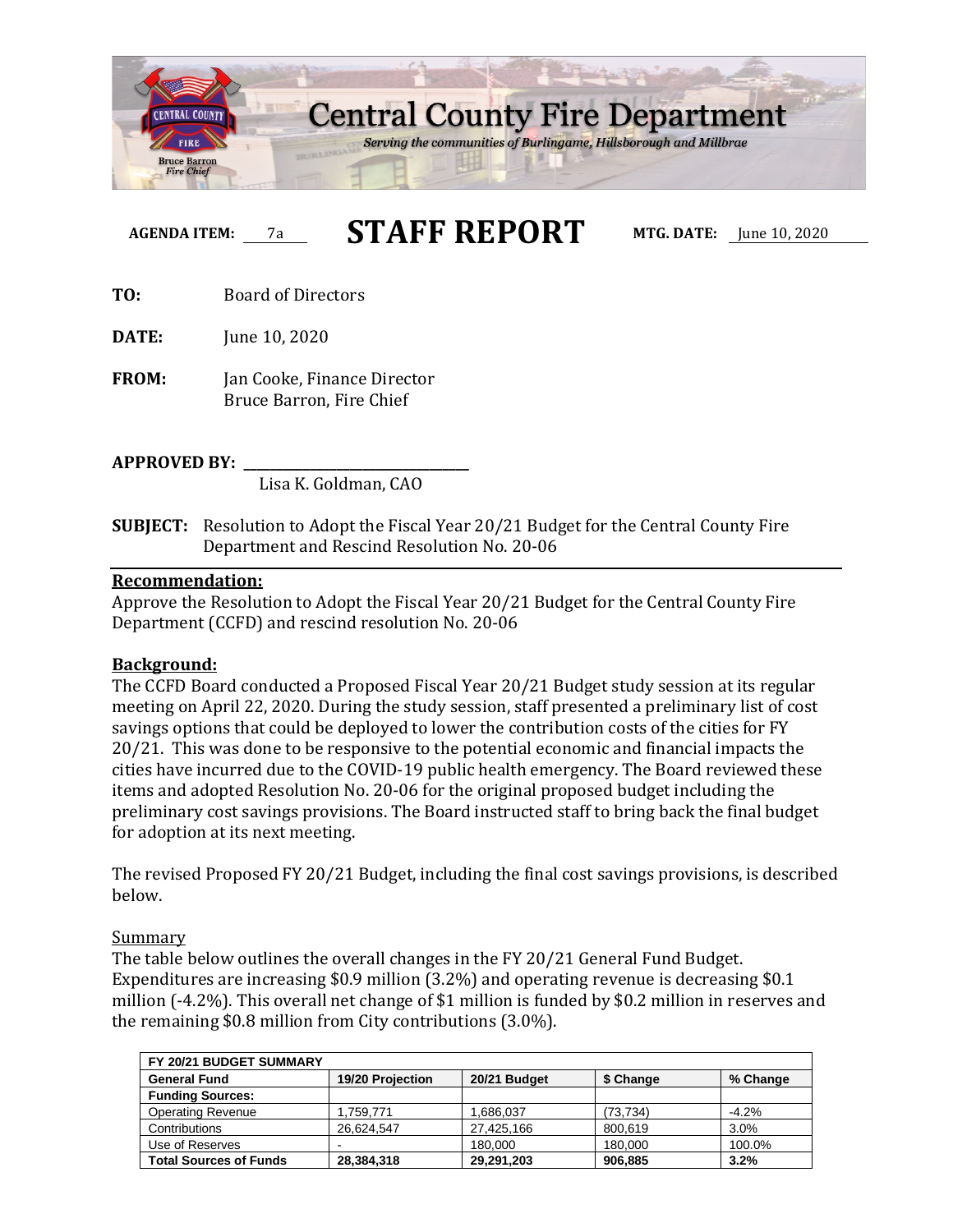| Uses of Funds:                |            |            |                |          |
|-------------------------------|------------|------------|----------------|----------|
| <b>Operating Expenditures</b> | 27.234.318 | 28.341.203 | 1.106.885<br>D | 3.2%     |
| Capital Funding               | 1.150.000  | 950,000    | (200.000)      | $-17.4%$ |
| <b>Total Uses of Funds</b>    | 28.384.318 | 29,201,203 | 906.885<br>Ð   | 3.2%     |

The FY 20/21 General Fund expenditure budget is increasing \$0.9 million, or 3.2% as compared to the FY 19/20 projection. The dollar increase and percentage of the total increase are primarily attributable to contractual increases associated with salaries and benefits (\$0.8 million, or 2.9%), increases in CalPERS pension contributions (\$0.7 million, or 2.5%) and workers' compensation costs (\$0.1 million, or .5 %), and an increase in materials and services (\$0.1 million, or .1%). These increases are offset by lower overtime (-\$0.4 million, or -1.4%), Other Post-Employment Benefits costs (-\$0.2 million, or -.7%), and capital funding (-\$0.2 million, or  $-7\%$ ).

The FY 20/21 General fund operating revenue is decreasing \$74k as compared to the FY 19/20 projection, primarily as a result of a reduction in reimbursements (-\$258k, or -14.6%) partially offset by Wildland Urban Interface charges (\$140k, or 8.1%), an increase in plan review fees (\$40k, or 2.3%), and \$4k net for all other revenues.

### Detailed analysis

### Operating Revenues:

General Fund operating revenues are projected to decrease \$74k (-4.2%) as compared to the FY 19/20 projection.

- Fire plan review, construction, and inspections revenues are expected to increase due to expected larger development projects in Burlingame and Millbrae. (+\$40k, 18% change)
- Joint training revenue is a formula based on the number of engine companies and training personnel. (+\$0k, 0% change)
- The mechanic shop revenues are expected to remain flat, with the shop only servicing apparatus for the City of San Bruno. (+\$0k, 0% change)
- ALS JPA revenues are projected to increase primarily due to a CPI increase. (+\$4k, 2% increase)
- Wildland Urban Interface charges are new in FY 20/21 for services provided to support residents with effective vegetation management in designated areas. (+\$140k, 100% increase)
- Reimbursements and other revenues are projected to decrease primarily as a result of one-time revenues received in FY 19/20 for strike team reimbursements. (-\$258k, 33% decrease)

### Contributions

• The increase in FY 20/21 contributions is \$0.8 million (3.0%) for all cities (Burlingame +\$347k, Hillsborough +\$231k, and Millbrae +\$222k. The increase is primarily attributable to an increase in contractual obligations for salaries and CalPERS' costs.

### Operating Expenditures:

### Salaries and Benefits

The overall increase in salaries and benefits is \$1.0 million (4.2%) as compared to revised projection. This is primarily attributable to contractual MOU and pension costs and workers' compensation costs.

• Salaries expenditures increase with contractual MOU increases. There are no new approved positions for FY 20/21. (+\$835k, 7% increase).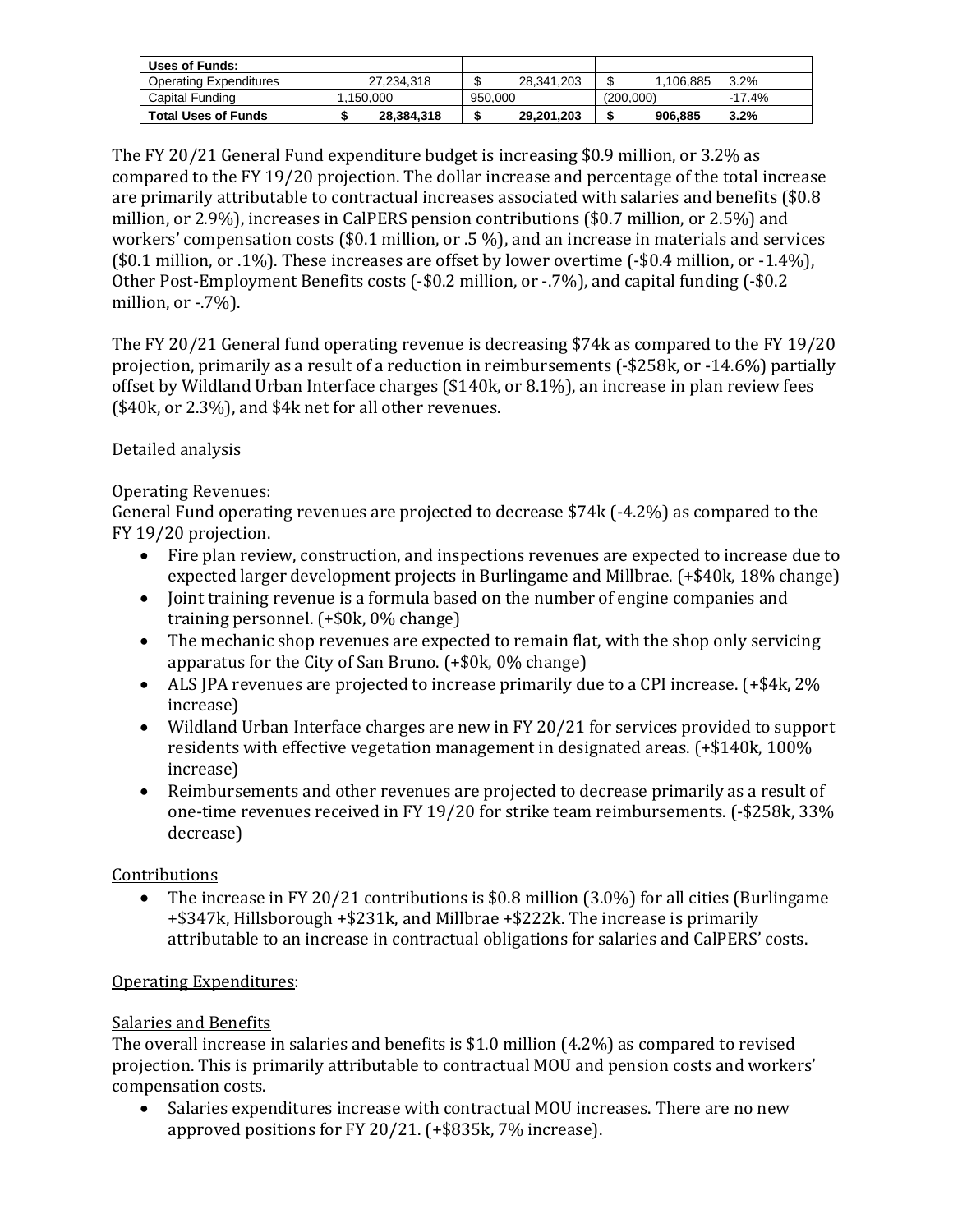- Retirement expenditures increase due to the change in the CalPERS discount rate to 7% for FY 20/21. Annual contributions as a percentage of payroll are increasing 3.1% for the Safety PEPRA Plan ((17.5% in FY 20/21 versus 14.4% in FY 19/20) and 5.4% for the Safety Classic Plan (53.1% in FY 20/21 versus 47.7% in FY 19/20). (+706k, 15% increase)
- The workers' compensation contribution increases to \$1.9 million in FY 20/21 budget primarily due to projected claims from the updated actuarial valuation. (+\$139k, 8% increase)
- Overtime costs decrease from FY 19/20 as it is anticipated that vacancies will be filled by new firefighter recruits. (-\$395k, 18% decrease)
- Other Post-Employment Benefit (OPEB) funding for FY 20/21 is estimated at \$1.3m based on the new actuarial valuation. (-\$185k, 12% decrease)
- Leave payouts include payouts for vacation and sick leave programs and for retirements.

### Materials and Services Expenditures

• Materials and Services expenditures are budgeted to increase \$46k (2%) primarily for required training for new firefighters and captains, purchases of emergency supplies for all fire stations and the emergency operations center, and implementation of the employee wellness program.

#### Asset Replacements/Reserves

• The FY 20/21 budget includes the purchase of a ladder engine (\$1.3 million); radios, computers, and Wi-Fi devices (\$91k); and PPE safety sets and mobile technology (\$122k). These replacements, totaling \$1.5 million, are encumbered in the Vehicle Replacement Fund. A service charge of \$950k is budgeted in the FY 20/21 General Fund for these purchases along with the use of reserves in the Asset Replacement Fund.

#### **Fiscal Impact:**

The proposed budget for FY 20/21 reflects a \$27.4 million contribution requirement from Burlingame, Hillsborough, and Millbrae. This is a \$0.8 million (3.0%) increase over the midyear FY 19/20 projection.

#### **Attachments:**

- 1. Proposed FY 20/21 Budget for Central County Fire Department
- 2. Resolution to Adopt the Fiscal Year 20/21 Budget for Central County Fire Department and Rescind Resolution No. 20-06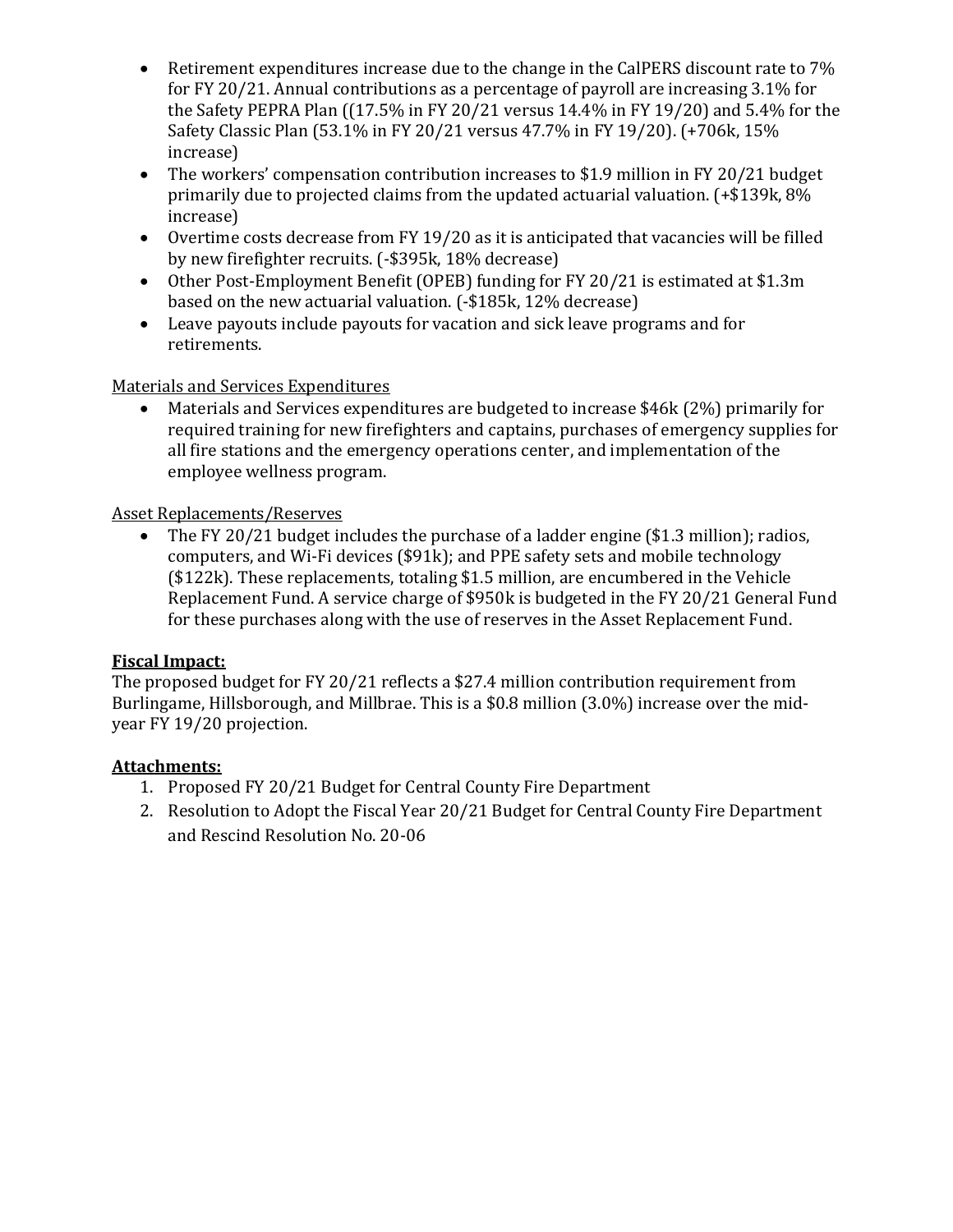#### **RESOLUTION NO. 20-12**

#### **RESOLUTION OF THE BOARD OF DIRECTORS OF THE CENTRAL CONTY FIRE DEPARTMENT ADOPTING THE BUDGET FOR FISCAL YEAR 2020-2021**

**RESOLVED,** by the Board of Directors of the Central County Fire Department, County of San Mateo, State of California that,

**WHEREAS,** the Joint Powers Agreement establishing Central County Fire Department became effective April 20, 2004; and

**WHEREAS,** Section 16.1 of the Joint Powers Agreement requires that the Department adopt a budget for maintenance and operations costs and costs of special services in time to allow approval by Member Agencies prior to June 30th of each year; and

**WHEREAS,** the budget for fiscal year 2020-2021 has been prepared and reviewed by staff; and

**WHEREAS,** at the April 22, 2020 Board meeting, the Board approved the proposed budget with amendments; and

**WHEREAS,** said amendments include reductions in materials and services, contributions to the workers' compensation fund, and capital expenditures; and

**WHEREAS,** this resolution will rescind Resolution 20-06; and

**WHEREAS,** the amended budget from Central County Fire Department has been submitted to and reviewed by the Board of Directors.

**NOW THEREFORE, BE IT FURTHER RESOLVED** that the Board of Directors of the Central County Fire Department adopt the budget for Central County Fire Department for fiscal year 2020-2021.

|                                          | <b>Fiscal Year 2020-2021</b> |
|------------------------------------------|------------------------------|
| <b>General Fund</b>                      | \$29,291,203                 |
| Joint Training Program Fund              | 161,000                      |
| Capital Project Fund                     |                              |
| Sub-total                                | \$29,452,203                 |
| Internal Service Fund - Insurance        | 1,939,000                    |
| Internal Service Fund-Vehicles/Equipment | 1,513,358                    |
| <b>GRAND TOTAL</b>                       | \$32,904,561                 |

Approved at a special meeting of the Board of Directors, held by teleconference, this 10th day of June, 2020.

Signed:

Jess E. Benton, Chair

Attest: \_\_\_\_\_\_\_\_\_\_\_\_\_\_\_\_\_\_\_\_\_\_\_\_\_\_\_\_\_\_\_\_

Rubina Ellam, Secretary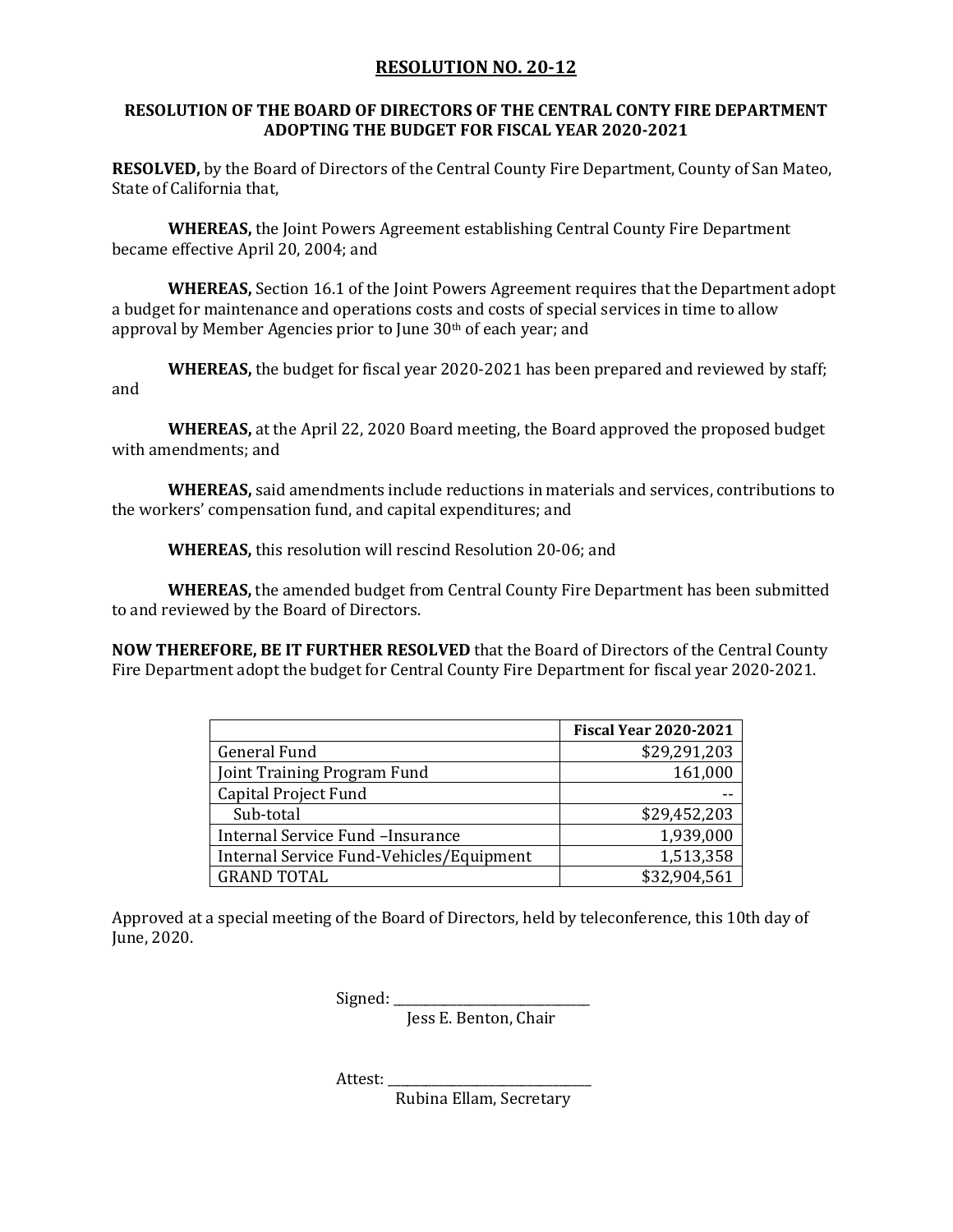I hereby certify that the foregoing is a true and correct copy of Resolution 20-12 adopted by the Board of Directors of the Central County Fire Department, San Mateo County, California, at its special meeting held on the 10th day of June, 2020, by the following vote of the members thereof:

| AYES:    | Board Members: |  |
|----------|----------------|--|
| NOES:    | Board Members: |  |
| ABSENT:  | Board Members: |  |
| ABSTAIN: | Board Members: |  |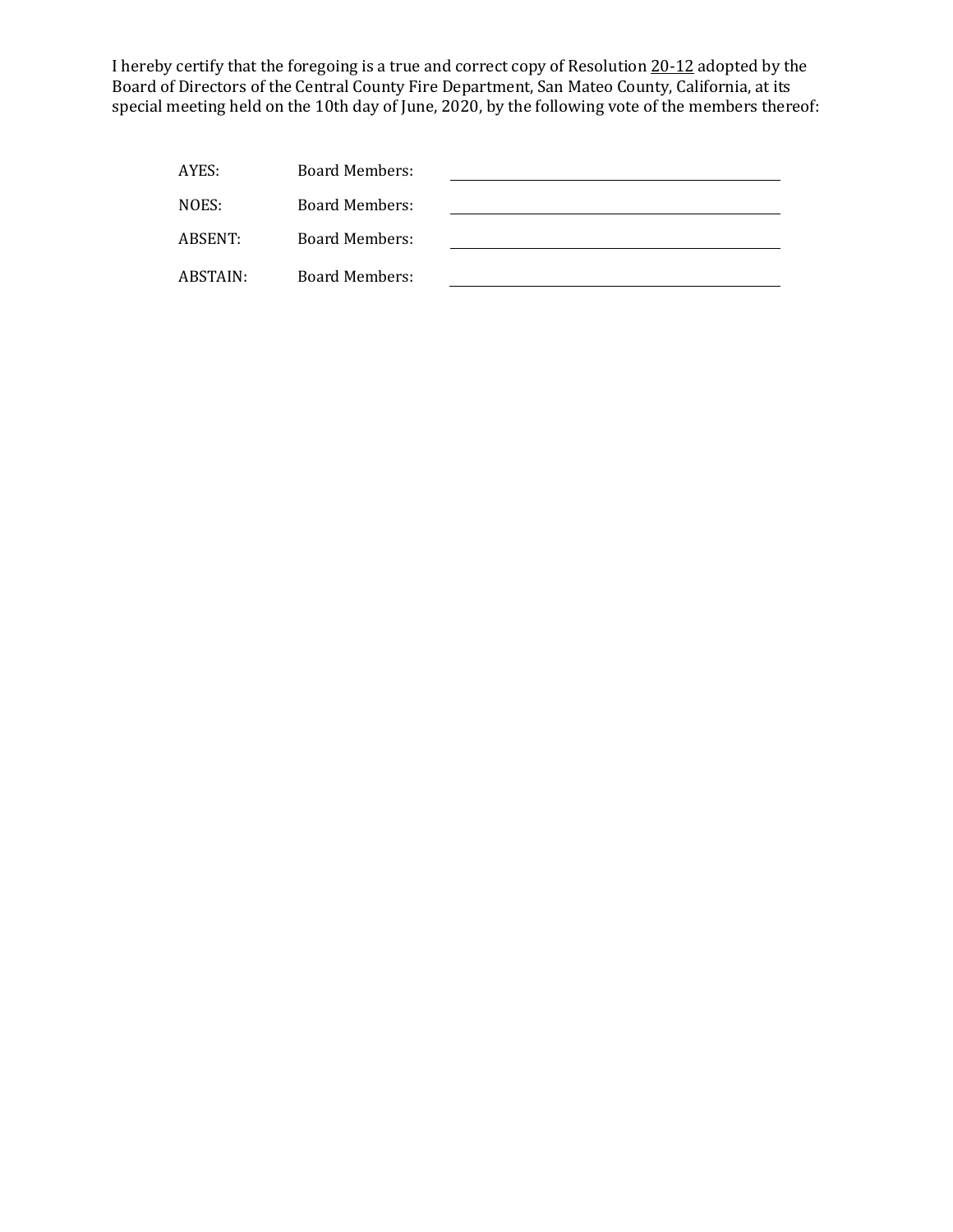

**AGENDA ITEM:** 7b **STAFF REPORT MTG. DATE:** June 10, 2020

**TO:** Board of Directors

**DATE:** June 10, 2020

**FROM:** Kristin Armbruster, Human Resources Manager

**APPROVED BY: \_\_\_\_\_\_\_\_\_\_\_\_\_\_\_\_\_\_\_\_\_\_\_\_\_\_\_\_\_\_\_\_\_**

Lisa K. Goldman, CAO

**SUBJECT:** Resolution Authorizing Salary Increases and Changes to Benefits for the Management Unit Employees

### **Recommendation:**

Staff recommends the Board of Directors adopt the resolution authorizing salary increases and changes to benefits for the Management unit employees.

### **Background:**

The Management unit includes the Fire Chief, the Deputy Fire Chief, and the Administrative Services Manager. After reviewing salaries of similar positions at local agencies and evaluating current and average Consumer Price Index trends, staff feels an increase of 3.0% for the Management employees, and a 2.5% equity increase for the Fire Chief, is warranted to keep positions competitive in their market. These increases will be effective July 6, 2020, which is the first full pay period of the fiscal year.

Additionally, staff is proposing to add the Vacation Cash Out program to this group. This program allows employees to elect to cash out accrued vacation and is already in place for the Firefighter and Chief Officer groups. Staff recommends that the Management group should have access to the same benefits as other employees.

# **Fiscal Impact:**

The actual value of the Vacation Cash Out program is unknown and depends on whether the employees use it. The maximum potential value of the program is approximately \$33,700, and the value of the salary increase is \$23,250. Sufficient funding for these adjustments is included in the FY 2020/21 budget for the Central County Fire Department.

# **Attachments:**

- 1. Resolution Authorizing Salary Increases and Benefit Changes for the Management Unit Employees
- 2. Summary of Benefits for Management Unit (redlined)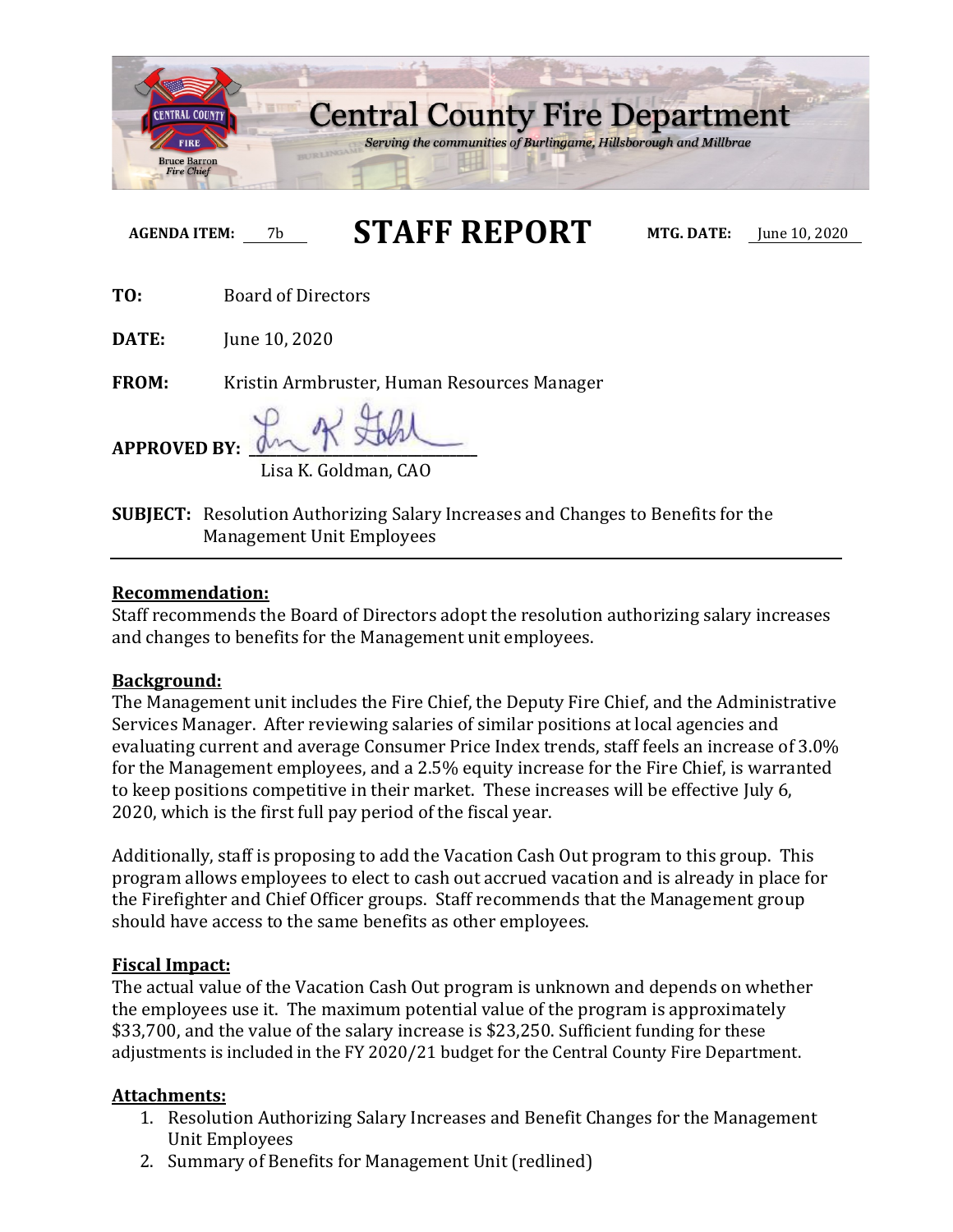#### **RESOLUTION 20-13**

#### **RESOLUTION OF THE BOARD OF DIRECTORS OF THE CENTRAL COUNTY FIRE DEPARTMENT AUTHORIZING SALARY INCREASES AND CHANGES TO BENEFITS FOR MANAGEMENT EMPLOYEES**

**RESOLVED,** by the Board of Directors of the Central County Fire Department, County of San Mateo, State of California that,

**WHEREAS,** the Board of Directors strives to provide fair compensation and benefits for the Central County Fire Department employees; and

**WHEREAS,** the Board of Directors has determined that cost of living adjustments are appropriate; and

**WHEREAS,** the Board of Directors desires that the Management employees have access to similar benefits as other employees.

**NOW THEREFORE, BE IT RESOLVED,** that the Board of Directors of the Central County Fire Department authorizes the following changes effective July 6, 2020:

- 3.0% cost of living increase for the employees in the Management Unit
- 2.5% equity increase for the Fire Chief
- Addition of Vacation Cash Out program to Management Summary of Benefits

Approved at a special meeting of the Board of Directors, held by teleconference, this 10th day of June, 2020.

SIGNED: \_\_\_\_\_\_\_\_\_\_\_\_\_\_\_\_\_\_\_\_\_\_\_\_\_\_\_\_\_\_\_\_\_\_\_\_\_

Jess Benton, Chair

ATTEST: \_\_\_\_\_\_\_\_\_\_\_\_\_\_\_\_\_\_\_\_\_\_\_\_\_\_\_\_\_\_\_\_\_\_\_\_\_

Rubina Ellam, Secretary

I hereby certify that the foregoing is a true and correct copy of Resolution 20-13 adopted by the Board of Directors of Central County Fire Department, at its special meeting held on the 10th day of June 2020 by the following vote of the members thereof:

| AYES:    | Board Members:        |  |
|----------|-----------------------|--|
| NOES:    | Board Members:        |  |
| ABSENT:  | Board Members:        |  |
| ABSTAIN: | <b>Board Members:</b> |  |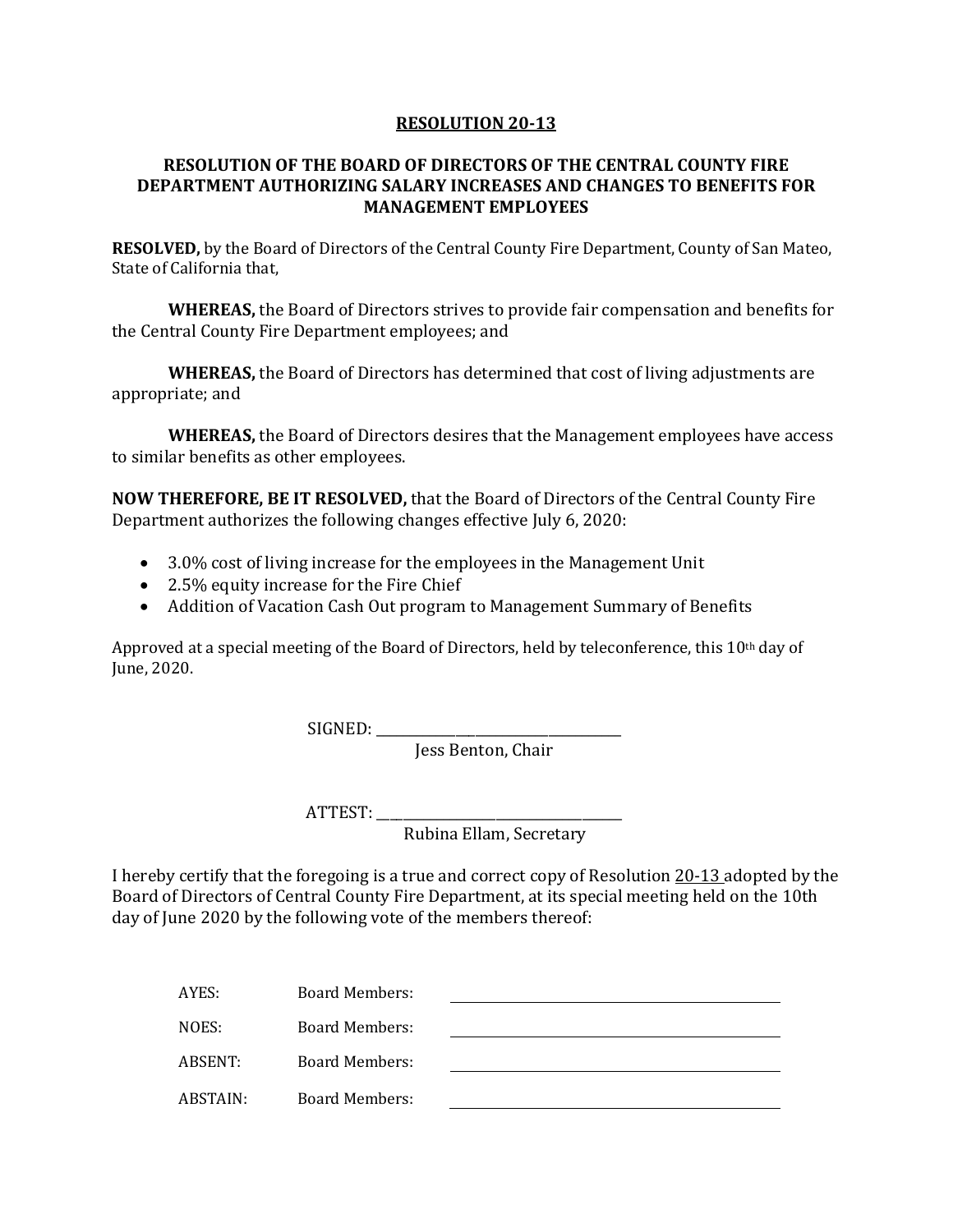

# Central County Fire Department

Summary of Benefits

**Management**

January-July 2020

 $\overline{\phantom{a}}$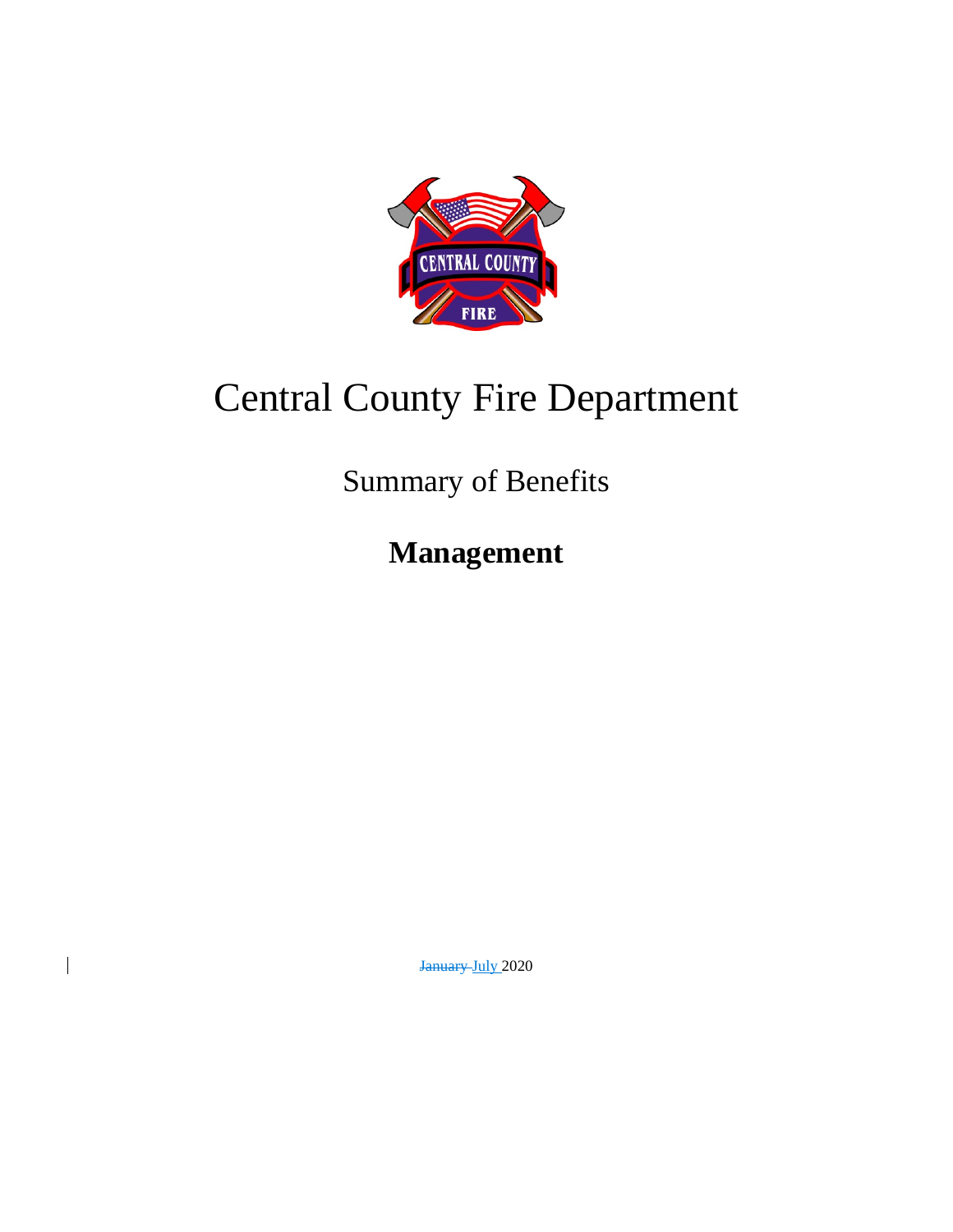| 1.  | Eligible Employees                 | 3 |
|-----|------------------------------------|---|
| 2.  | <b>Health Benefits</b>             | 3 |
| 3.  | Life Insurance                     | 4 |
| 4.  | Long Term Disability               | 4 |
| 5.  | Retirement                         | 4 |
|     | 6. Vacation                        | 5 |
|     | 7. Sick Leave                      | 5 |
|     | 8. Administrative Leave            | 6 |
| 9.  | Holidays                           | 7 |
| 10. | <b>Technology Policy</b>           | 7 |
|     | 11. Wellness Benefit               |   |
|     | 12. Uniform Allowance              | 7 |
|     | 13. Bereavement Leave              | 7 |
|     | 14. Family Medical Leave           | 8 |
| 15. | <b>Pregnancy Disability Leave</b>  | 8 |
| 16. | <b>Jury Duty</b>                   | 8 |
|     | 17. Deferred Compensation Plans    | 8 |
| 18. | <b>Flexible Spending Plan</b>      | 9 |
| 19. | <b>Employee Assistance Program</b> | 9 |

 $\mathbf{I}$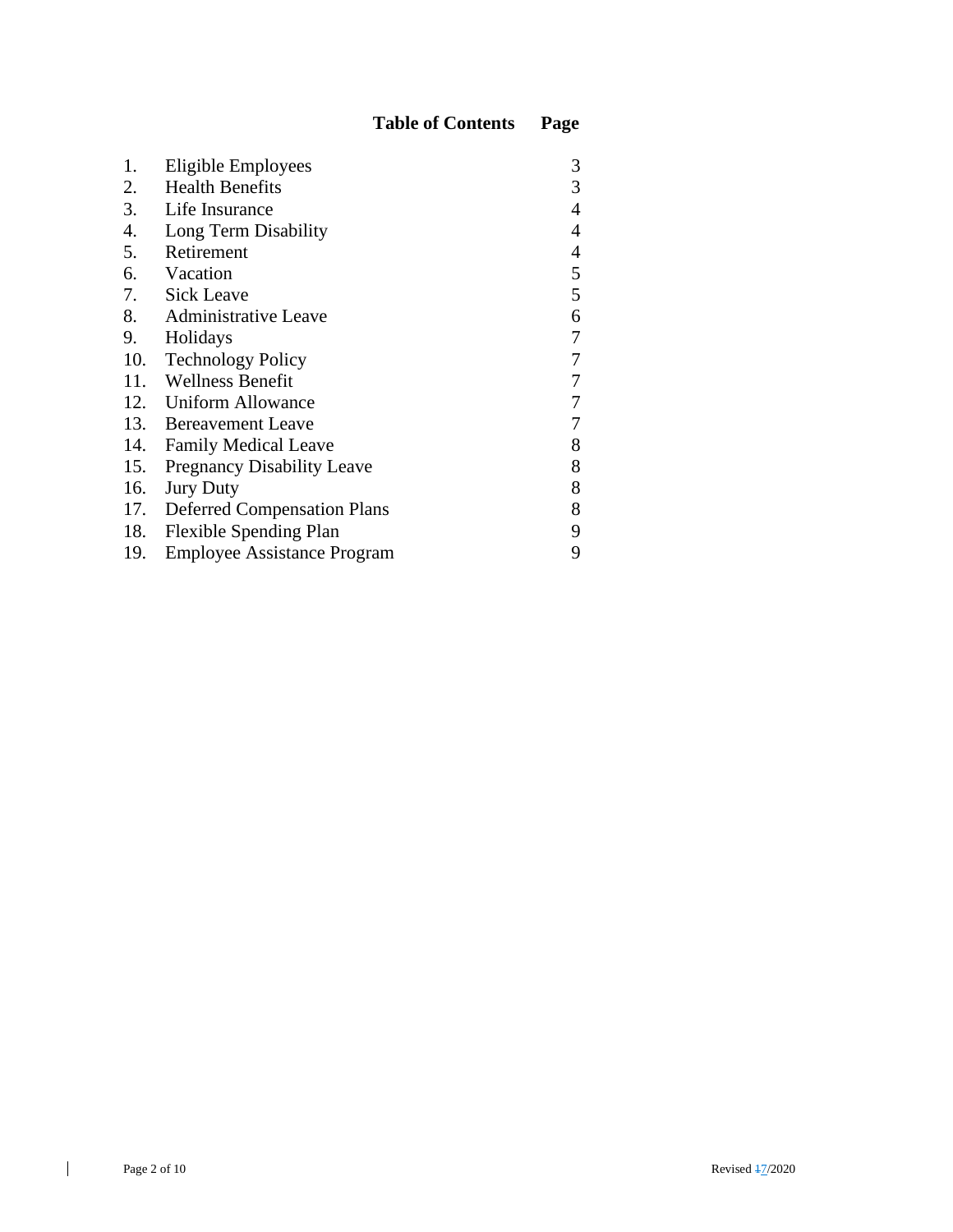#### 1. **Eligible Employees**

The classification of employees eligible to receive benefits contained in this summary are:

Fire Chief Deputy Fire Chief Administrative Services Manager

These positions are unrepresented and classified as at-will employees.

#### **2. Health Benefits**

#### **2a. Medical**

The Department contracts with PERS (Public Employees Retirement System) to provide medical insurance coverage. The Department shall pay the premium cost for employees and their eligible dependents. The maximum contribution shall not exceed the three-party Blue Shield HMO premium as offered by PERS. If an employee has other medical coverage, the employee can opt out of the medical plan with proof of other coverage. An employee is eligible for \$200 per month if s/he opts out of medical coverage offered through the Department.

Employees hired prior to December 31, 2015 who retire with a minimum of five (5) years of service with the Department (years of service with the Fire Departments in the Town of Hillsborough and the City of Burlingame are also counted), will receive a retiree medical benefit equivalent to the amount necessary for actual enrollment in single, two-party or family coverage, up to the same maximum Department contribution for medical premiums as active employees.

#### **2b. Dental**

Employees and their eligible dependents shall be covered by the Department's dental reimbursement plan.

The maximum reimbursement is \$2,000 per year per person covered.

There is no dental benefit offered for retirees.

#### **2c. Vision**

Employees and their eligible dependents shall be covered by the Department's vision reimbursement plan.

Maximum reimbursement limits are as follows:

\$600/year for employee glasses or contacts, one item only Disposable contacts are limited to a 12 month supply \$100/year for employee eye exam \$350/year for dependents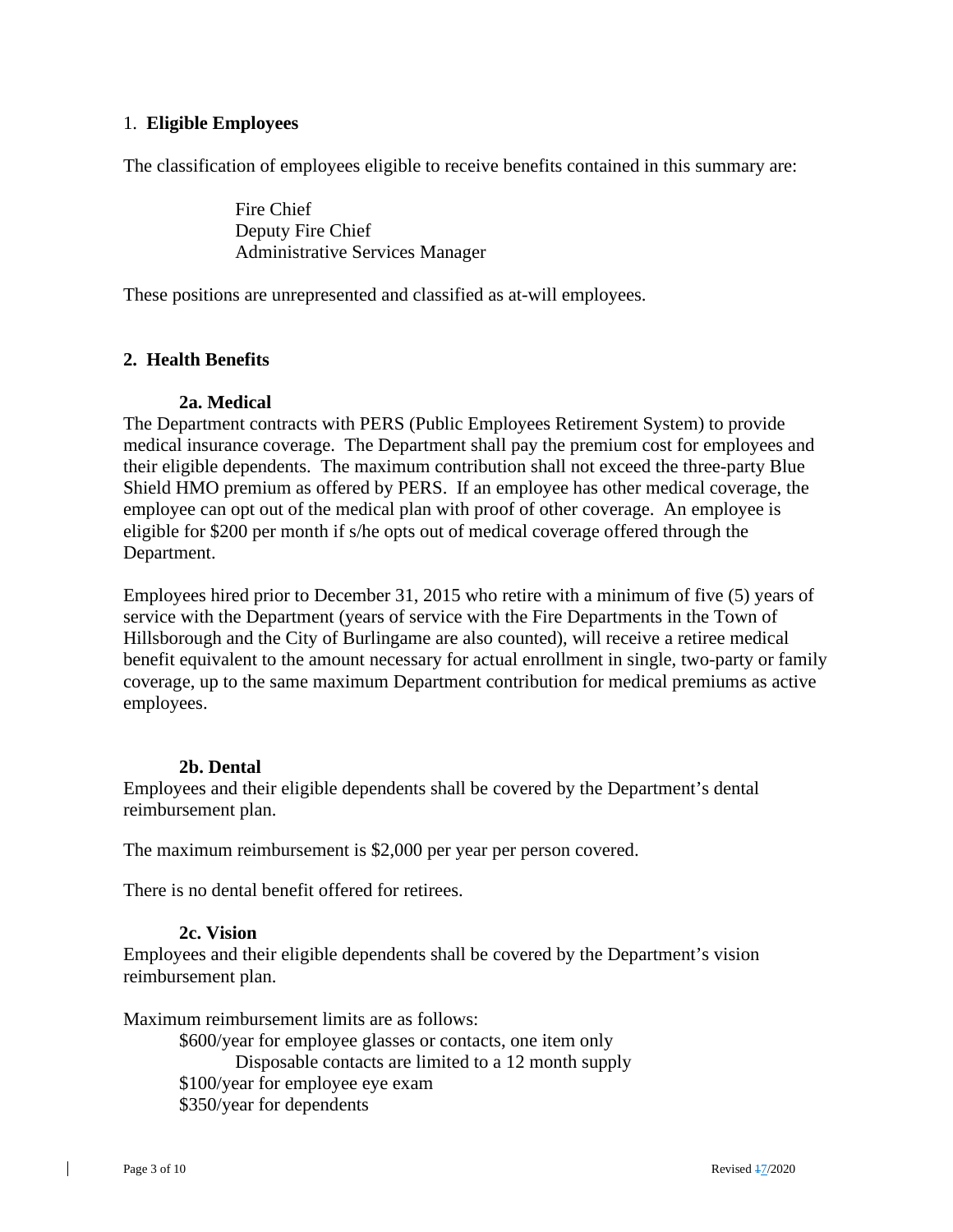There is no vision benefit offered for retirees.

#### **2d. Retiree Health Savings**

Employees in this unit hired on or after 1/1/2016 are eligible to receive a contribution to a Retiree Health Savings (RHS) account in lieu of a retiree medical benefit. The Department will make a contribution on the employee's behalf.

| $0 - 5$ years of service | \$75/month contribution  |
|--------------------------|--------------------------|
| 6+ years of service      | \$100/month contribution |

Employees must meet vesting requirements of the plan as follows:

| Year 1 | 20% vested  |
|--------|-------------|
| Year 2 | 40% vested  |
| Year 3 | 60% vested  |
| Year 4 | 80% vested  |
| Year 5 | 100% vested |

#### **3. Life Insurance**

The Department provides a term life insurance policy in the amount equal to 100% of salary for the Fire Chief and Deputy Fire Chief, and \$100,000 for the Administrative Services Manager. Coverage starts on the first day of the month following conclusion of a 30-day waiting period.

#### **4. Long Term Disability**

The Department will pay the premium for long-term disability coverage to Association member's appropriate LTD carriers for the Fire Chief and Deputy Fire Chief. The Department will provide long-term disability coverage of 60% of covered earnings to a maximum of \$3500 per month for the Administrative Services Manager.

#### **5. Retirement**

Employees are enrolled in retirement benefits through PERS.

Employees who are considered "Classic" Safety members by PERS are enrolled in the 3% @ 55 Local Safety Plan, with the single highest year for compensation. Employees who are considered "New" Safety members are enrolled in the 2.7% @ 57 Local Safety Plan, with a 3 year final average for compensation.

Employees who are considered "Classic" Miscellaneous members by PERS are enrolled in the 2.5% @ 55 Miscellaneous Plan, with the single highest year for compensation. Employees who are considered "New" Miscellaneous members are enrolled in the 2% @ 62 Miscellaneous plan, with a 3 year final average compensation.

 $\perp$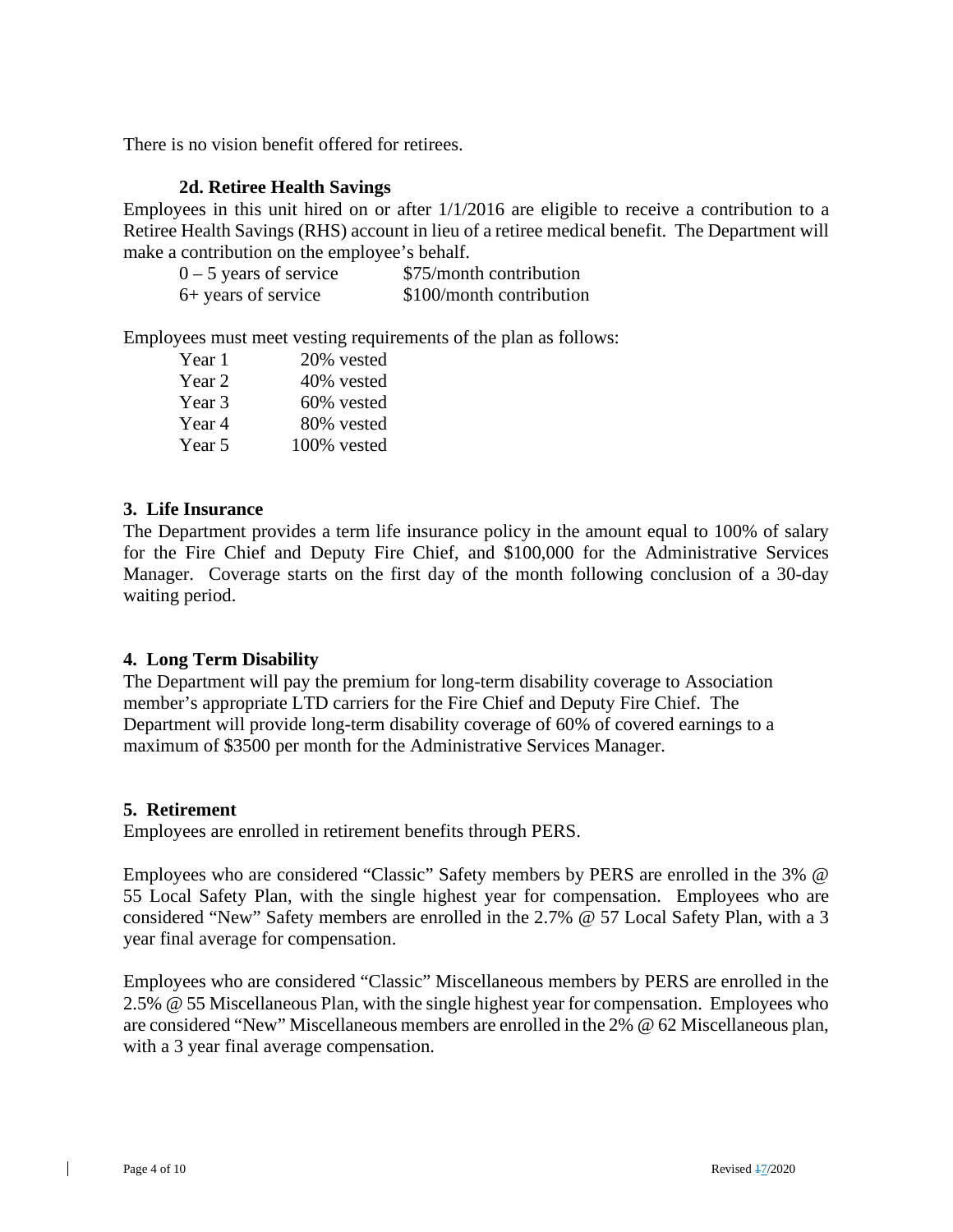Retirement benefits are paid for by both the employee and the Department. The Department contributes an amount on behalf of the employee, computed as a percentage of the employee's annual salary and is actuarially determined by PERS. The Department's contribution rates vary from year to year. For classic Safety members, the employee's rate is fixed at 9%. For New Safety and Miscellaneous members, the rate is 50% of the total normal cost. For Classic Miscellaneous members, the employee's rate is fixed at 8%.

#### **6. Vacation**

Vacation accrual rates will change on an employee's anniversary date as follows:

| <b>Years of</b>      | <b>Bi-Weekly</b> | <b>Annual Hours of</b> |
|----------------------|------------------|------------------------|
| <b>Service</b>       | <b>Accrual</b>   | <b>Vacation</b>        |
| $0$ – end of 5 years | 3.69             |                        |
| $5th$ anniversary    | 4.93             | 128                    |
| $10th$ anniversary   | 6.16             | 160                    |
| $15th$ anniversary   | 7.39             | 192                    |
| $20th$ anniversary   |                  | 208                    |

The maximum accrual is 456 hours. Once the maximum accrual is reached, the employee stops accruing leave until hours are used, bringing the employee's total below the accrual cap.

#### 6A. Vacation Cash out

Employees in this group are eligible to submit a request to cash out up to 60 hours accrued vacation pay two times per year. The employee must have a minimum balance of 200 hours as of December 31 of the election year to be eligible. All employees in the group will complete a form between December 1 and December 31 of each year. They will mark one of three choices:

a. I am not eligible to participate as I have not met the criteria

- b. I am eligible to participate, but I choose to NOT cash out any vacation next calendar year.
- c. I am eligible and I choose to cash out \_\_\_\_\_ hours of vacation next calendar year.

Vacation hours cashed out applies only to hours earned in the following calendar year. Payment of vacation hours elected for cash out will be on the first paycheck in June and December of the year following the election. Vacation that is used is understood to be on a first-earned basis. Elections are irrevocable.

#### **7. Sick Leave**

Employees will accrue 4.62 hours of sick leave per pay period. There is no maximum accrual limit for sick leave.

#### **7a. Sick Leave upon Retirement**

Employees can choose: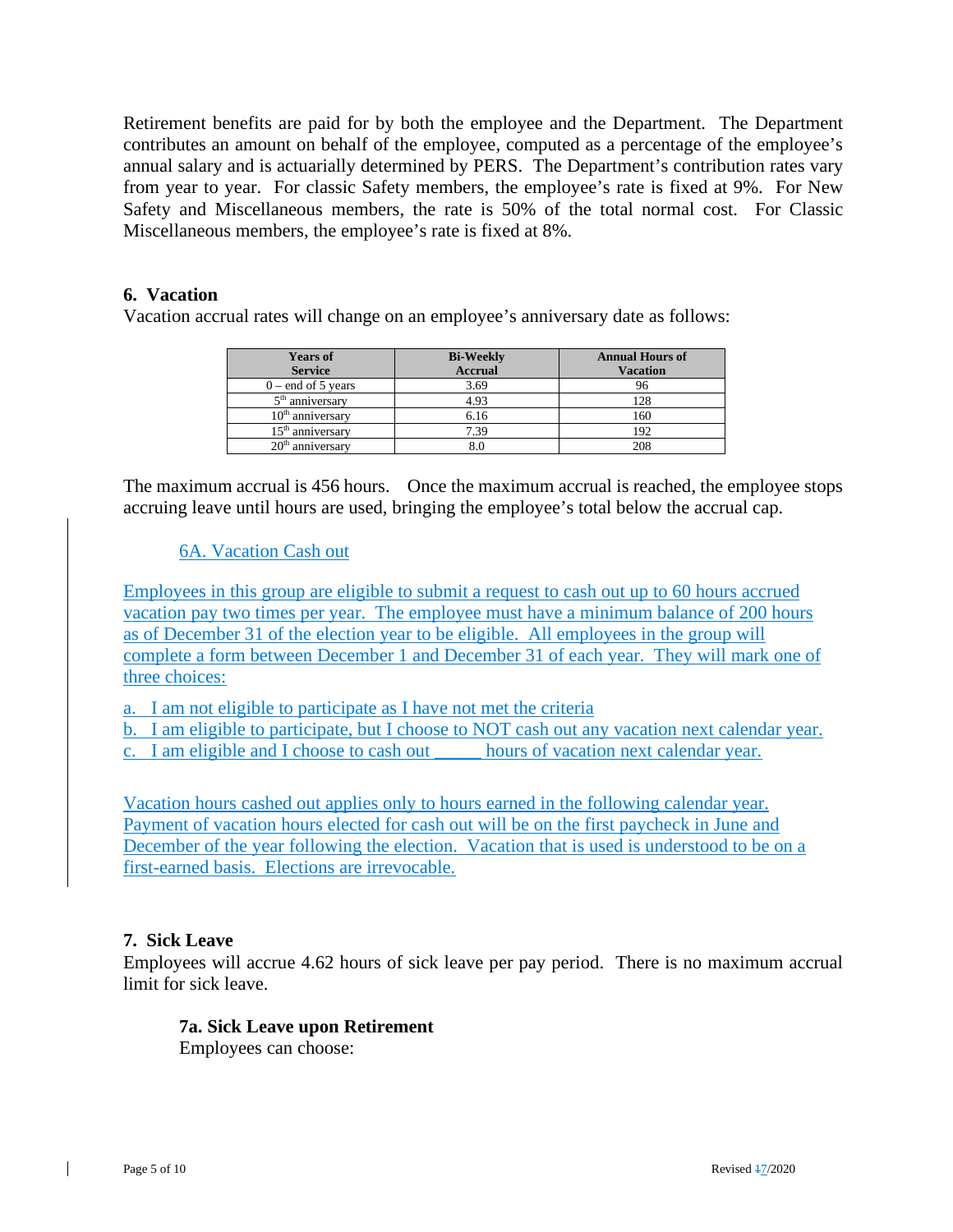• To convert up to one-half of 860 hours of their accrued sick leave, not to exceed a maximum of 430 hours, to cash compensation at their regular hourly rate of pay. All remaining time would be converted to PERS service credit.

• To convert to cash, up to one-half of 860 hours of their accrued sick leave, not to exceed a maximum of 430 hours, which shall be deposited in the employee's 457 Deferred Compensation Account, subject to the 457 maximum annual allowable deposit amounts. All remaining time is converted to PERS service credit.

To convert all accrued sick leave to PERS service credit.

#### **7b. Conversion of leave to Deferred Comp Plan**

Management employees have the opportunity to roll over accrued sick leave and vacation into their existing 457 account each year. These rollovers are counted toward the annual 457 limit, as set by the IRS annually. (Over 50 catch-up and other additional contribution amounts are not eligible for this program.) For example, in 2019, the maximum amount an employee can contribute to their 457 account is \$25,000. Any conversion of accrued sick or vacation leave is counted toward that maximum; if an employee requests to roll over more than the annual 457 cap, only the amount up to the cap will be converted.

Sick leave

Annual conversion amount  $=$  maximum 300 hours. Maximum lifetime amount  $=$  maximum 430 hours.

Each hour the employee converts is deducted from the total amount of sick leave payout upon retirement. Therefore, if over the course of an employee's employment he converts 430 hours of sick leave into the 457 plan, that employee is not eligible to be paid out for any sick leave upon retirement. Only accrued leave is eligible for conversion. The employee must have a remaining bank of 240 hours after the conversion, in order to be eligible to participate.

If the employee is retiring within the upcoming fiscal year, the 300-hour annual cap does not apply. Request for this conversion must still be submitted by March 1. If the request is not submitted by this date and the employee retires within the upcoming fiscal year, the option to convert to the 457 plan is not available.

If an employee separates employment from CCFD prior to retirement and has participated in the Leave Conversion program, a number of hours equal to the dollar amount that was originally converted to the 457 will be deducted from the employee's accrued vacation leave bank. If the employee does not have enough hours in the accrued bank to cover the deduction, the employee agrees to reimburse the department the remaining balance.

Vacation leave

Only accrued leave is eligible for conversion.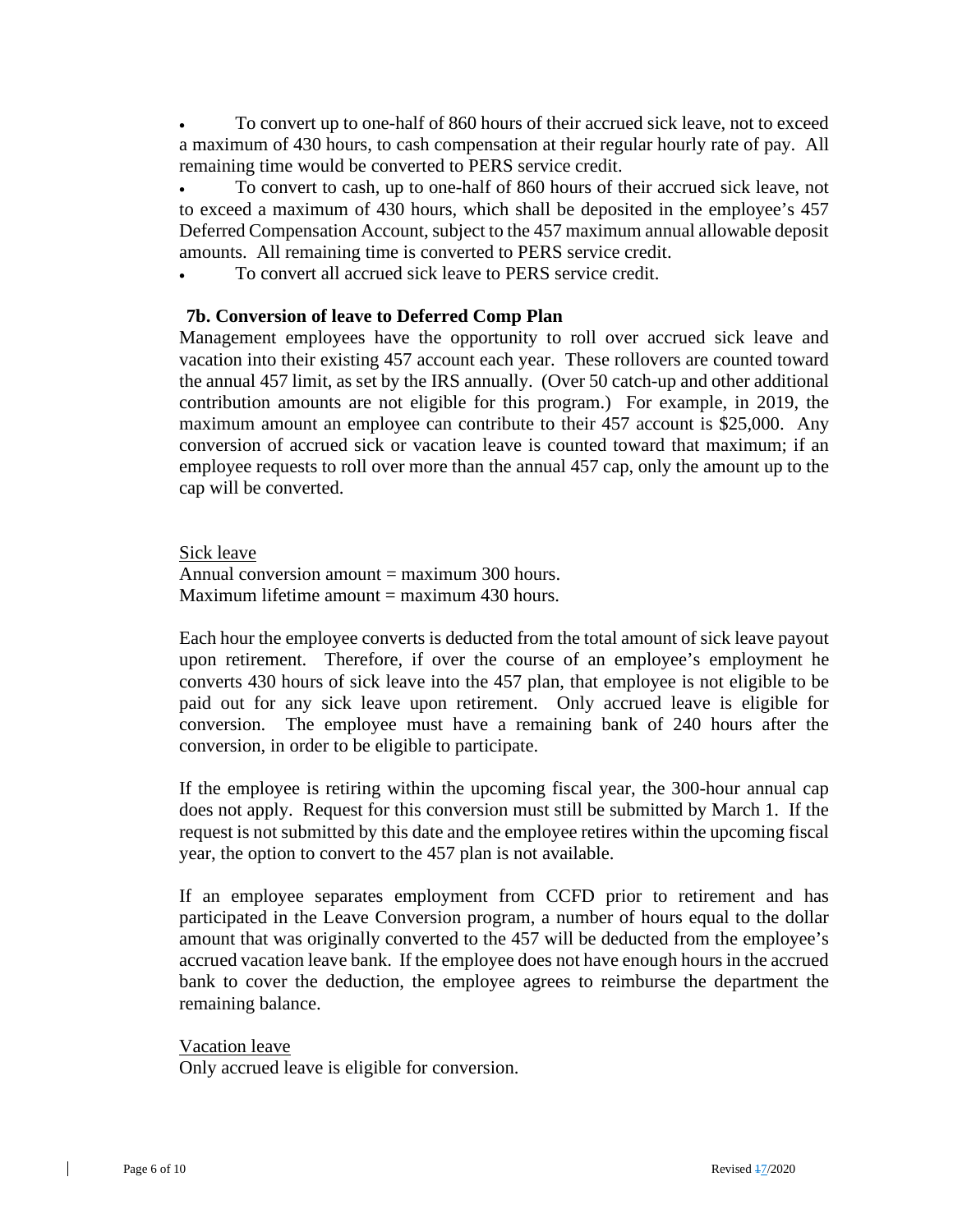#### **Procedure**

- 1. Request must be submitted to HR by March 1 of each year.
- 2. Approved conversions will take place in July of that same year.
- 3. Employee's leave banks will be reduced by the amount converted to the 457 plan.

#### **8. Administrative Leave**

The Fire Chief and Deputy Fire Chief are granted 80 hours of Administrative Leave per calendar year; the Administrative Services Manager is granted 40 hours of Administrative Leave per calendar year. Administrative Leave balances cannot be carried forward into the next calendar year. Any unused Administrative Leave will be cashed out at the employee's regular rate of pay during the first pay period in December.

Administrative Leave will be paid out upon separation of service with the Department, prorated based upon the effective date of separation.

#### **9. Holidays**

The following Holidays will be observed:

| New Year's Day          | January 1                   |
|-------------------------|-----------------------------|
| Martin Luther King Day  | Third Monday in January     |
| President's Day         | Third Monday in February    |
| <b>Memorial Day</b>     | Last Monday in May          |
| <b>Independence Day</b> | July 4                      |
| Labor Day               | First Monday in September   |
| Columbus Day            | Second Monday in October    |
| Veteran's Day           | November 11                 |
| Thanksgiving Day        | Fourth Thursday in November |
| Day after Thanksgiving  | Fourth Friday in November   |
| Christmas Eve           | December 24                 |
| Christmas Day           | December 25                 |

Employees shall also receive 2 floating holidays per year, with a maximum accrual of 16 hours. Holidays shall also include every day proclaimed by the President of the United States, Governor of California or governing body of the Department as a public holiday and every day declared as a national day of mourning or special day, when approved by the governing body. If a holiday falls on a Sunday, the following Monday shall be observed. If a holiday falls on a Saturday, the preceding Friday shall be observed.

#### **10. Technology Benefit**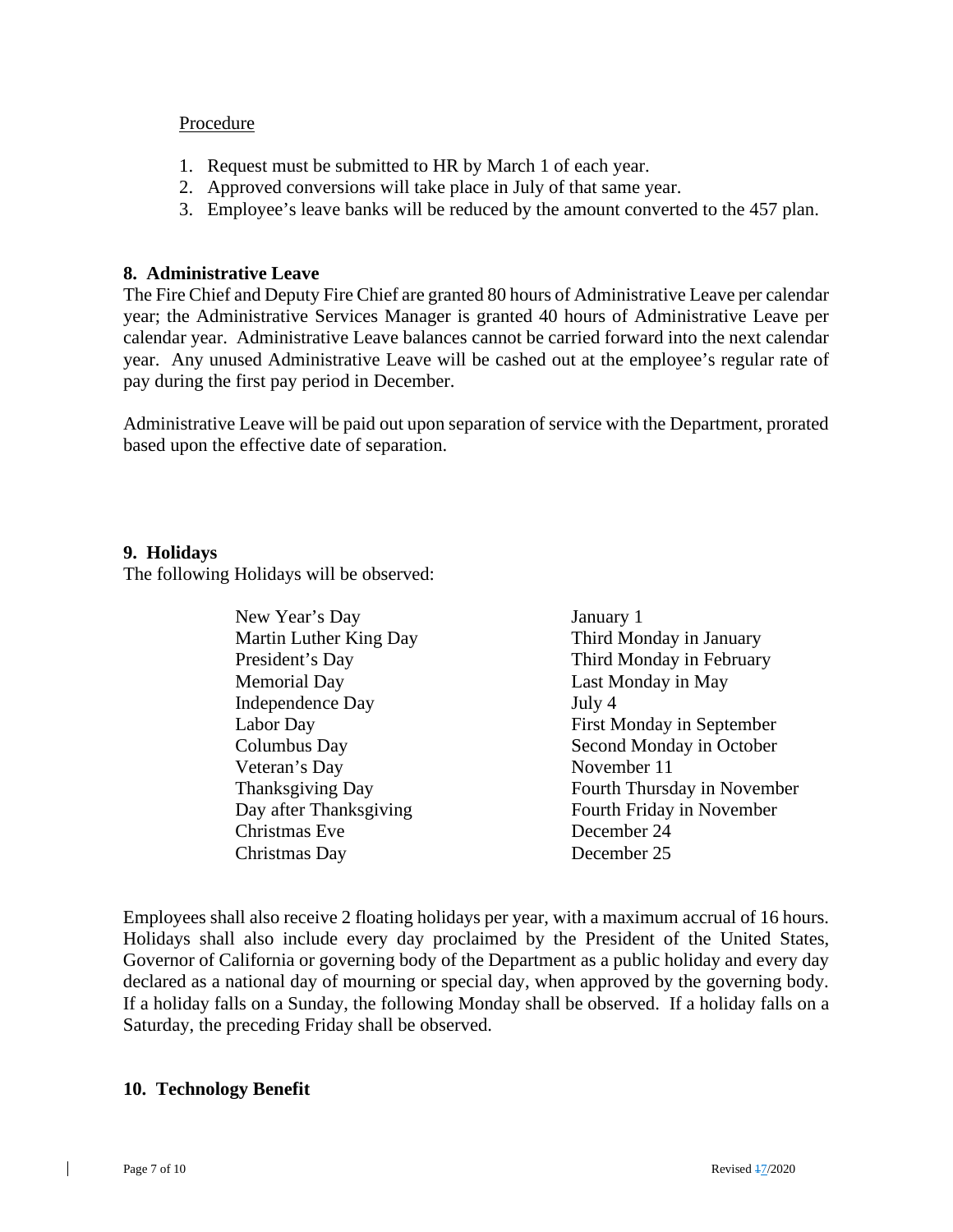Employees are eligible to receive up to \$2,000 per calendar year for work related technology. This includes items such as computers and accessories, software, phones, chargers and home internet access. Receipts must be included with the reimbursement request form.

#### **11. Wellness Benefit**

Employees are eligible to receive up to \$1,000 per calendar year for wellness expenses that are designed or intended to improve overall health. Types of reimbursable items include gym fees, personal trainer, nutritional counseling or programs, smoking cessation or weight loss programs. Home fitness equipment is not included. Receipts must be included with the reimbursement request form.

#### **12. Uniform Allowance**

Safety Employees will receive \$995 per fiscal year, paid in accordance with PERS guidelines.

#### **13. Bereavement Leave**

The Department provides up to 3 days of paid leave for the death or critical illness in the employee's immediate family or household. This leave is not charged to the employee's sick, vacation or holiday accruals.

#### **14. Family Medical Leaves**

Employees are eligible for family and medical leaves as provided in Federal and State laws. Employees are entitled to twelve (12) weeks of Family Medical Leave (FMLA) and/or California Family Rights (CFRA) leave in a twelve (12) month period providing the employee meets the eligibility requirement of the leave(s).

During the leave, the Department shall continue to provide health benefits. The employees may use sick, vacation and/or holiday accruals while on family leaves to receive pay.

Medical reasons could include:

- Birth or placement of a child,
- To care for a spouse, child, or parent with a serious medical condition or
- To take medical leave while unable to work due to the employee's own serious health condition.

See full Family and Medical Leave policy for details.

#### **15. Pregnancy Leave**

California law allows up to a maximum of four (4) months of leave if you become disabled during your pregnancy. This leave will run concurrently when applicable with any other eligible leaves. See full Pregnancy Disability Leave policy for details.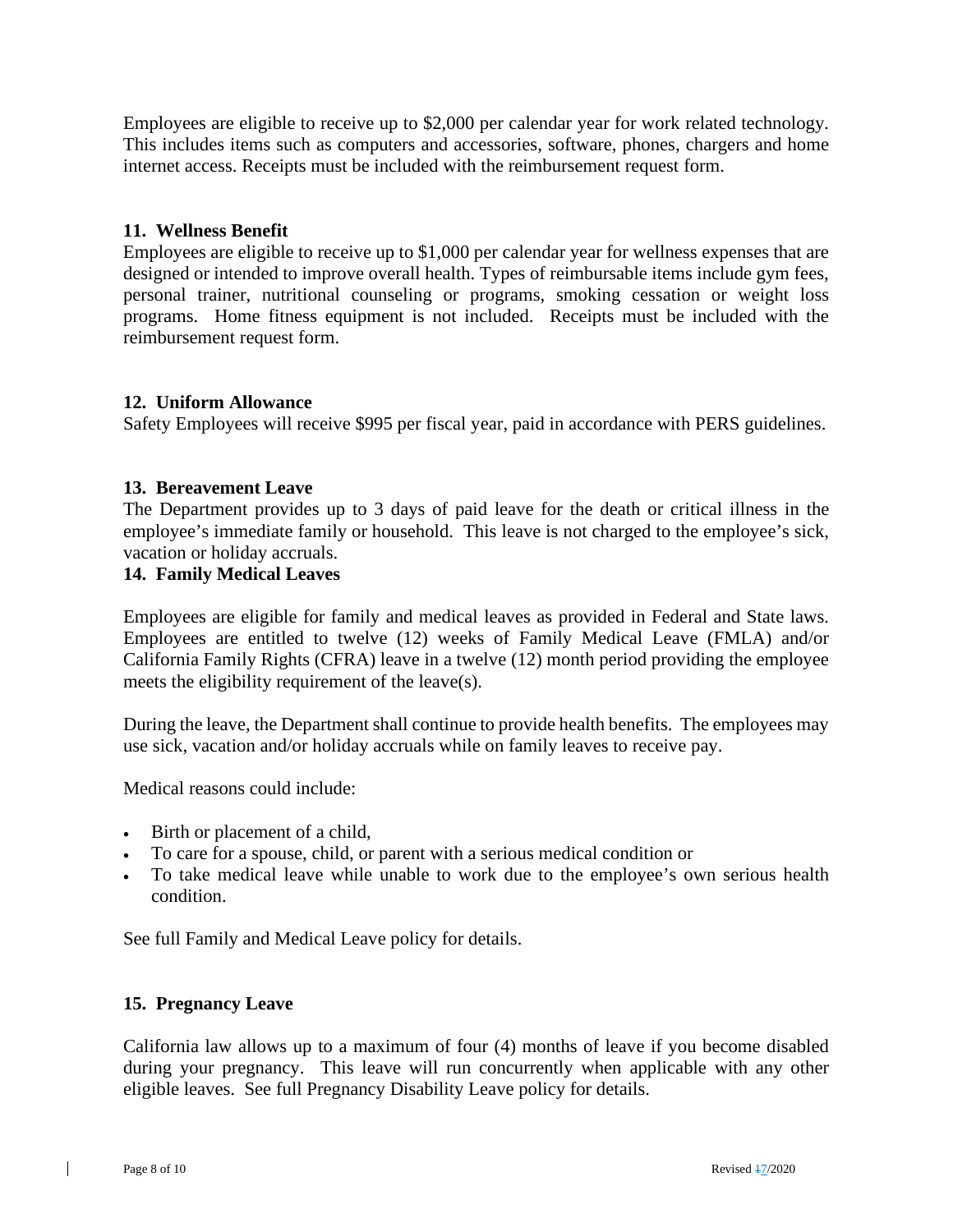#### **16. Jury Duty**

Employees called to serve on a jury receive their regular salary while serving. Before reporting for jury duty, employees should advise their supervisor. Employees will be paid the difference between their salary and the fees paid for jury services excluding mileage reimbursements.

#### **17. Deferred Compensation Plans**

The Department offers a voluntary employee-paid tax-qualified retirement investment plan under IRS Section 457 (deferred compensation plan). This plan allows you to save toward your retirement on a pre-tax basis, effectively lowering your current taxable income.

The Department has three 457 plan administrators and appointments to meet with the representatives can be arranged either by the Human Resource Specialist or directly by employees:

- ICMA Susan Chang at (866) 620-6064 Additional information is available at their website at [www.icmarc.org.](http://www.icmarc.org/)
- VALIC –at (800) 892-5558 X 89165. Additional information is available at their website at [www.valic.com](http://www.valic.com/)
- PERS –at (800) 260-0659 Additional information is available at their website at [http://calpers.ingplans.com](http://calpers.ingplans.com/)

Participation is optional. Employees can enroll and adjust contribution amounts at any time. Employees can make contributions to only one 457 plan at a time. You can choose the manner in which your savings are invested. Investment vehicles can be changed at any time.

#### **18. Flexible Benefit Plan (Section 125 – Cafeteria Plan)**

This optional program allows employees to use **pre-tax** income for the following:

- Dependent Care expenses up to \$5,000 per year
- Unreimbursed Medical Expenses up to \$2,600 per year
- Medical Premiums

The Department's Section 125 Plan Administrator is Navia. To enroll, please contact the Human Resources.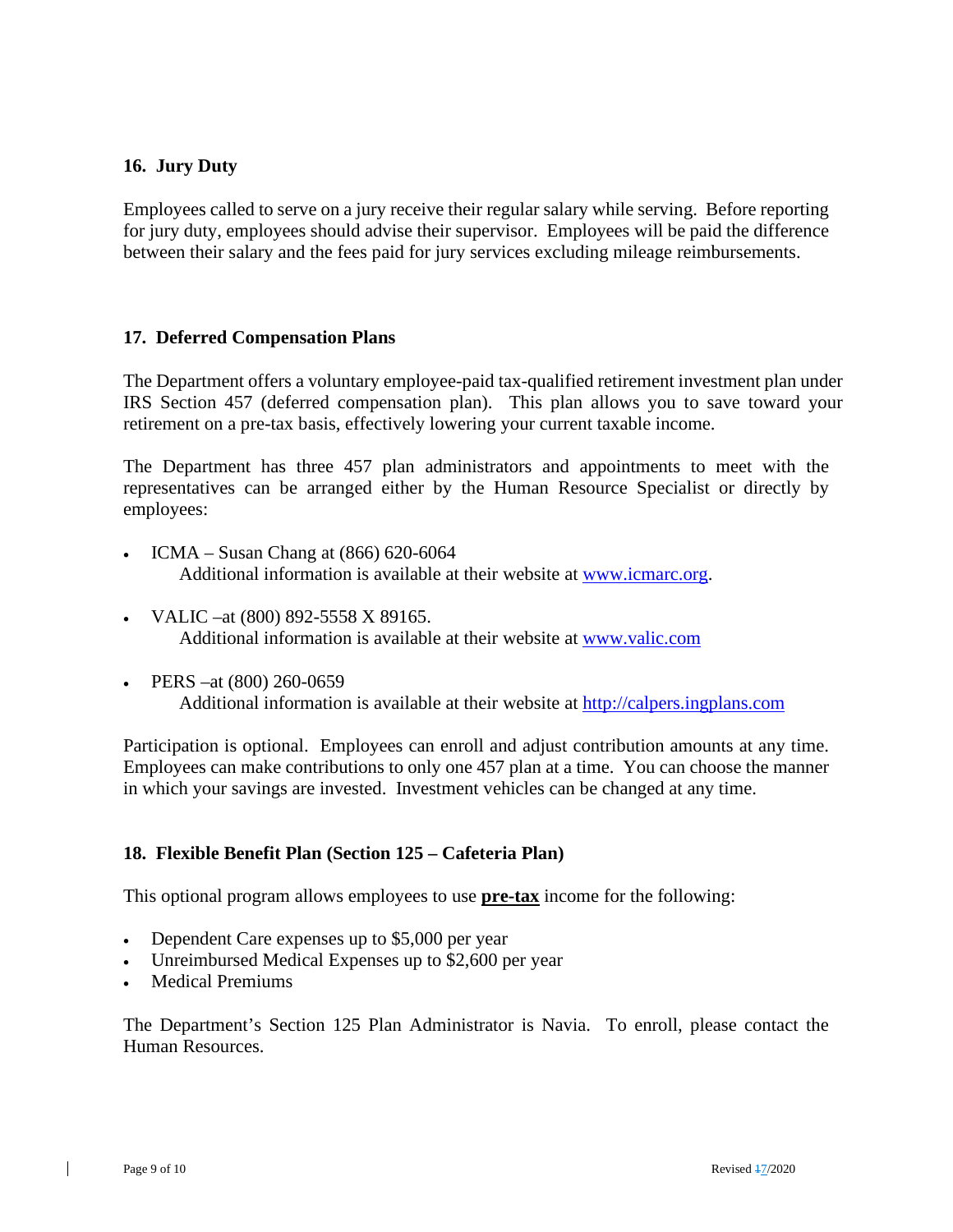#### **19. Employee Assistance Plan (EAP**)

The EAP is a benefit designed to provide help with personal and professional stress that affects everyone at one time or another. It is a simple way of obtaining professional help to reduce the impact of problems on your life and your job.

The free and confidential services include professional assessment, referral and counseling.

*EAP services are available to all employees, their spouses, domestic partners or dependent children.*

All services are strictly confidential and voluntary and no information regarding your use of the program will be disclosed to the Department without your authorization.

EAP services are provided by **Sutter Health.** To use the service 24 hours a day, 7 days a week, call **(800) 477-2258.**

Some of the services include:

- Counseling for anxiety and stress, drug and alcohol dependency, job burnout, marital and teenager problems
- Legal advice
- Financial planning/counseling
- Departmental Management advice
- Referrals for childcare and eldercare

 $\perp$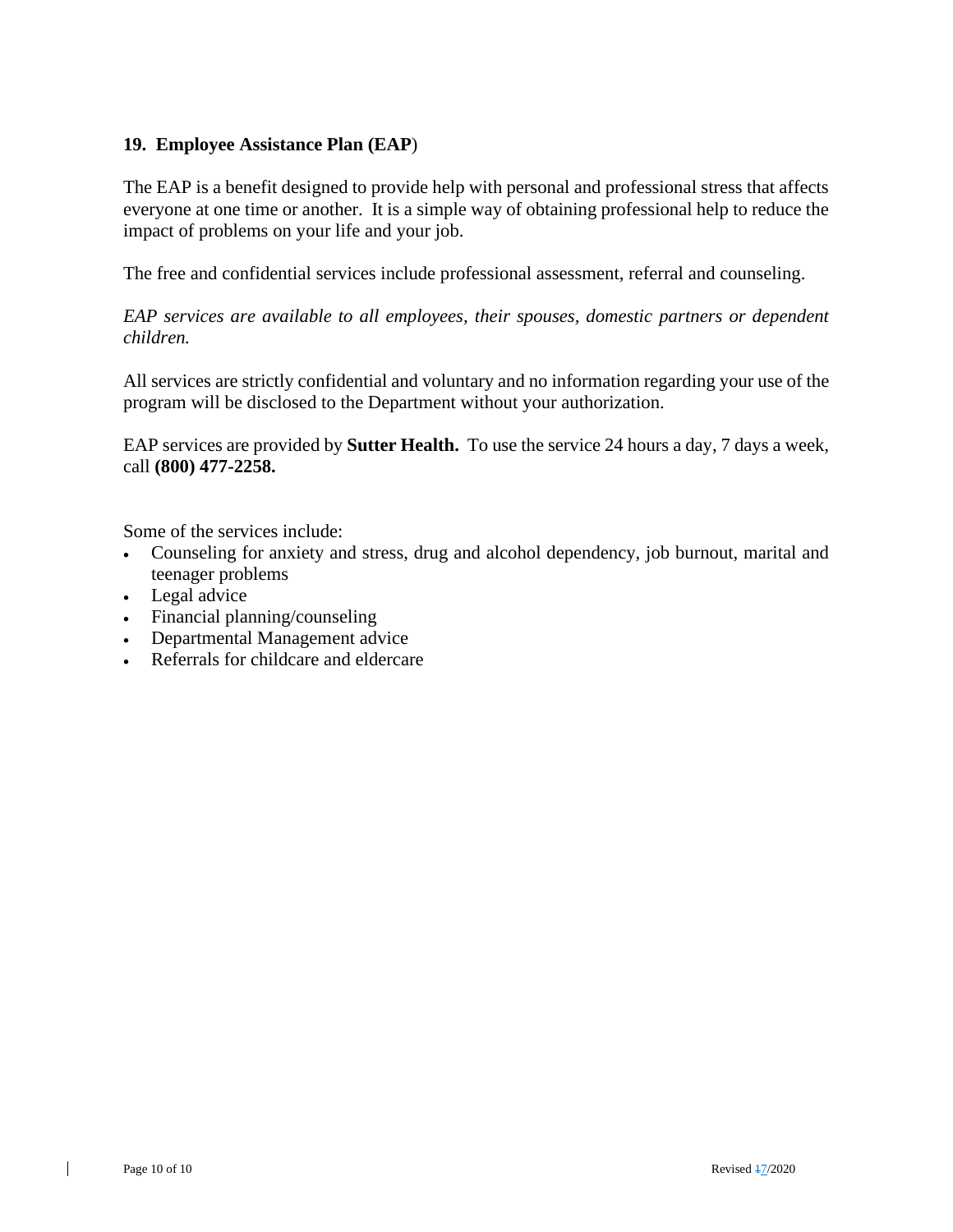

**AGENDA ITEM:** 7c **STAFF REPORT MTG. DATE:** June 10, 2020

**TO:** Board of Directors

**DATE:** June 10, 2020

**FROM:** Kristin Armbruster, Human Resources Manager

**APPROVED BY: \_\_\_\_\_\_\_\_\_\_\_\_\_\_\_\_\_\_\_\_\_\_\_\_\_\_\_\_\_\_\_\_\_\_**

Lisa K. Goldman, CAO

**SUBJECT:** Resolution Authorizing Salary Increases and Changes in Benefits for Clerical Unit Employees and the Community Risk & Resiliency Specialist, and Authorizing Changes in Benefits for the Emergency Vehicle Technician Unit Employees

### **Recommendation:**

Staff recommends that the Board of Directors approve a 3.0% cost of living increase for the Office Assistant, Accounting Technician, Senior Accounting Technician, Fire Prevention Specialist, and Community Risk & Resiliency Specialist, as well as a 2.5% equity increase for the Community Risk & Resiliency Specialist. Staff also recommends that the Board approve the benefit enhancements for all Clerical unit, Emergency Vehicle Technician unit, and Community Risk & Resiliency Specialist unit employees.

### **Background:**

# Salary

Staff is recommending a 3.0% cost of living increase for all positions in the Clerical unit and the Community Risk & Resiliency Specialist position. This is comparable to what other agencies are doing, what other bargaining groups within CCFD and its JPA member agencies are doing, and keeps these positions competitive in their markets.

The 2.5% equity increase for the Community Risk & Resiliency Specialist is based on the growth and demand in that market. Other agencies have added similar positions, and CCFD's position has increased in scope and responsibility since it was created. The equity increase will keep this position competitive in its market.

# Benefits

Staff periodically reviews the benefits packages for all employees and recommends the Board approve enhancements to the benefits for the Clerical unit, Emergency Vehicle Technician unit, and Community Risk & Resiliency Specialist unit. Enhancements include an increase to the Retiree Health Savings contributions and life insurance, and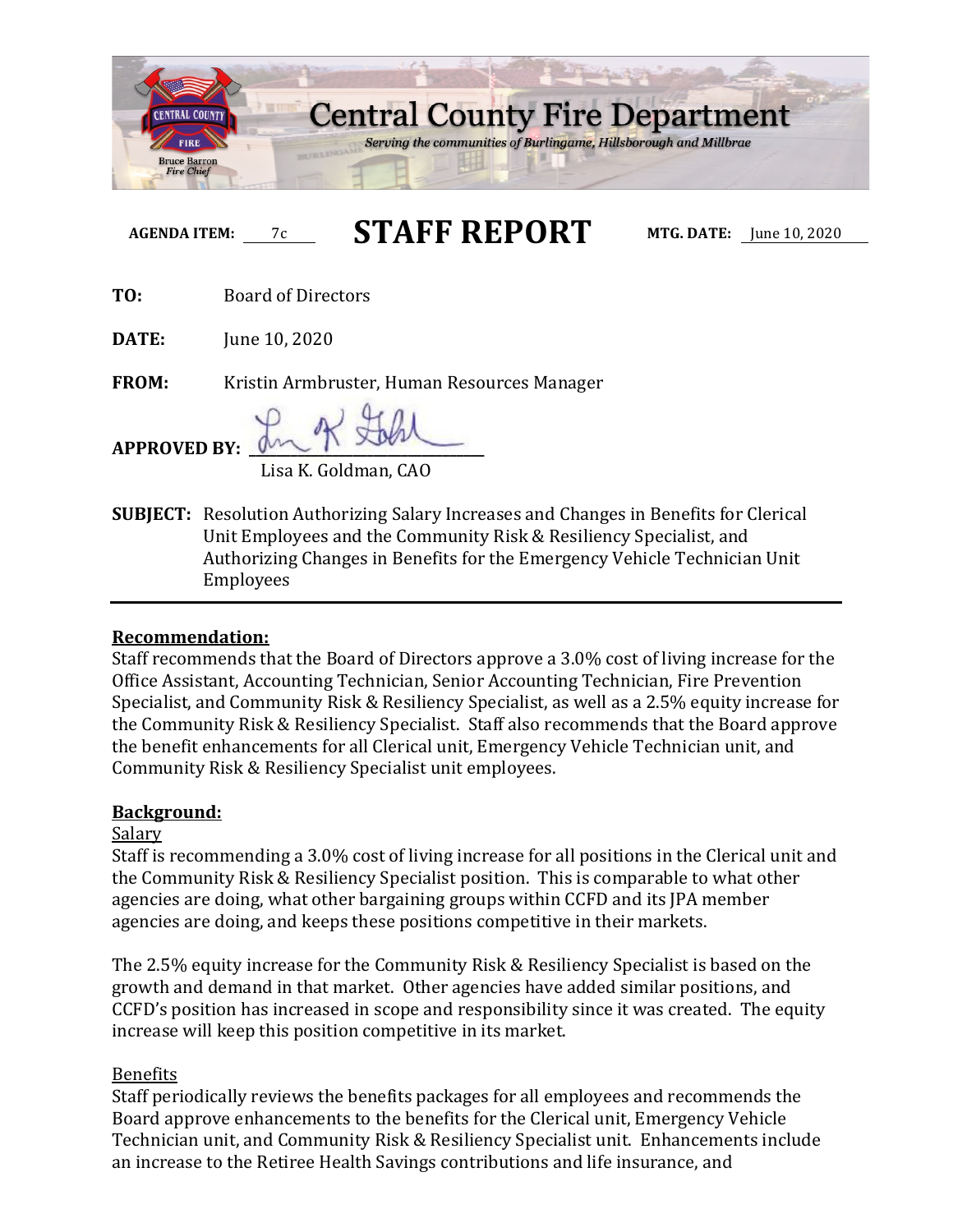implementing a tuition reimbursement program. Staff also recommends changing the maximum health contribution to match the level of enrollment, but delaying implementation of this until January 2021, so that employees can make changes during Open Enrollment if they choose. A summary of these changes is included in the agenda packet.

### **Fiscal Impact:**

The cost for the benefit enhancements could be up to \$21,000 annually depending on usage of the benefits and is included in the fiscal year 20-21 proposed budget. The cost of the salary increases is approximately \$23,000.

# **Attachments:**

- 1. Resolution Authorizing Salary Increases and Changes in Benefits for the Clerical, Community Risk & Resiliency Specialist and Emergency Vehicle Technician Unit Employees
- 2. Summary of Benefit Changes
- 3. Summary of Benefits for Clerical Unit (redlined)
- 4. Summary of Benefits for Emergency Vehicle Technician Unit (redlined)
- 5. Summary of Benefits for Community Risk & Resiliency Specialist Unit (redlined)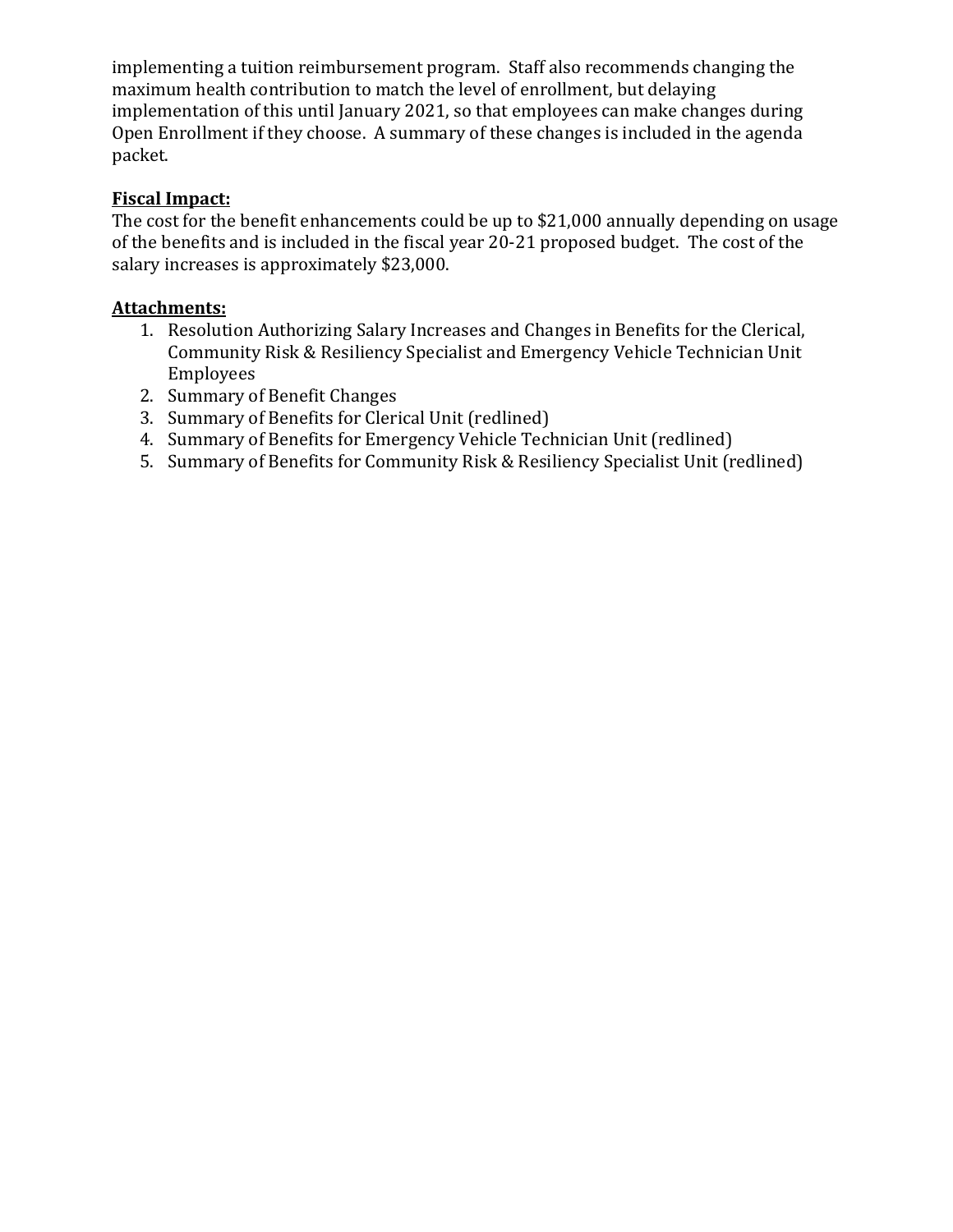#### **RESOLUTION 20-14**

#### **RESOLUTION OF THE BOARD OF DIRECTORS OF THE CENTRAL COUNTY FIRE DEPARTMENT AUTHORIZING SALARY INCREASES FOR CLERICAL AND COMMUNITY RISK AND RESILIENCY EMPLOYEES, AND BENEFIT ENHANCEMENTS FOR CLERICAL, EMERGENCY VEHICLE TECHNICIAN, AND COMMUNITY RISK AND RESILIENCY EMPLOYEES**

**RESOLVED,** by the Board of Directors of the Central County Fire Department, County of San Mateo, State of California that,

**WHEREAS,** the Board of Directors strives to provide fair compensation and benefits for the Central County Fire Department employees; and

**WHEREAS,** the Board of Directors has determined that cost of living adjustments are appropriate; and

**WHEREAS,** staff recommends periodically updating benefits provided to employees to reflect current practices and trends.

**NOW THEREFORE, BE IT RESOLVED,** that the Board of Directors of the Central County Fire Department authorizes the following changes effective July 6, 2020:

- 3.0% cost of living increase for the employees in the Clerical unit
- 3.0% cost of living increase for Community Risk & Resiliency Specialist
- 2.5% equity increase for the Community Risk & Resiliency Specialist
- Benefit enhancements for the Clerical, Emergency Vehicle Technician, and Community Risk & Resiliency Specialist units

Approved at a special meeting of the Board of Directors, held by teleconference, this 10th day of June, 2020.

SIGNED: \_\_\_\_\_\_\_\_\_\_\_\_\_\_\_\_\_\_\_\_\_\_\_\_\_\_\_\_\_\_\_\_\_\_\_\_\_

Jess E. Benton, Chair

ATTEST: \_\_\_\_\_\_\_\_\_\_\_\_\_\_\_\_\_\_\_\_\_\_\_\_\_\_\_\_\_\_\_\_\_\_\_\_\_

Rubina Ellam, Secretary

I hereby certify that the foregoing is a true and correct copy of Resolution 20-14 adopted by the Board of Directors of Central County Fire Department, at its special meeting held on the 10<sup>th</sup> day of June 2020 by the following vote of the members thereof:

| AYES:    | <b>Board Members:</b> |  |
|----------|-----------------------|--|
| NOES:    | Board Members:        |  |
| ABSENT:  | Board Members:        |  |
| ABSTAIN: | Board Members:        |  |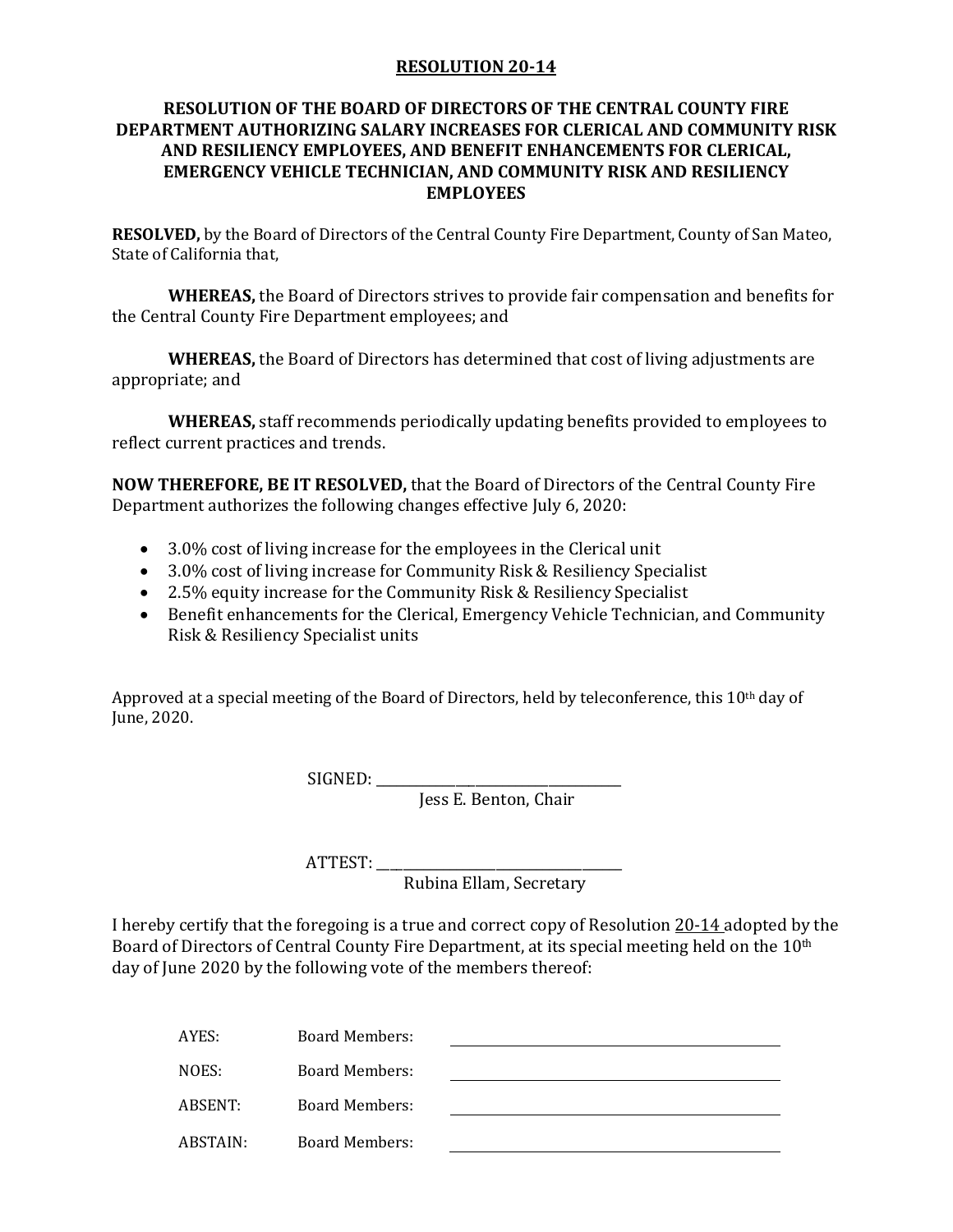Summary of Benefit changes

Clerical, Emergency Vehicle Technician and Community Risk & Resiliency Specialist units

#### **Retirement Health Savings Plan**

1. Increase contribution amount to:

| $0 - 4$ years of service  | 2% of salary |
|---------------------------|--------------|
| $5 - 19$ years of service | 3% of salary |
| 20+ years of service      | 5% of salary |

2. Change vesting to 0% until the end of the  $5<sup>th</sup>$  year.

#### **Medical Insurance**

- 1. Tier employee benefit maximum to enrollment level, instead of family level.
- 2. Delay implementation of this until Jan. 2021.

#### **Life Insurance**

Increase life insurance amount from \$75,000 to \$100,000

#### **Tuition reimbursement program**

Implement tuition reimbursement program.

- \$2000/per year maximum reimbursement per employee
- Covers registration, books, course materials toward obtaining an AA/BA/BS degree or certificate program
- Must be an accredited school
- Requires pre-approval from Department Head and Human Resources
- Reimbursement of registration fee is based on grade received in class:
	- o A = 100% reimbursement
	- $O$  B = 80% reimbursement
	- $O$  C = 50% reimbursement
	- $\circ$  Pass = 100% reimbursement (for classes with a Pass/No Pass grading system only)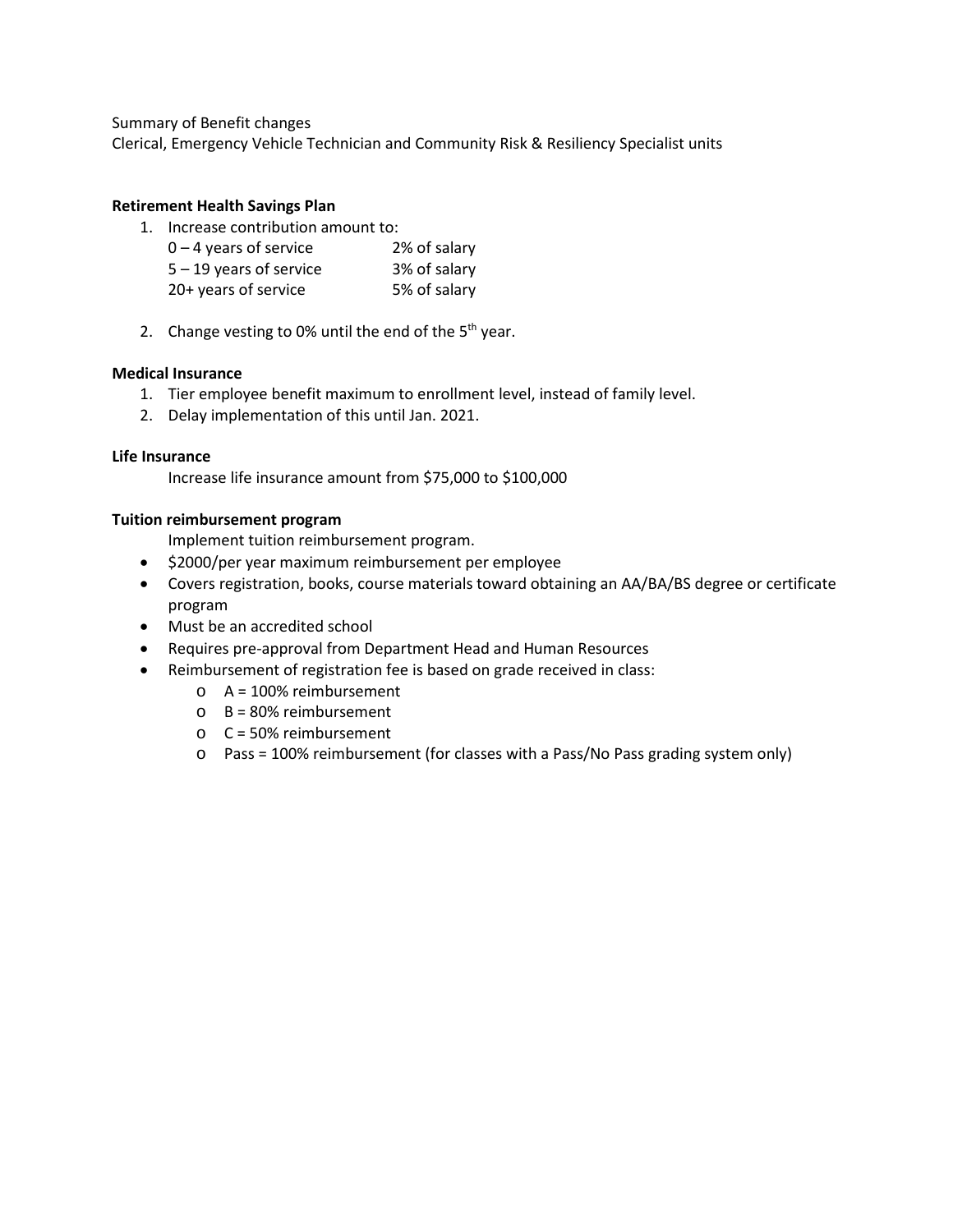

# Central County Fire Department

Summary of Benefits

**Clerical**

01 07 20182020

 $\overline{\phantom{a}}$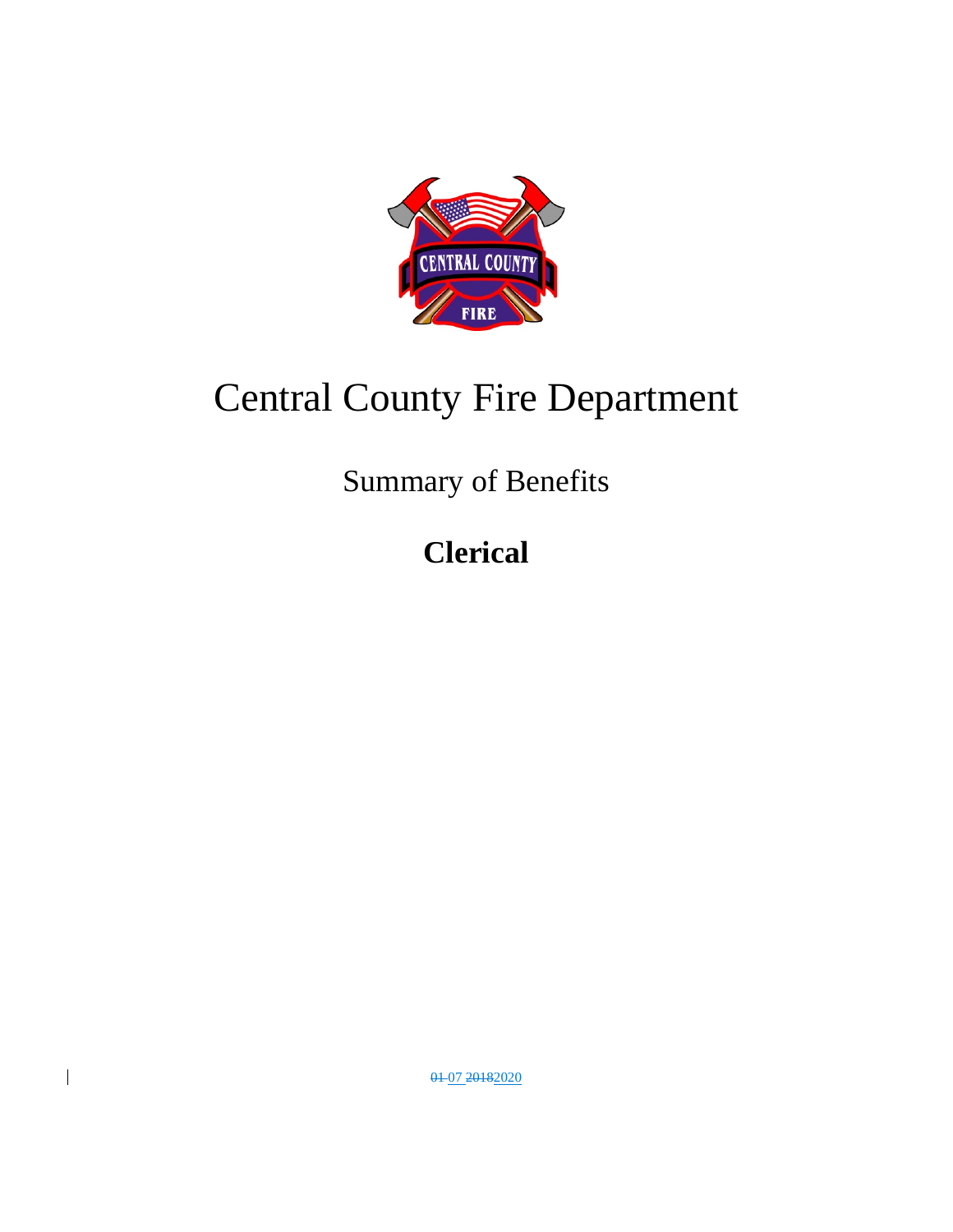# **Table of Contents Page**

| 1.  | Eligible Employees                 | 3              |
|-----|------------------------------------|----------------|
| 2.  | <b>Effective Date</b>              | 3              |
| 3.  | <b>Health Benefits</b>             | 3              |
| 4.  | Life Insurance                     | 4              |
| 5.  | Long Term Disability               | $\overline{4}$ |
| 6.  | Retirement                         | 4              |
| 7.  | Vacation                           | 5              |
| 8.  | <b>Sick Leave</b>                  | 5              |
| 9.  | Holidays                           | 6              |
|     | 10. Overtime                       | 6              |
| 11. | <b>Compensatory Time Off</b>       | 7              |
| 12. | <b>Bereavement Leave</b>           | 7              |
| 13. | <b>Family Medical Leave</b>        | 7              |
| 14. | <b>Pregnancy Disability Leave</b>  | 8              |
| 15. | <b>Jury Duty</b>                   | 8              |
| 16. | <b>Deferred Compensation Plans</b> | 8              |
| 17. | <b>Flexible Spending Plan</b>      | 9              |
| 18. | <b>Employee Assistance Program</b> | 9              |
|     | 19. Uniform allowance              | 9              |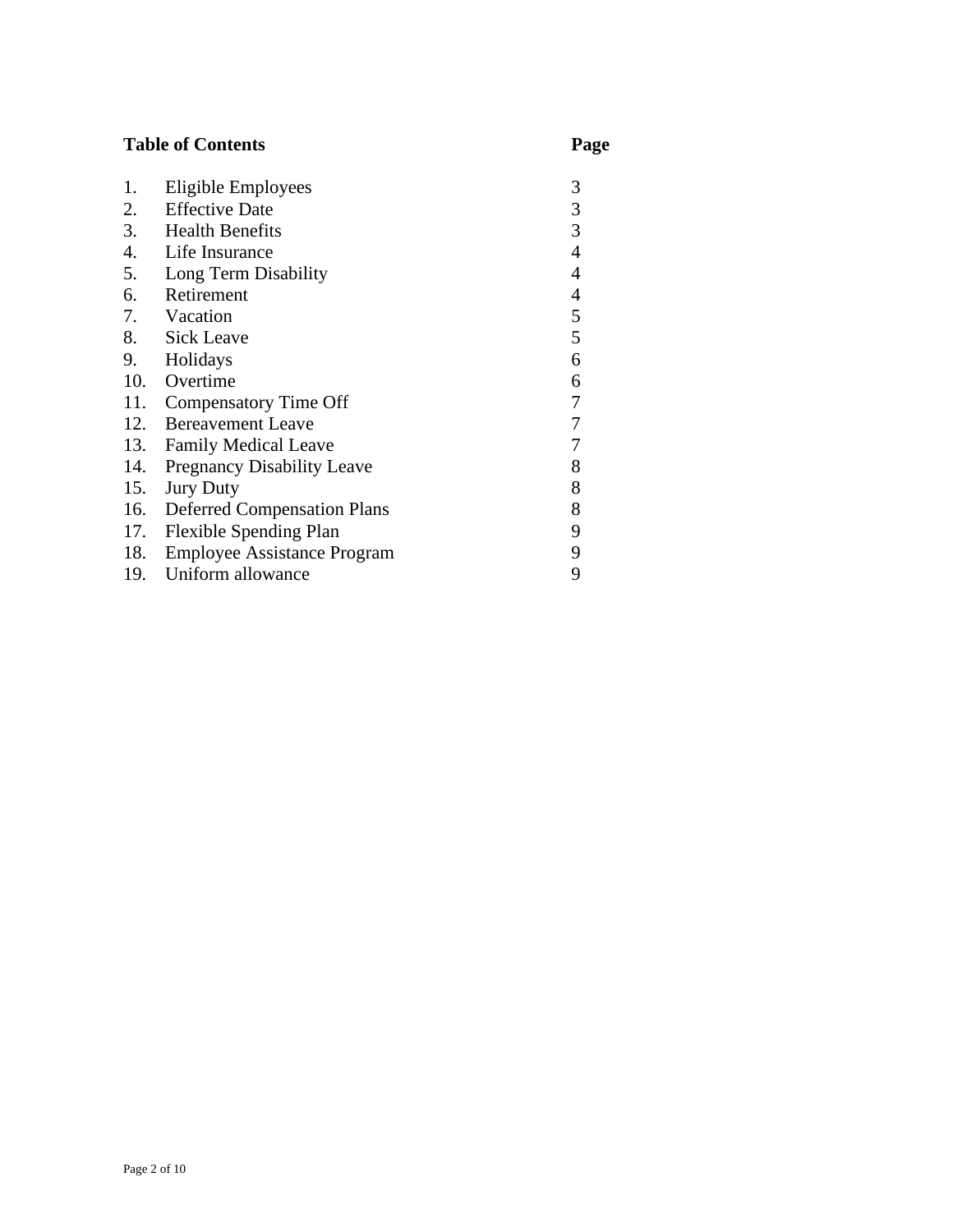#### 1. **Eligible Employees**

The classification of employees eligible to receive benefits contained in this summary are:

| <b>Management Assistant</b>                              | Non-exempt |
|----------------------------------------------------------|------------|
| <b>Administrative Assistant</b>                          | Non-exempt |
| Service ClerkOffice Assistant (all positions) Non-exempt |            |
| <b>Accounting Technician</b>                             | Non-exempt |
| Senior Accounting Technician                             | Non-exempt |
| <b>Fire Prevention Specialist</b>                        | Non-exempt |

#### **2. Effective date of Benefit programs**

The summary of benefits is in place as of <del>January</del> July 46, 20182020. Both parties agree to discuss compensation and benefits on a schedule to coincide with other CCFD employees.

#### **3. Health Benefits**

#### **3a. Medical**

Central County Fire Department (Department) contracts with PERS (Public Employees Retirement System) to provide medical insurance coverage. The Department shall pay the premium cost for employees and their eligible dependents, to a maximum of the three-party Blue Shield HMO premium as offered by PERS. Beginning January 1, 2021, the Department's contribution towards the employee's medical coverage shall be determined by the coverage level the employee selects. The Department's contribution shall be as follows:

- Employee only shall not exceed the Blue Shield Access + Health Plan Employee only
- Employee plus one shall not exceed the Blue Shield Access + Health Plan Employee plus one
- Employee plus 2 or more shall not exceed the Blue Shield Access + Health Plan Family

If an employee has alternate coverage such as through a spouse's employer's plan (NOT individual coverage) other medical coverage, the employee can opt out of the medical plan with proof of other coverage. An employee is eligible for \$200 per month if s/he opts out of medical coverage offered through the Department.

#### **3b. Retiree Medical**

Current employees who were hired by the City of Burlingame prior to 1/1/2002 will retain their previous retiree medical benefit, up to a maximum of the Kaiser family premium rate.

#### **3c. Retiree Health Savings**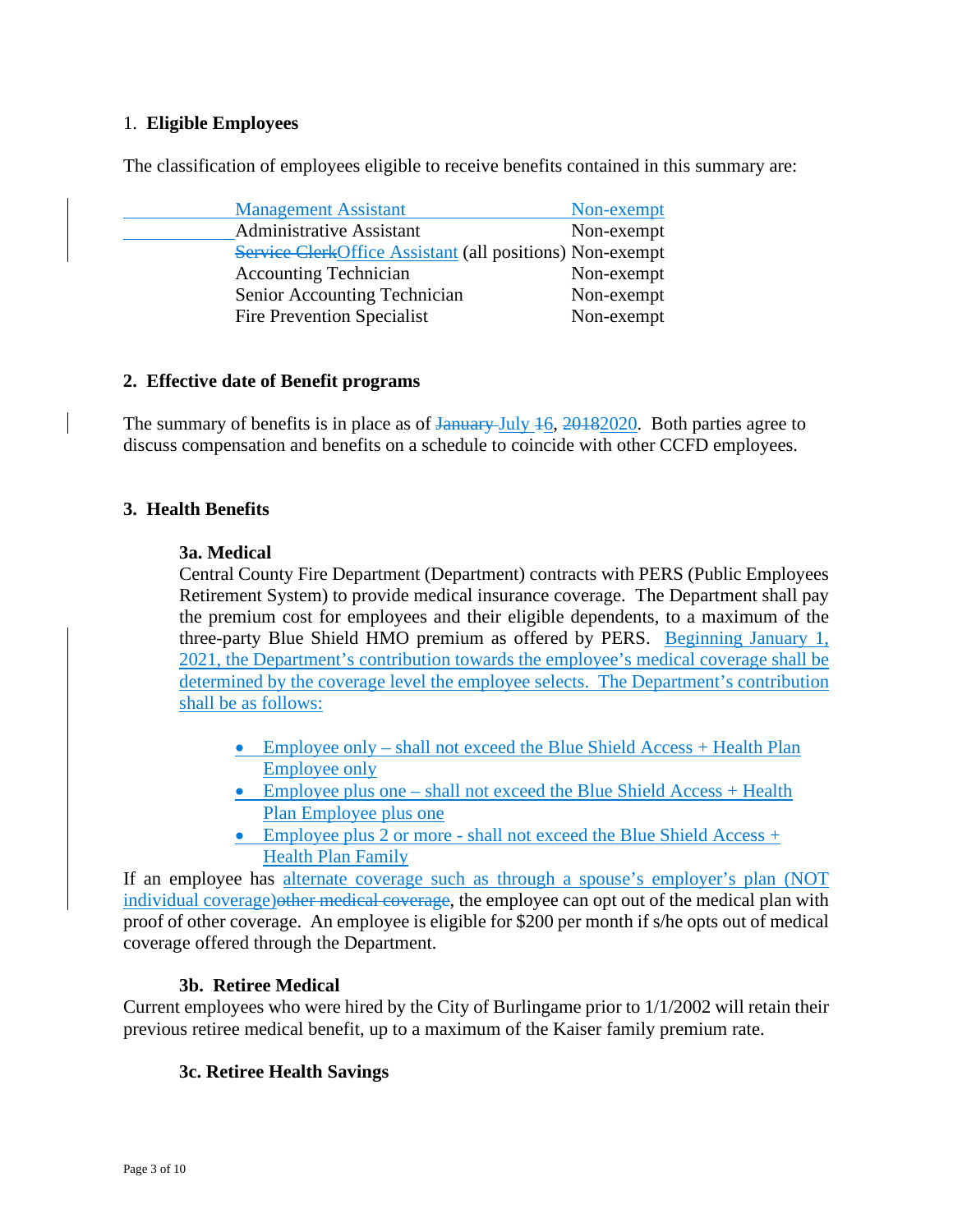All employees hired after 1/1/2002, including service with City of Burlingame and Town of Hillsborough, are eligible to receive a contribution to a Retiree Health Savings (RHS) account in lieu of a retiree medical benefit. The Department will make a contribution on the employee's behalf.

| $0 - 5$ years of service | \$75/month contribution  |
|--------------------------|--------------------------|
| 6+ years of service      | \$100/month contribution |

Employees must meet vesting requirements of the plan as follows:

| Year 1 | 20% vested  |
|--------|-------------|
| Year 2 | 40% vested  |
| Year 3 | 60% vested  |
| Year 4 | 80% vested  |
| Year 5 | 100% vested |

Effective July 1, 2020, the Department contributions amounts will be:

| $0 - 4$ years of service  | 2% of salary |
|---------------------------|--------------|
| $5 - 19$ years of service | 3% of salary |
| $20+$ years of service    | 5% of salary |

Employee vesting requirements will be changed to 0% until the end of the  $5<sup>th</sup>$  year of service.

Active employees hired prior to July 1, 2020, will be placed in this schedule based on their current years of service with the Department.

#### **3d. Dental**

Employees and their eligible dependents shall be covered by a dental reimbursement plan. Coverage limits are as follows:

Employees Maximum of \$2000 annually Dependents Maximum of \$1500 annually

Coverage for orthodontia is included in the annual maximums.

There is no dental benefit offered for retirees. Full plan details can be found with Human Resources.

#### **3e. Vision**

Employees and their eligible dependents shall be covered by a vision reimbursement plan.

Maximum reimbursement limits are as follows:

\$600/year for equipment: glasses and/or contacts \$100/year for employee eye exam \$350/year for dependents

There is no vision benefit offered for retirees. Full plan details can be found with Human Resources.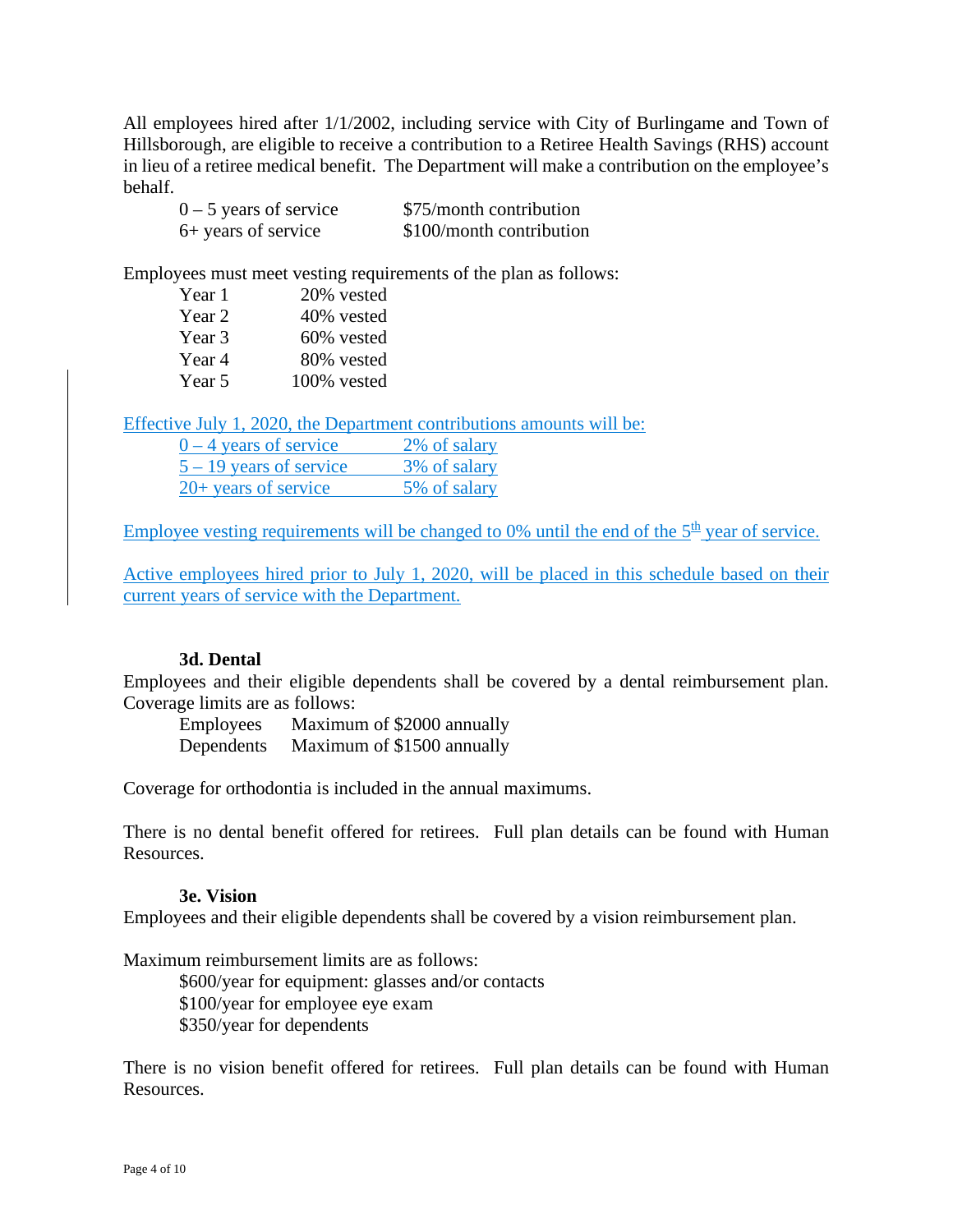#### **4. Life Insurance**

The Department provides a term life insurance policy in the amount equal to \$75,000 for eligible employees. Coverage starts on the first day of the month following conclusion of a 30 day waiting period. Effective July 1, 2020, the amount will be increased to \$100,000 for eligible employees.

#### **5. Long Term Disability**

The Department will provide long-term disability coverage of 60% of covered earnings to a maximum of \$3,500.

#### **6. Retirement**

Employees who are considered "Classic" members by PERS are enrolled in the 2.5% @ 55 Miscellaneous Plan, with the single highest year for compensation. Employees who are considered "New" members are enrolled in the 2% @ 62 Miscellaneous Plan, with a 3 year final average for compensation.

Retirement benefits are paid for by both the employee and the Department. The Department contributes an amount on behalf of the employee, computed as a percentage of the employee's annual salary and is actuarially determined by PERS. The Department's contribution rates vary from year to year. For classic members, the employee's rate is fixed at 8%. For new members, the rate is 50% of the total normal cost.

#### **7. Vacation**

Vacation accrual rates will change on an employee's anniversary date as follows:

| <b>Years of</b><br><b>Service</b> | <b>Bi-Weekly</b><br><b>Accrual</b> | Days per<br>Year |
|-----------------------------------|------------------------------------|------------------|
|                                   | 3.08                               | 10               |
| 4-9                               | 4.62                               |                  |
| ΙU                                | 4.92                               | 16               |
|                                   | 5.23                               |                  |
| 12                                | 5.54                               | 18               |
| 13                                | 5.85                               | ١ç               |
| $14+$                             | 6.15                               | 20               |

The maximum accrual of vacation leave may not exceed two times the employee's annual accrual rate. Once the maximum accrual is reached, the employee stops accruing leave until hours are used, bringing the employee's total below the accrual cap.

This schedule shall be prorated for part-time employees in allocated positions.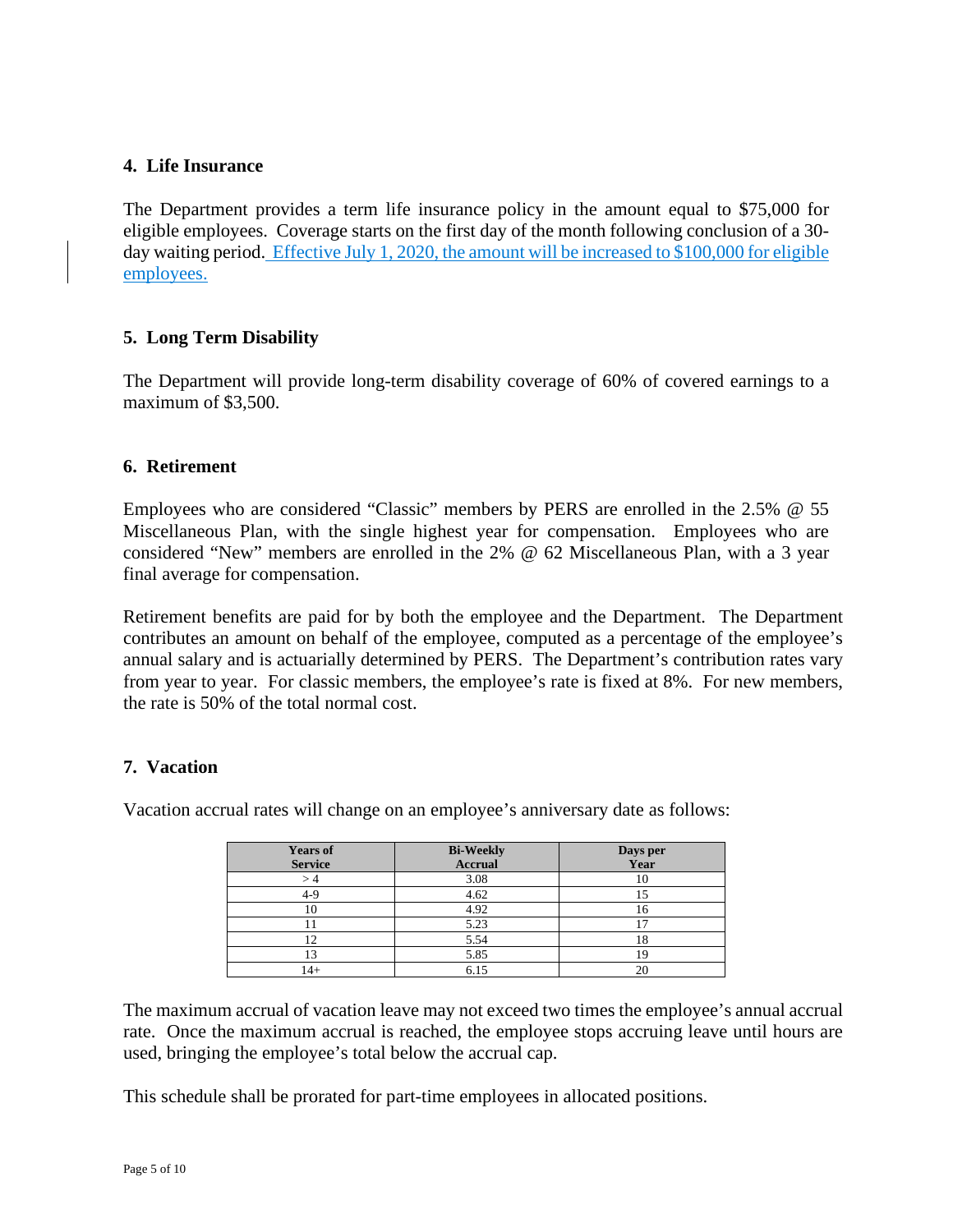#### **8. Sick Leave**

Sick leave with pay is granted to all probationary and regular employees who are assigned to allocated positions. Sick leave shall not be considered a right which an employee may use at his or her discretion, but shall be allowed because of an employee's illness or injury, necessary medical, dental or optical examinations or attendance upon a member of his/her immediate family for the same.

An employee may use up to half the annual sick leave accrual for attendance upon a member of his/her immediate family for illness, injury or necessary medical, dental or optical examinations.

Employees will accrue 4.62 hours of sick leave per pay period. The maximum accrual limit for sick leave is 1560 hours. Once the maximum accrual is reached, the employee stops accruing leave until hours are used, bringing the employee's total below the accrual cap.

Sick leave accrual shall be prorated for part-time employees in allocated positions.

#### **8a. Sick Leave upon Retirement**

Upon retirement, after ten years of service with the Department (years of prior service with Town of Hillsborough and City of Burlingame shall be included) employees can choose:

- To be paid in cash for accumulated sick leave, not to exceed the equivalent of one month's pay, upon separation from service with the Department. All remaining time is converted to PERS service credit.
- To convert to cash, not to exceed the equivalent of one month's pay, which shall be deposited in the employee's 457 Deferred Compensation Account. All remaining time is converted to PERS service credit.
- To convert all accrued sick leave to PERS service credit.

#### **9. Holidays**

The following Holidays will be observed:

| New Year's Day                | January 1                   |
|-------------------------------|-----------------------------|
| <b>Martin Luther King Day</b> | Third Monday in January     |
| President's Day               | Third Monday in February    |
| Memorial Day                  | Last Monday in May          |
| <b>Independence Day</b>       | July 4                      |
| Labor Day                     | First Monday in September   |
| Columbus Day                  | Second Monday in October    |
| Veteran's Day                 | November 11                 |
| <b>Thanksgiving Day</b>       | Fourth Thursday in November |
|                               |                             |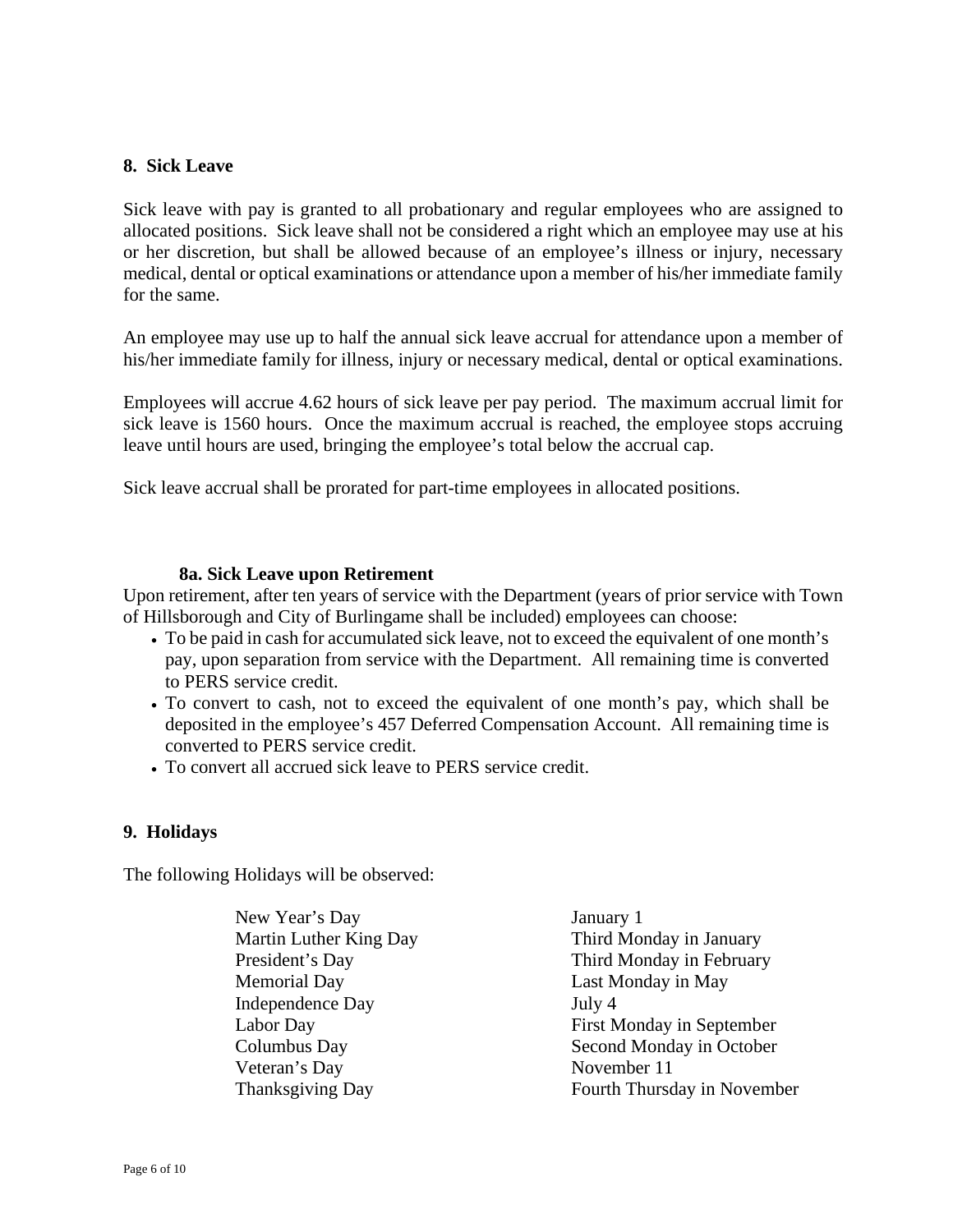| Day after Thanksgiving | Fourth Friday in November |
|------------------------|---------------------------|
| Christmas Eve          | December 24               |
| Christmas Day          | December 25               |

Employees shall also receive 2 floating holidays per year, with a maximum accrual of 16 hours. A holiday equals eight (8) hours leave. Holiday hours are prorated for part-time employees. If a scheduled holiday falls on an employee's alternate work schedule day off, the holiday will be observed on the day before. If a scheduled holiday falls on a Saturday, the preceding Friday shall be observed. If a scheduled holiday falls on a Sunday, the following Monday shall be observed.

Holidays shall also include every day proclaimed by the President of the United States, Governor of California or governing body of the Department as a public holiday and every day declared as a national day of mourning or special day, when approved by the governing body.

#### **10. Hours of Work and Overtime**

The workweek begins on Friday at 12:01 p.m. and ends on Friday at 12:00 p.m.

Employees shall be assigned a regular work schedule. The following work schedules are currently in effect:

| $Monday$ – Thursday           | 10 hours per day with a minimum $\frac{1}{2}$ hour lunch break                                     |
|-------------------------------|----------------------------------------------------------------------------------------------------|
| $Monday$ – Thursday<br>Friday | 9 hours per day with a minimum $\frac{1}{2}$ hour lunch break, and<br>4 hours                      |
| $Monday$ – Thursday           | 7 $\frac{1}{2}$ hours per day with a minimum $\frac{1}{2}$ hour lunch break (3/4 time<br>position) |

A minimum ½ hour unpaid lunch break shall be observed each day where the work schedule is longer than six hours. One fifteen minute paid rest break shall be observed during each half of a workday.

Hours worked over forty hours in the workweek shall be compensated at an overtime rate of 1 ½ hours pay for each hour worked. The employee can choose to receive overtime as compensation or as compensatory time off (CTO).

#### **11. Compensatory Time Off (CTO)**

The maximum amount of CTO that may be accrued is eighty (80) hours. An employee who has reached the limit shall be paid overtime compensation in cash for any additional overtime worked.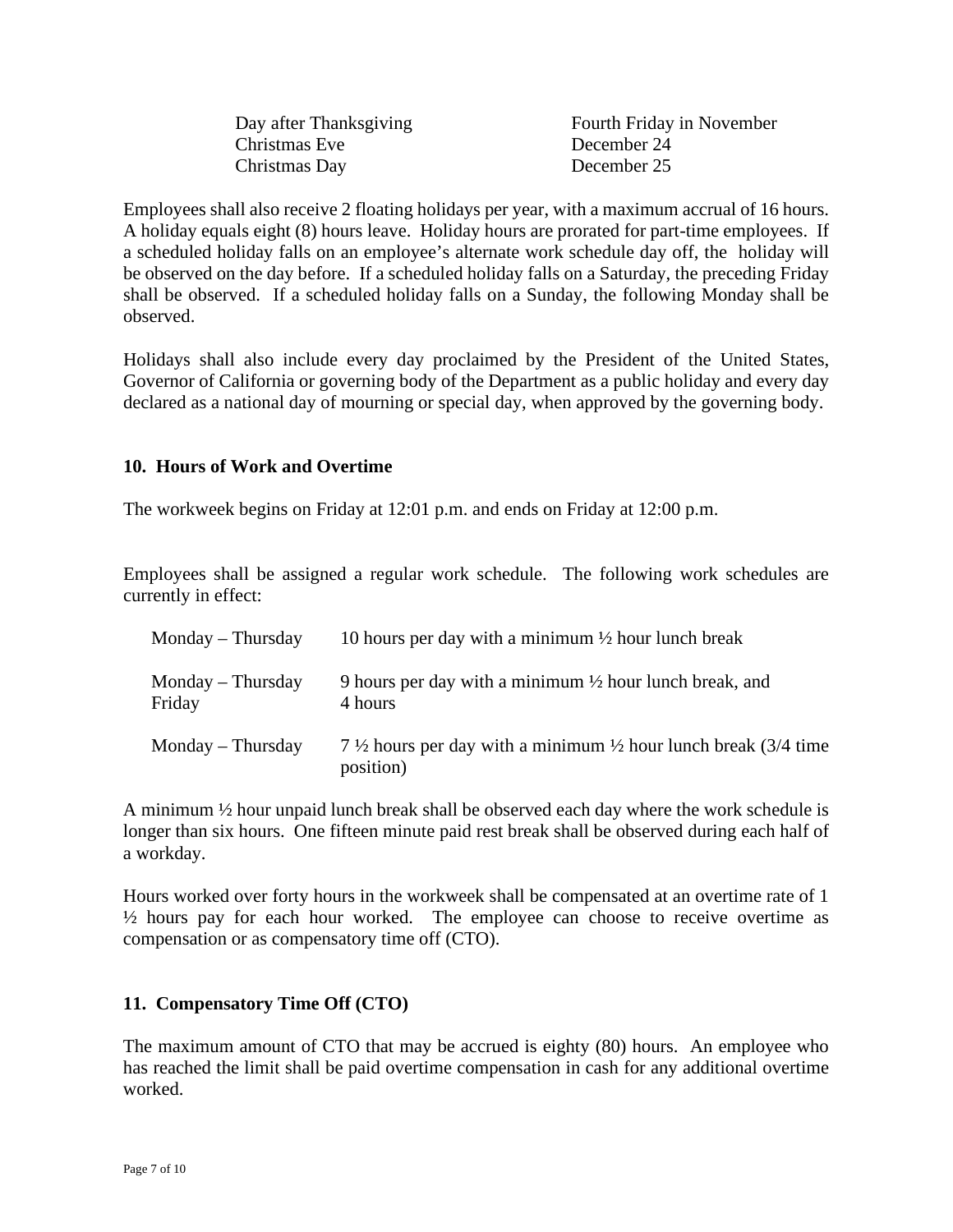#### **12. Bereavement Leave**

The Department provides up to 3 days of paid leave for the death or critical illness in the employee's immediate family or household. This leave is not charged to the employee's sick, vacation or holiday accruals.

#### **13. Family Medical Leaves**

Employees are eligible for family and medical leaves as provided in Federal and State laws. Employees are entitled to twelve (12) weeks of Family Medical Leave (FMLA) and/or California Family Rights (CFRA) leave in a twelve (12) month period providing the employee meets the eligibility requirement of the leave(s).

During the leave, the Department shall continue to provide medical benefits. The employees may use sick, vacation and/or holiday accruals while on family leaves to receive pay.

Medical reasons could include:

- Birth or placement of a child,
- To care for a spouse, child, or parent with a serious medical condition or
- To take medical leave while unable to work due to the employee's own serious health condition.

See full Family and Medical Leave policy for details.

#### **14. Pregnancy Leave**

California law allows up to a maximum of four (4) months of leave if you become disabled during your pregnancy. This leave will run concurrently when applicable with any other eligible leaves. See full Pregnancy Disability Leave policy for details.

#### **15. Jury Duty**

Employees called to serve on a jury receive their regular salary while serving. Before reporting for jury duty, employees should advise their supervisor. Employees will be paid the difference between their salary and the fees paid for jury services excluding mileage reimbursements.

#### **16. Deferred Compensation Plans**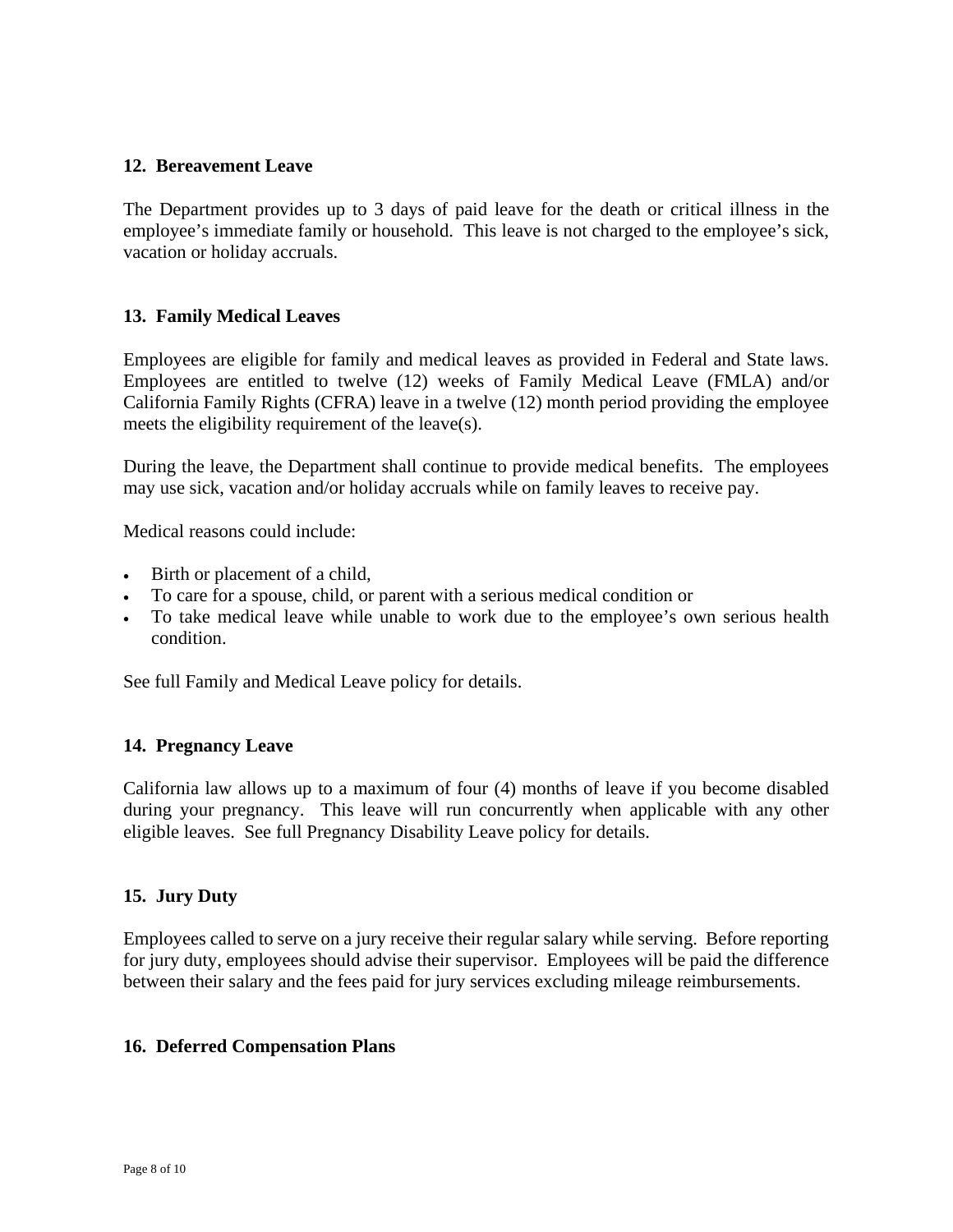The Department offers a voluntary employee-paid tax-qualified retirement investment plan under IRS Section 457 (deferred compensation plan). This plan allows you to save toward your retirement on a pre-tax basis, effectively lowering your current taxable income.

The Department has three 457 plan administrators and appointments to meet with the representatives can be arranged either by the Human Resource Manager or directly by employees:

- ICMA Susan Chang at (866) 620-6064 Additional information is available at their website at [www.icmarc.org.](http://www.icmarc.org/)
- VALIC John Lee at 415-314-9142. Additional information is available at their website at [www.valic.com](http://www.valic.com/)
- PERS Ka Yi Li at (800) 260-0659 Additional information is available at their website at [http://calpers.ingplans.com](http://calpers.ingplans.com/)

Participation is optional. Employees can enroll and adjust contribution amounts at any time. Employees can make contributions to only one 457 plan at a time. You can choose the manner in which your savings are invested. Investment vehicles can be changed at any time.

### **17. Flexible Benefit Plan (Section 125 – Cafeteria Plan)**

This optional program allows employees to use **pre-tax** income for the following:

- Dependent Care expenses up to \$5,000 per year
- Unreimbursed Medical Expenses up to \$2,600 per year
- Medical Premiums

The Department's Section 125 Plan Administrator is Navia. To enroll, please contact the Human Resource Manager.

#### **18. Employee Assistance Plan (EAP**)

The EAP is a benefit designed to provide help with personal and professional stress that affects everyone at one time or another. It is a simple way of obtaining professional help to reduce the impact of problems on your life and your job.

The free and confidential services include professional assessment, referral and counseling.

*EAP services are available to all employees, their spouses, domestic partners or dependent children.*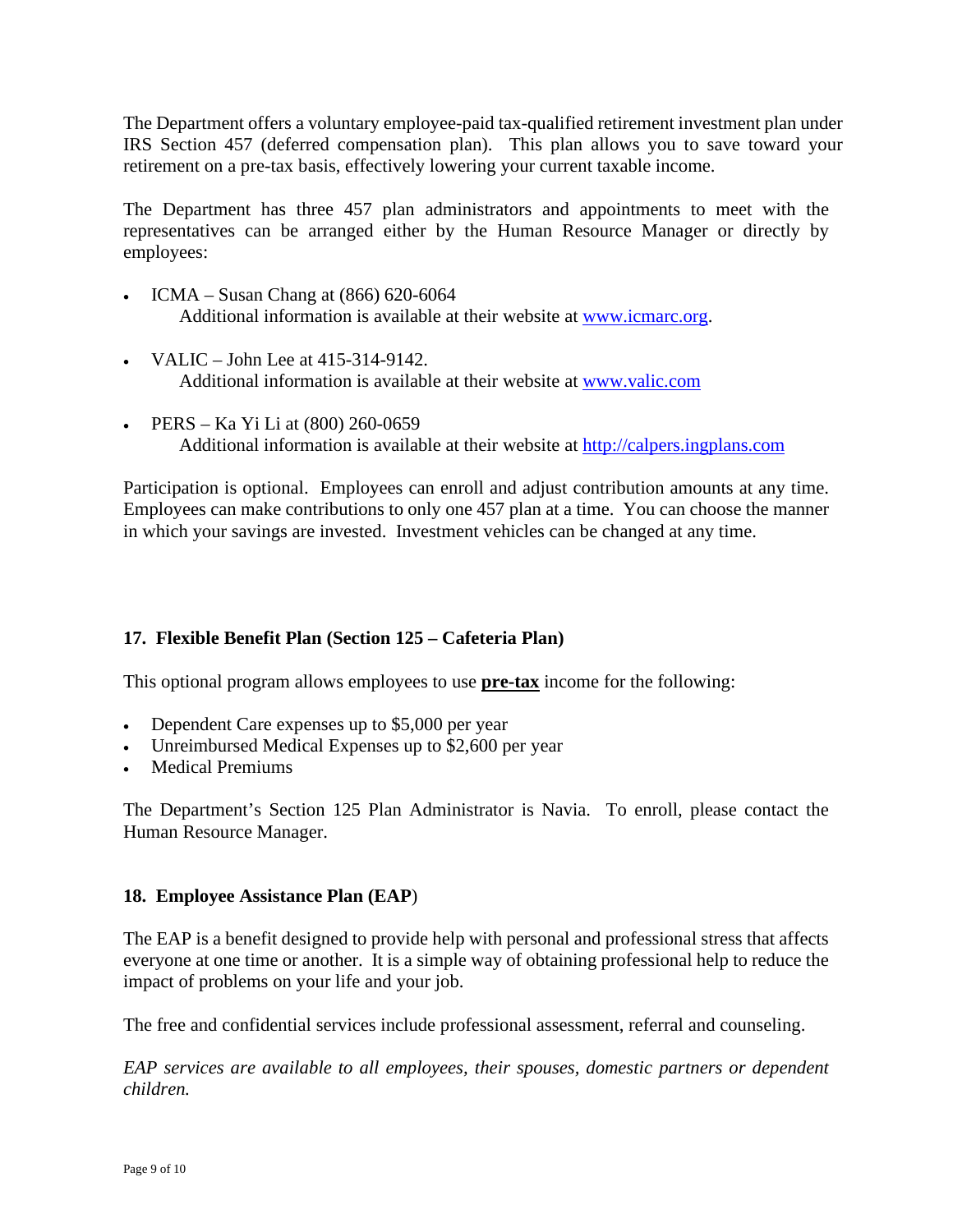All services are strictly confidential and voluntary and no information regarding your use of the program will be disclosed to the Department without your authorization.

EAP services are provided by **Sutter Health.** To use the service 24 hours a day, 7 days a week, call **(800) 477-2258.**

Some of the services include:

- Counseling for anxiety and stress, drug and alcohol dependency, job burnout, marital and teenager problems
- Legal advice
- Financial planning/counseling
- Departmental Management advice
- Referrals for childcare and eldercare

#### **19. Uniform Allowance**

The Fire Prevention Specialist is provided with Uniform Allowance in the amount of \$850 per year. The allowance will be paid out on the same schedule as the Firefighter's Uniform Allowance.

#### **20. Tuition Reimbursement**

The Department will reimburse employees up to \$2000 per year for participating in educational programs leading to a college degree or certification program. The Fire Chief must pre-approve any program.

- \$2000/per year maximum reimbursement per employee
- Allowable expenses are registration, books, and course materials toward obtaining an AA/BA/BS degree or certificate program
- Must be an accredited school
- Reimbursement of the registration fee is based on the grade received in class:
	- $\circ$  A = 100% reimbursement
		- $\circ$  B = 80% reimbursement
		- $C = 50\%$  reimbursement
		- $\circ$  Pass = 100% reimbursement (for classes with a Pass/No Pass grading system only)

A class must be taken for a grade, unless there is only a pass/no pass option.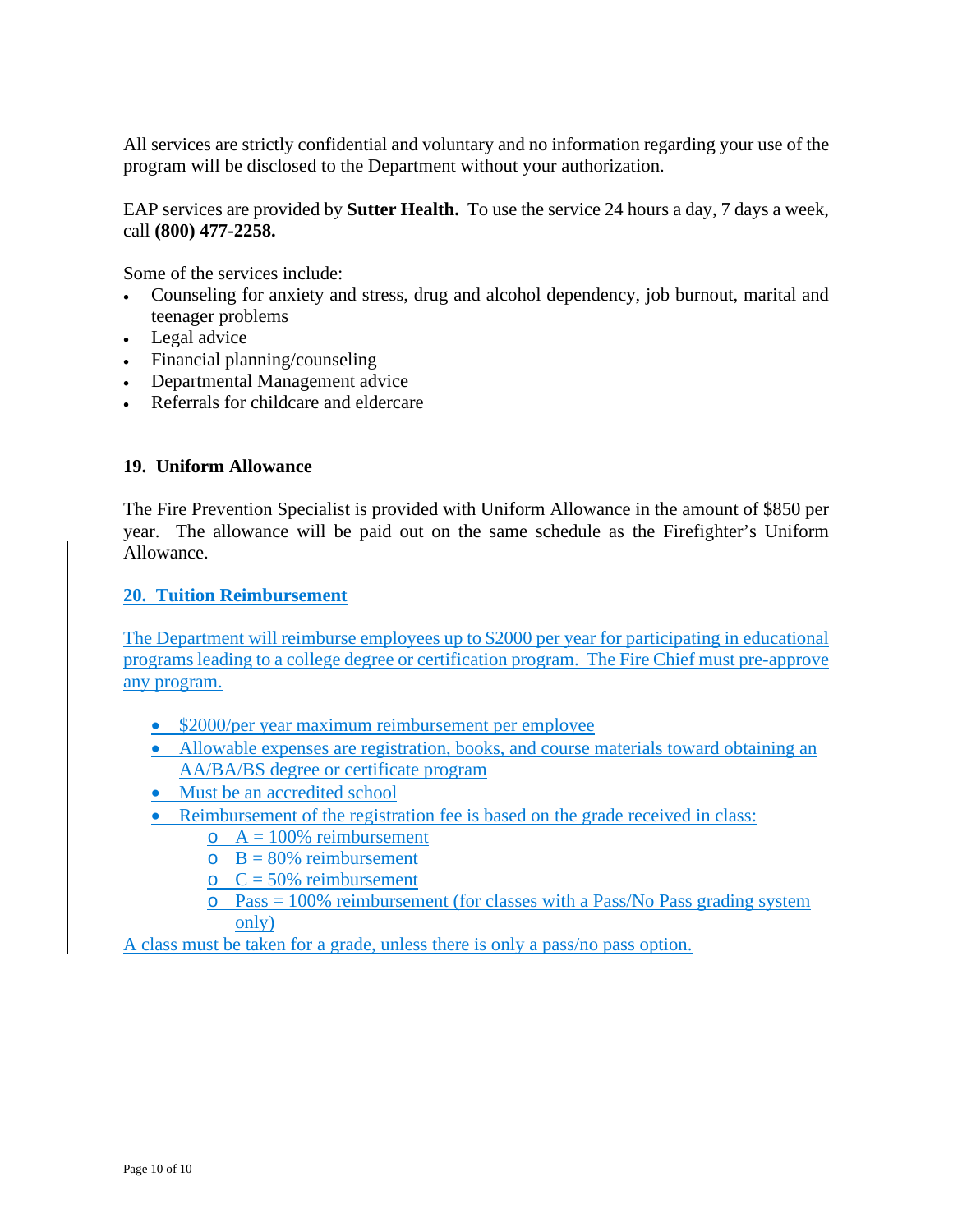

# Central County Fire Department

# Summary of Benefits

# **Community Risk and Resiliency Specialist**

07 20182020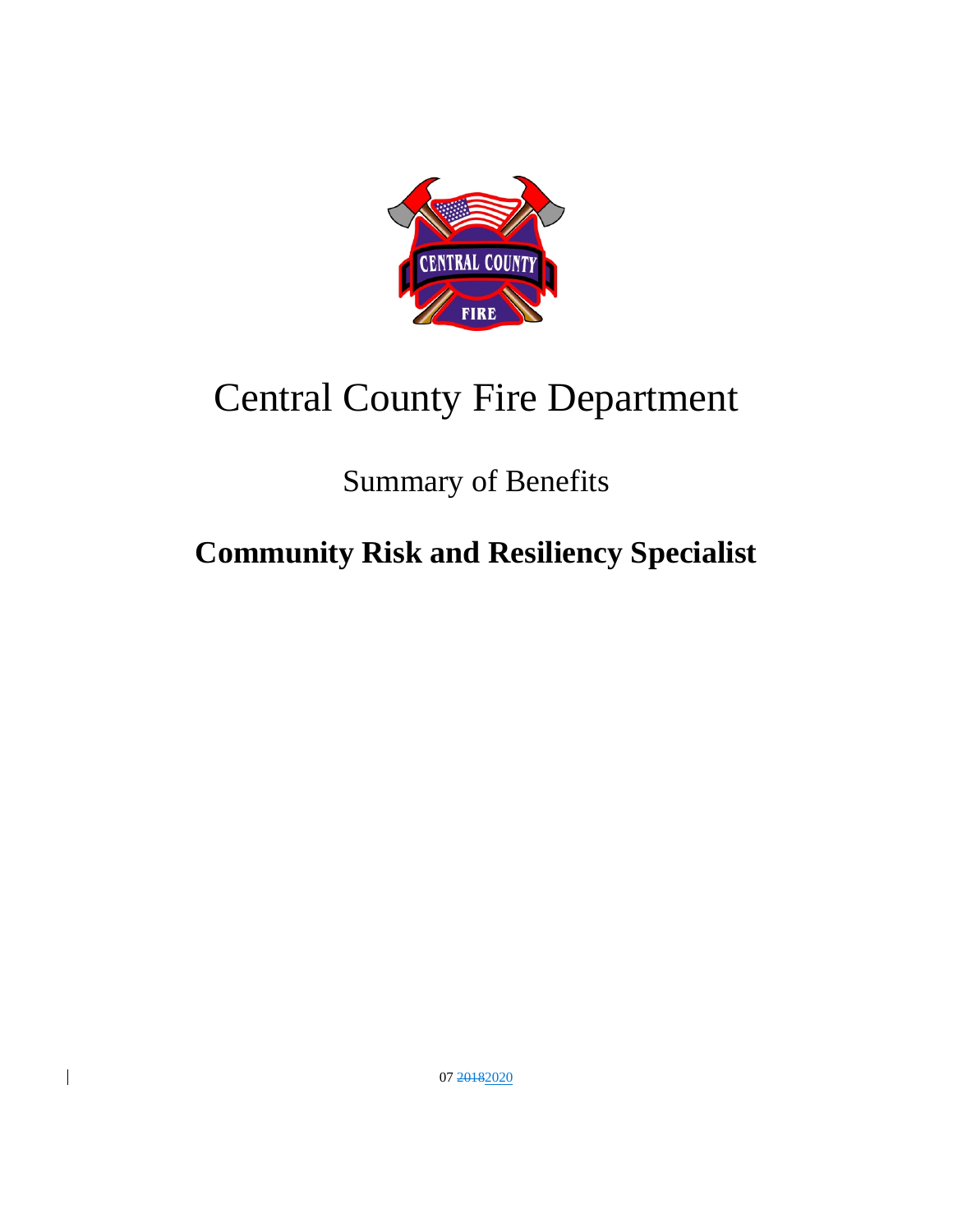# **Table of Contents Page**

| 1.  | Eligible Employees                 | 3                        |
|-----|------------------------------------|--------------------------|
| 2.  | <b>Effective Date</b>              | 3                        |
| 3.  | <b>Health Benefits</b>             | 3                        |
| 4.  | Life Insurance                     | 4                        |
| 5.  | Long Term Disability               | 4                        |
| 6.  | Retirement                         | $\overline{4}$           |
| 7.  | Vacation                           | $\overline{\mathcal{A}}$ |
| 8.  | <b>Sick Leave</b>                  | 5                        |
| 9.  | Holidays                           | 5                        |
| 10. | Overtime                           | 6                        |
| 11. | <b>Bereavement Leave</b>           | 6                        |
| 12. | <b>Family Medical Leave</b>        | 6                        |
| 13. | <b>Pregnancy Disability Leave</b>  | 7                        |
| 14. | <b>Jury Duty</b>                   | 7                        |
| 15. | <b>Deferred Compensation Plans</b> |                          |
| 16. | <b>Flexible Spending Plan</b>      | 8                        |
| 17. | <b>Employee Assistance Program</b> | 8                        |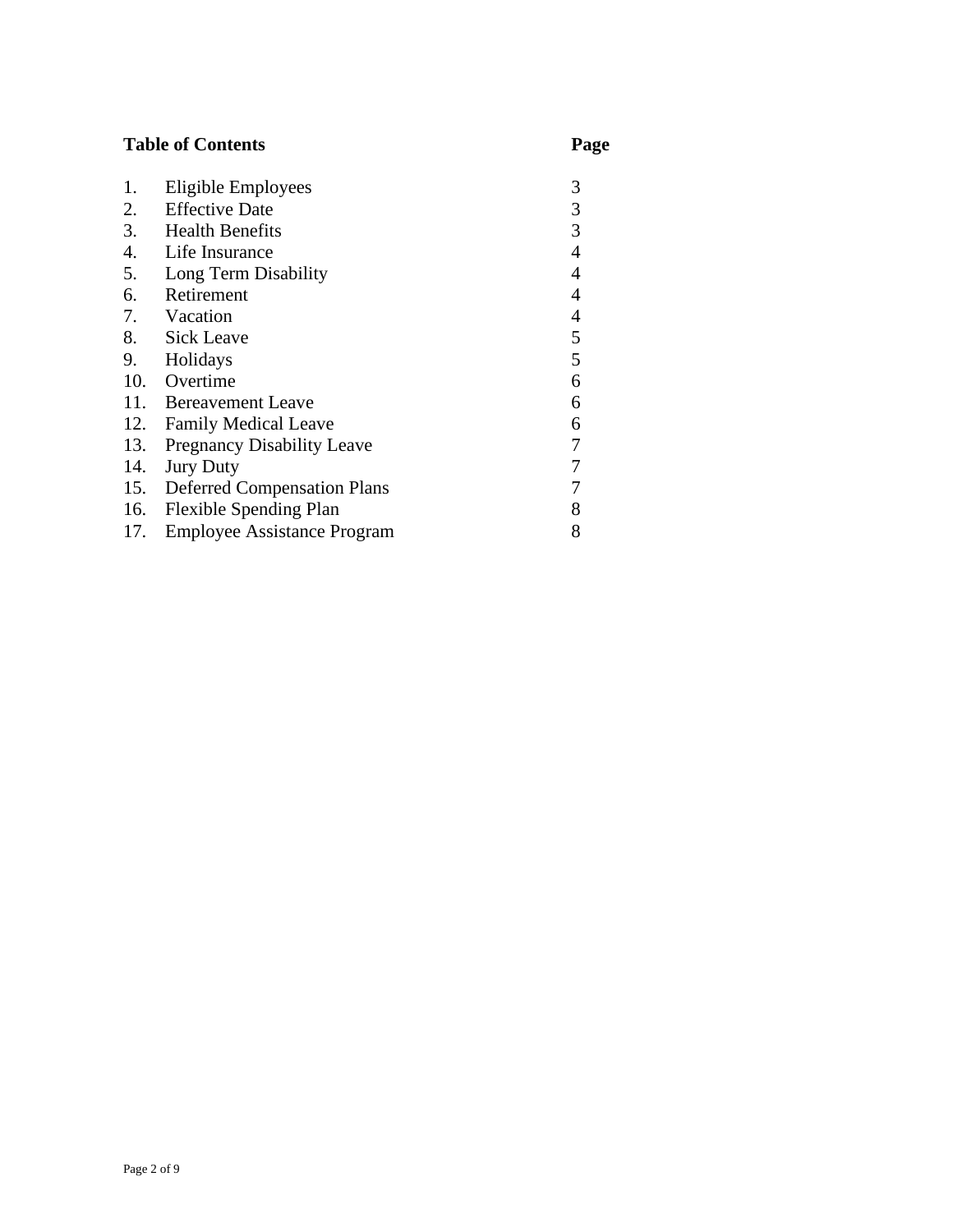#### 1. **Eligible Employees**

The classification of employees eligible to receive benefits contained in this summary are:

#### Community Risk and Resiliency Specialist

#### **2. Effective date of Benefit programs**

The summary of benefits is in place as of July  $\frac{16}{20182020}$ . Both parties agree to discuss compensation and benefits on a schedule to coincide with other CCFD employees.

#### **3. Health Benefits**

#### **3a. Medical**

Central County Fire Department (Department) contracts with PERS (Public Employees Retirement System) to provide medical insurance coverage. The Department shall pay the premium cost for employees and their eligible dependents, to a maximum of the three-party Blue Shield HMO premium as offered by PERS. Beginning January 1, 2021, the Department's contribution towards the employee's medical coverage shall be determined by the coverage level the employee selects. The Department's contribution shall be as follows:

- Employee only shall not exceed the Blue Shield Access + Health Plan Employee only
- Employee plus one shall not exceed the Blue Shield Access + Health Plan Employee plus one
- Employee plus 2 or more shall not exceed the Blue Shield Access  $+$ Health Plan Family

If an employee has alternate coverage such as through a spouse's employer's plan (NOT individual coverage) other medical coverage, the employee can opt out of the medical plan with proof of other coverage. An employee is eligible for \$200 per month if s/he opts out of medical coverage offered through the Department.

#### **3b. Retiree Health Savings**

Employees are eligible to receive a contribution to a Retiree Health Savings (RHS) account in lieu of a retiree medical benefit. The Department will make a contribution on the employee's behalf.

| $0 - 5$ years of service | \$75/month contribution  |
|--------------------------|--------------------------|
| 6+ years of service      | \$100/month contribution |

Employees must meet vesting requirements of the plan as follows:

| Year 1 | 20% vested |
|--------|------------|
| Year 2 | 40% vested |
| Year 3 | 60% vested |
| Year 4 | 80% vested |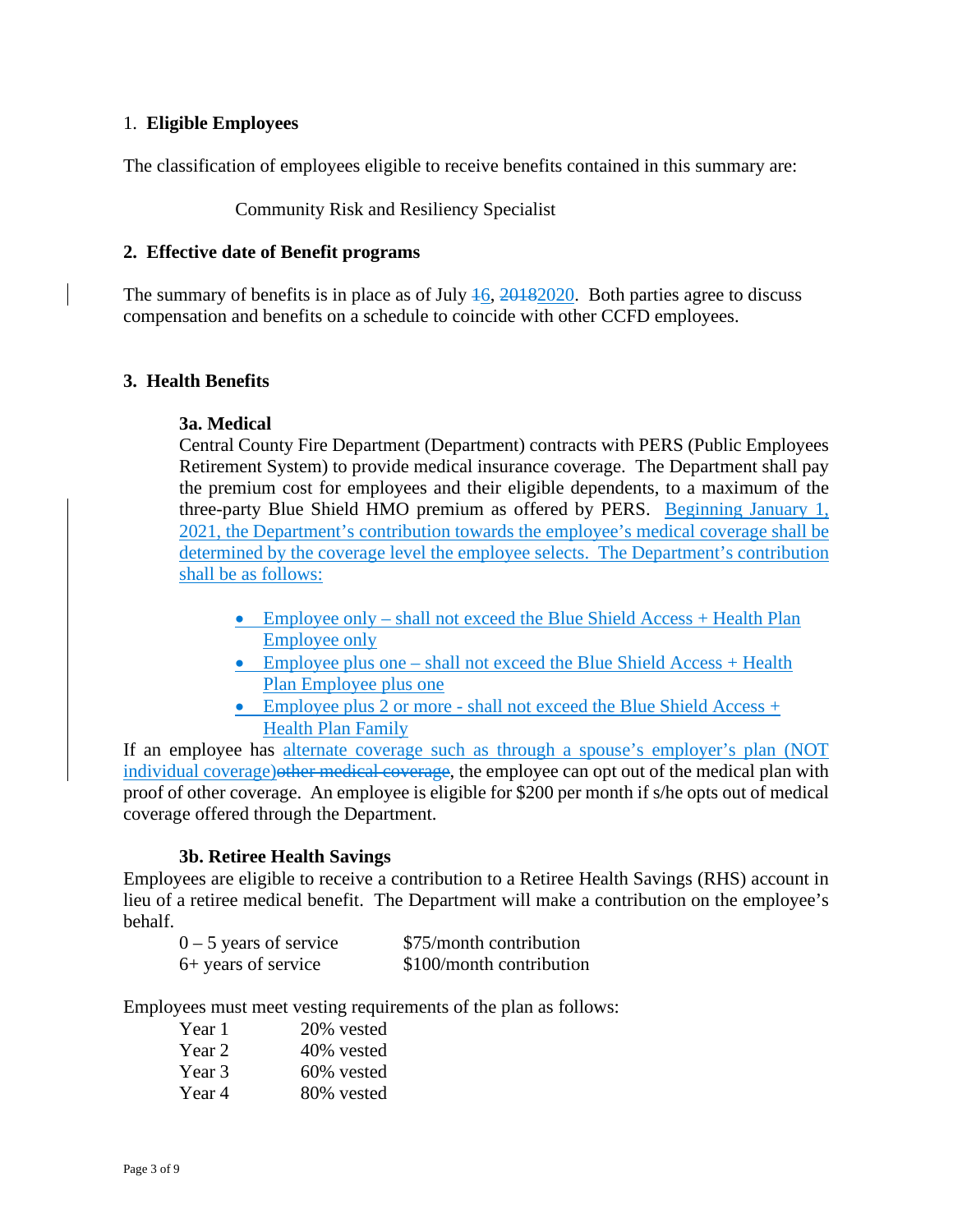Year 5 100% vested

Effective July 1, 2020, the Department contributions amounts will be:

| $0 - 4$ years of service  | 2% of salary |
|---------------------------|--------------|
| $5 - 19$ years of service | 3% of salary |
| $20+$ years of service    | 5% of salary |

Employee vesting requirements will be changed to  $0\%$  until the end of the  $5<sup>th</sup>$  year of service.

Active employees hired prior to July 1, 2020, will be placed in this schedule based on their current years of service with the Department.

#### **3c. Dental**

Employees and their eligible dependents shall be covered by a dental reimbursement plan. Coverage limits are as follows:

Employees Maximum of \$2000 annually Dependents Maximum of \$1500 annually

Coverage for orthodontia is included in the annual maximums.

There is no dental benefit offered for retirees. Full plan details can be found with Human Resources.

#### **3d. Vision**

Employees and their eligible dependents shall be covered by a vision reimbursement plan.

Maximum reimbursement limits are as follows:

\$600/year for equipment: glasses and/or contacts \$100/year for employee eye exam \$350/year for dependents

There is no vision benefit offered for retirees. Full plan details can be found with Human Resources.

#### **4. Life Insurance**

The Department provides a term life insurance policy in the amount equal to \$75,000 for eligible employees. Coverage starts on the first day of the month following conclusion of a 30 day waiting period. Effective July 1, 2020, the amount will be increased to \$100,000 for eligible employees.

### **5. Long Term Disability**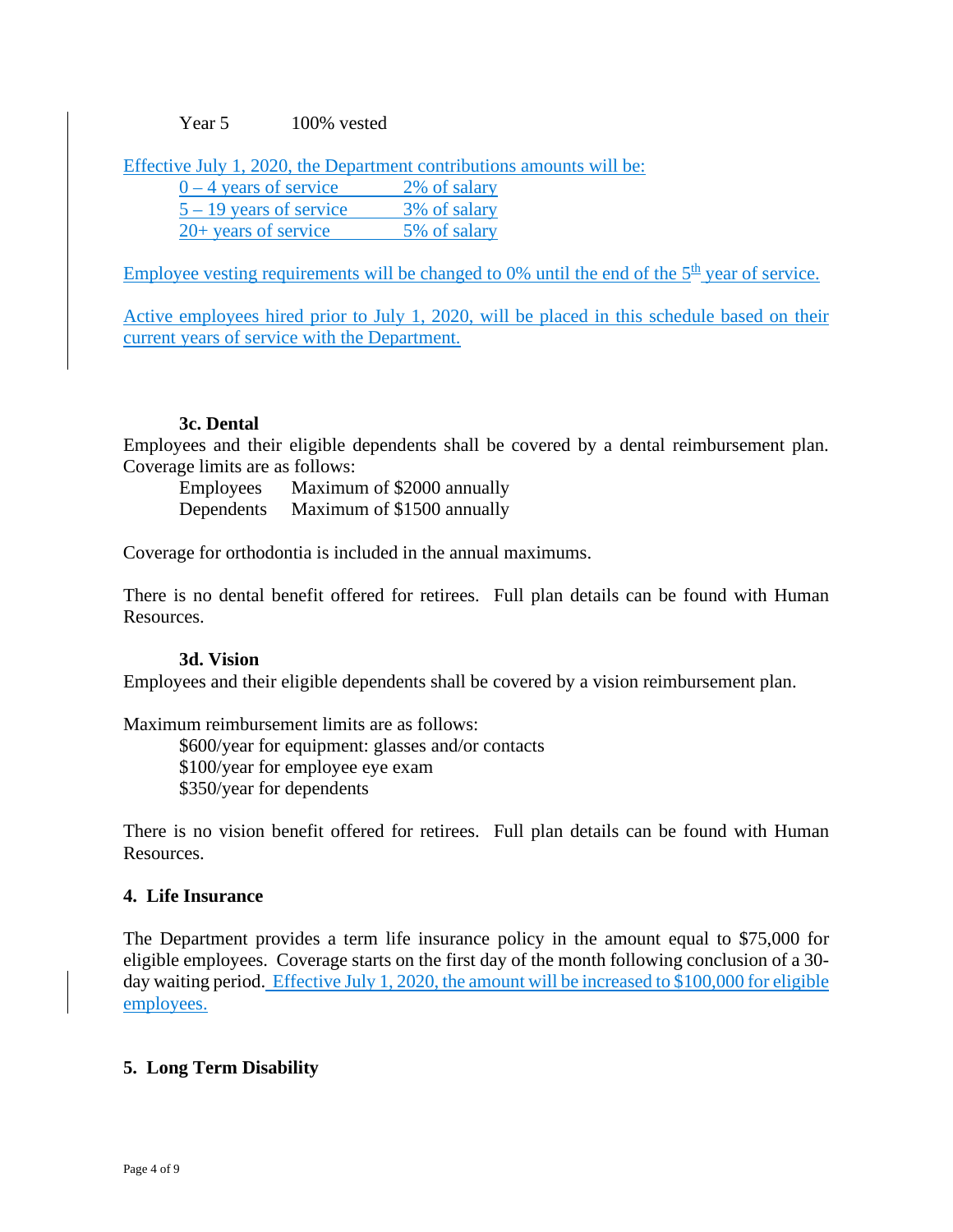The Department will provide long-term disability coverage of 60% of covered earnings to a maximum of \$3,500.

#### **6. Retirement**

Employees who are considered "Classic" members by PERS are enrolled in the 2.5% @ 55 Miscellaneous Plan, with the single highest year for compensation. Employees who are considered "New" members are enrolled in the 2% @ 62 Miscellaneous Plan, with a 3 year final average for compensation.

Retirement benefits are paid for by both the employee and the Department. The Department contributes an amount on behalf of the employee, computed as a percentage of the employee's annual salary and is actuarially determined by PERS. The Department's contribution rates vary from year to year. For classic members, the employee's rate is fixed at 8%. For new members, the rate is 50% of the total normal cost.

#### **7. Vacation**

Vacation accrual rates will change on an employee's anniversary date as follows:

| <b>Years of</b> | <b>Bi-Weekly</b> |                  |
|-----------------|------------------|------------------|
| <b>Service</b>  | <b>Accrual</b>   | Days per<br>Year |
|                 | 3.08             | 10               |
| 4-9             | 4.62             |                  |
|                 | 4.92             |                  |
|                 | 5.23             |                  |
| 12              | 5.54             |                  |
|                 | 5.85             |                  |
| $4+$            | 6.15             | 20               |

The maximum accrual of vacation leave may not exceed two times the employee's annual accrual rate. Once the maximum accrual is reached, the employee stops accruing leave until hours are used, bringing the employee's total below the accrual cap.

This schedule shall be prorated for part-time employees in allocated positions.

#### **8. Sick Leave**

Sick leave with pay is granted to all probationary and regular employees who are assigned to allocated positions. Sick leave shall not be considered a right which an employee may use at his or her discretion, but shall be allowed because of an employee's illness or injury, necessary medical, dental or optical examinations or attendance upon a member of his/her immediate family for the same.

An employee may use up to half the annual sick leave accrual for attendance upon a member of his/her immediate family for illness, injury or necessary medical, dental or optical examinations.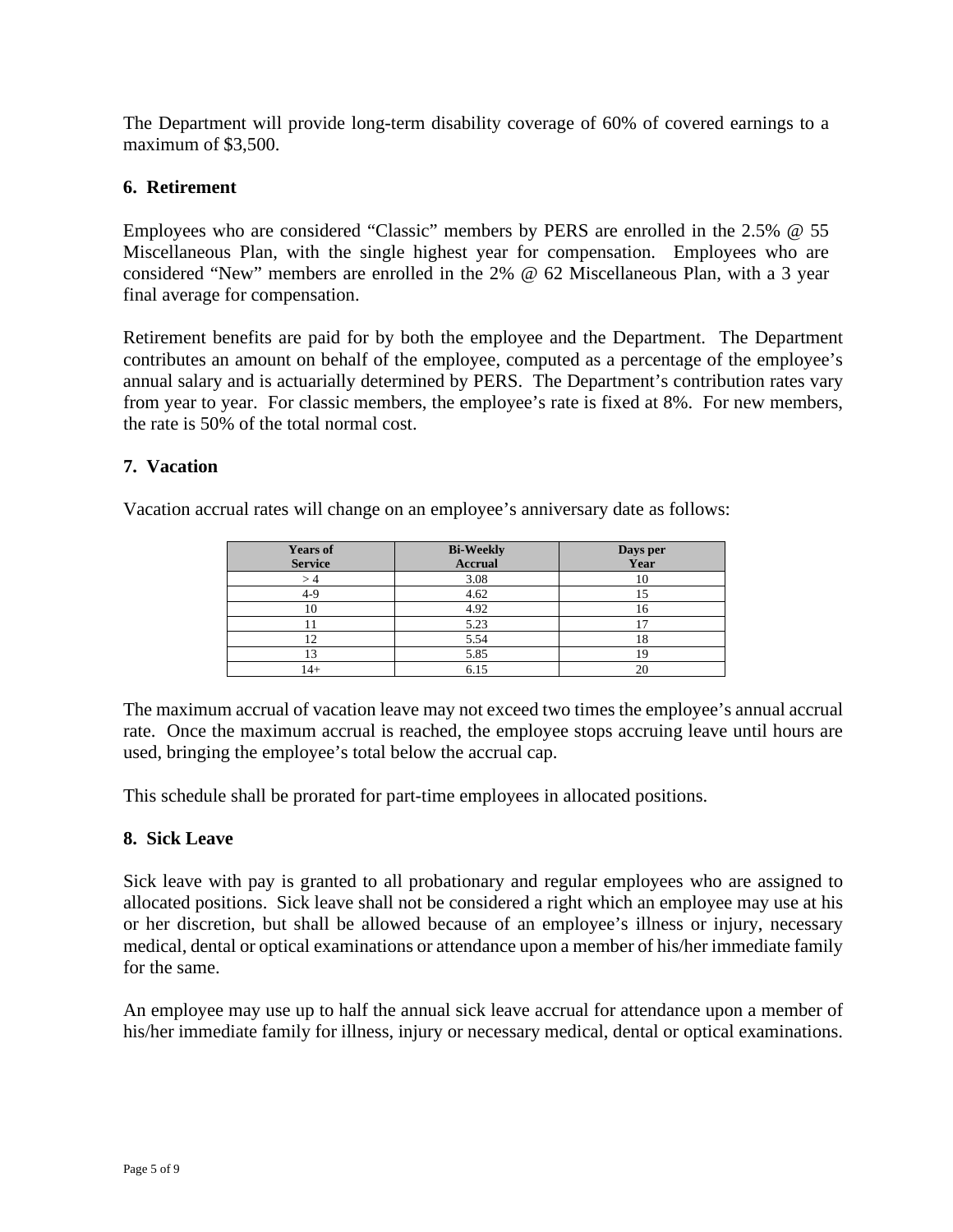Employees will accrue 4.62 hours of sick leave per pay period. The maximum accrual limit for sick leave is 1560 hours. Once the maximum accrual is reached, the employee stops accruing leave until hours are used, bringing the employee's total below the accrual cap.

Sick leave accrual shall be prorated for part-time employees in allocated positions.

#### **8a. Sick Leave upon Retirement**

Upon retirement, after ten years of service with the Department (years of prior service with Town of Hillsborough and City of Burlingame shall be included) employees can choose:

- To be paid in cash for accumulated sick leave, not to exceed the equivalent of one month's pay, upon separation from service with the Department. All remaining time is converted to PERS service credit.
- To convert to cash, not to exceed the equivalent of one month's pay, which shall be deposited in the employee's 457 Deferred Compensation Account. All remaining time is converted to PERS service credit.
- To convert all accrued sick leave to PERS service credit.

### **9. Holidays**

The following Holidays will be observed:

| New Year's Day          | January 1                        |
|-------------------------|----------------------------------|
| Martin Luther King Day  | Third Monday in January          |
| President's Day         | Third Monday in February         |
| <b>Memorial Day</b>     | Last Monday in May               |
| <b>Independence Day</b> | July 4                           |
| Labor Day               | <b>First Monday in September</b> |
| Columbus Day            | Second Monday in October         |
| Veteran's Day           | November 11                      |
| <b>Thanksgiving Day</b> | Fourth Thursday in November      |
| Day after Thanksgiving  | Fourth Friday in November        |
| Christmas Eve           | December 24                      |
| Christmas Day           | December 25                      |

Employees shall also receive 2 floating holidays per year, with a maximum accrual of 16 hours. A holiday equals eight (8) hours leave. Holiday hours are prorated for part-time employees. If a scheduled holiday falls on an employee's alternate work schedule day off, the holiday will be observed on the day before. If a scheduled holiday falls on a Saturday, the preceding Friday shall be observed. If a scheduled holiday falls on a Sunday, the following Monday shall be observed.

Holidays shall also include every day proclaimed by the President of the United States, Governor of California or governing body of the Department as a public holiday and every day declared as a national day of mourning or special day, when approved by the governing body.

#### **10. Hours of Work and Overtime**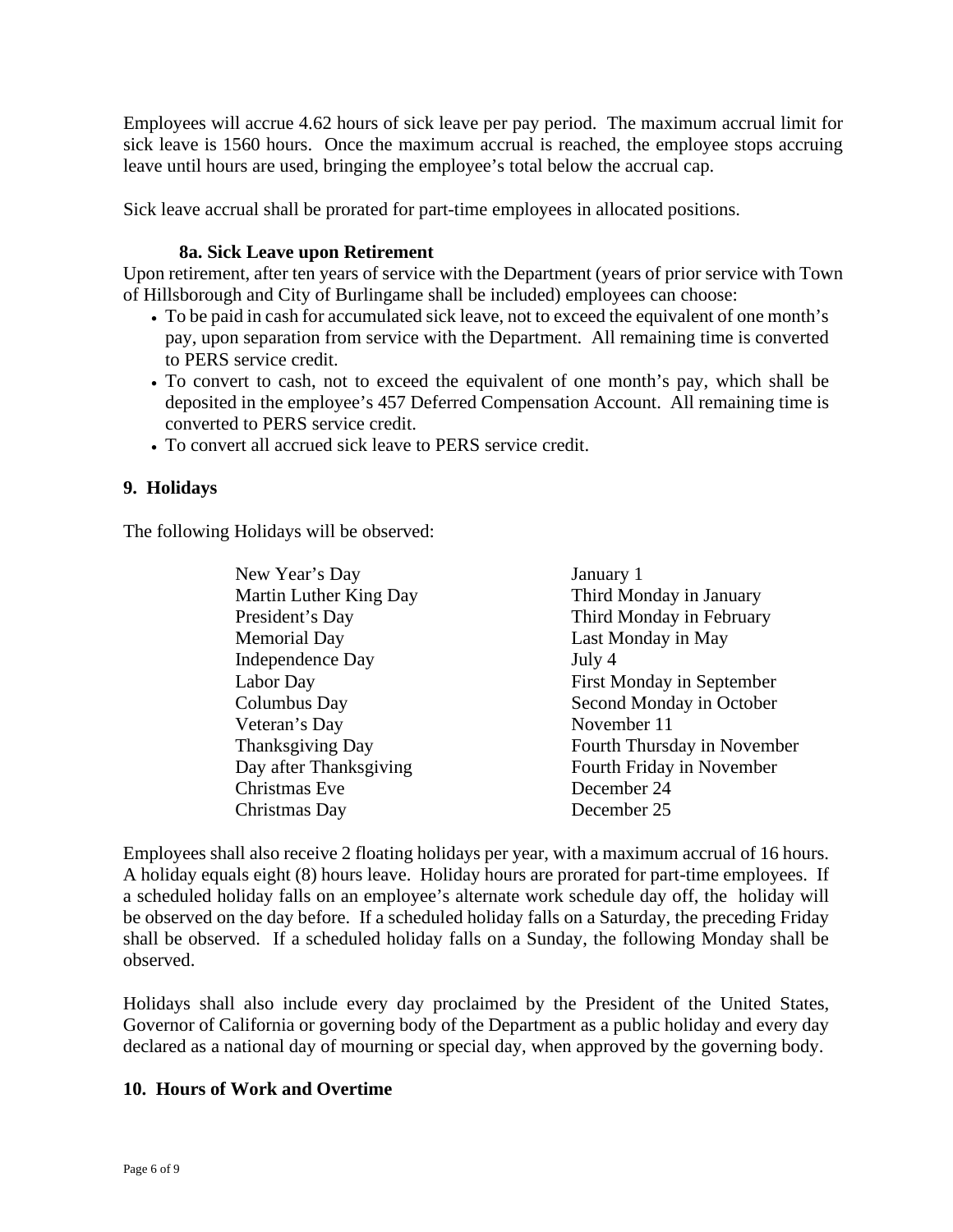The workweek begins on Friday at 12:01 p.m. and ends on Friday at 12:00 p.m.

Employees shall follow a regular work schedule. The following work schedules are currently in effect:

| 9 hours per day and<br>4 hours |
|--------------------------------|
|                                |

#### **11. Bereavement Leave**

The Department provides up to 3 days of paid leave for the death or critical illness in the employee's immediate family or household. This leave is not charged to the employee's sick, vacation or holiday accruals.

#### **12. Family Medical Leaves**

Employees are eligible for family and medical leaves as provided in Federal and State laws. Employees are entitled to twelve (12) weeks of Family Medical Leave (FMLA) and/or California Family Rights (CFRA) leave in a twelve (12) month period providing the employee meets the eligibility requirement of the leave(s).

During the leave, the Department shall continue to provide medical benefits. The employees may use sick, vacation and/or holiday accruals while on family leaves to receive pay.

Medical reasons could include:

- Birth or placement of a child,
- To care for a spouse, child, or parent with a serious medical condition or
- To take medical leave while unable to work due to the employee's own serious health condition.

See full Family and Medical Leave policy for details.

#### **13. Pregnancy Leave**

California law allows up to a maximum of four (4) months of leave if you become disabled during your pregnancy. This leave will run concurrently when applicable with any other eligible leaves. See full Pregnancy Disability Leave policy for details.

#### **14. Jury Duty**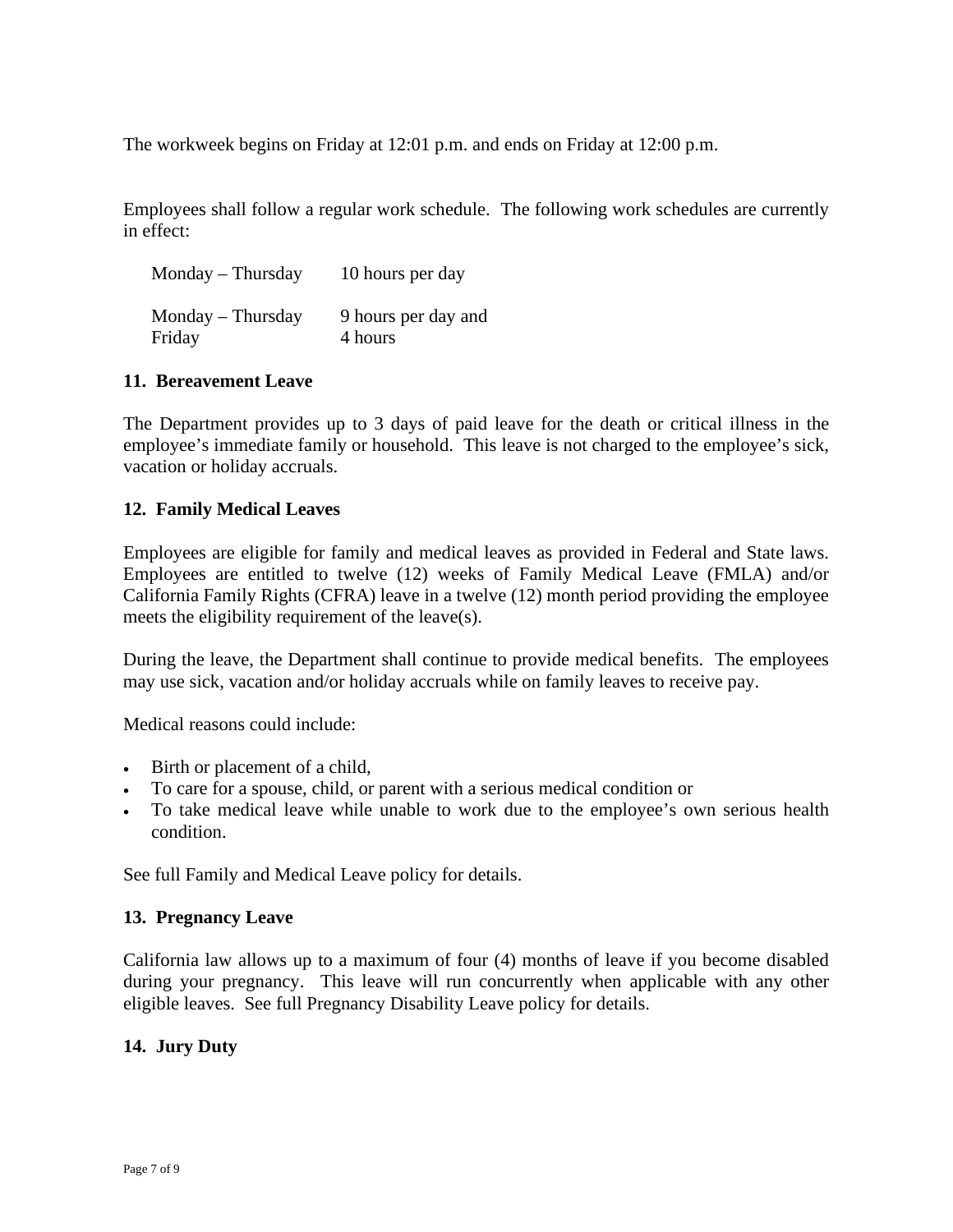Employees called to serve on a jury receive their regular salary while serving. Before reporting for jury duty, employees should advise their supervisor. Employees will be paid the difference between their salary and the fees paid for jury services excluding mileage reimbursements.

#### **15. Deferred Compensation Plans**

The Department offers a voluntary employee-paid tax-qualified retirement investment plan under IRS Section 457 (deferred compensation plan). This plan allows you to save toward your retirement on a pre-tax basis, effectively lowering your current taxable income.

The Department has three 457 plan administrators and appointments to meet with the representatives can be arranged either by the Human Resource Manager or directly by employees:

- ICMA Susan Chang at (866) 620-6064 Additional information is available at their website at [www.icmarc.org.](http://www.icmarc.org/)
- VALIC John Lee at 415-314-9142. Additional information is available at their website at [www.valic.com](http://www.valic.com/)
- PERS Ka Yi Li at (800) 260-0659 Additional information is available at their website at [http://calpers.ingplans.com](http://calpers.ingplans.com/)

Participation is optional. Employees can enroll and adjust contribution amounts at any time. Employees can make contributions to only one 457 plan at a time. You can choose the manner in which your savings are invested. Investment vehicles can be changed at any time.

### **16. Flexible Benefit Plan (Section 125 – Cafeteria Plan)**

This optional program allows employees to use **pre-tax** income for the following:

- Dependent Care expenses up to \$5,000 per year
- Unreimbursed Medical Expenses up to \$2,600 per year
- Medical Premiums

The Department's Section 125 Plan Administrator is Navia. To enroll, please contact the Human Resource Manager.

#### **17. Employee Assistance Plan (EAP**)

The EAP is a benefit designed to provide help with personal and professional stress that affects everyone at one time or another. It is a simple way of obtaining professional help to reduce the impact of problems on your life and your job.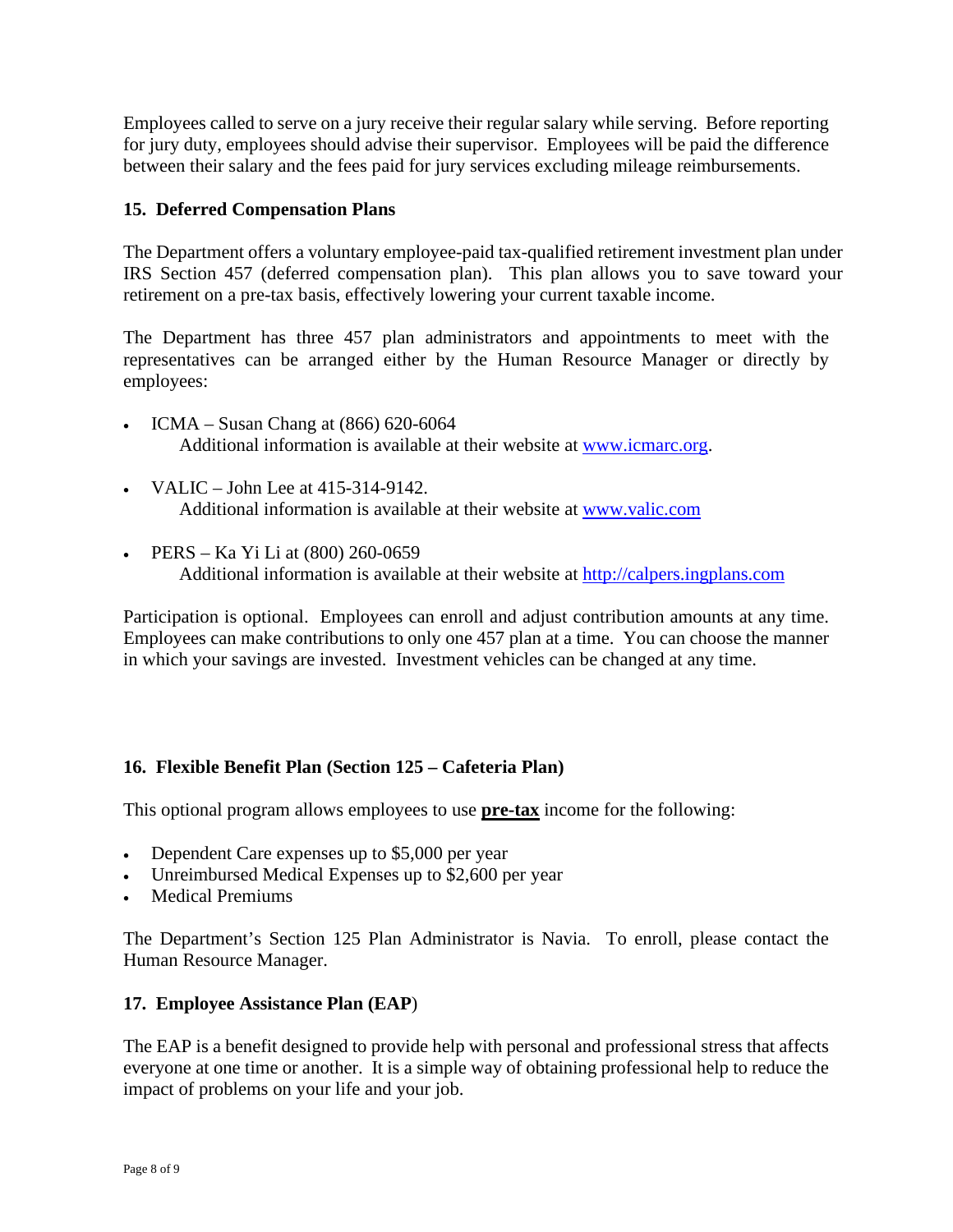The free and confidential services include professional assessment, referral and counseling.

*EAP services are available to all employees, their spouses, domestic partners or dependent children.*

All services are strictly confidential and voluntary and no information regarding your use of the program will be disclosed to the Department without your authorization.

EAP services are provided by **Sutter Health.** To use the service 24 hours a day, 7 days a week, call **(800) 477-2258.**

Some of the services include:

- Counseling for anxiety and stress, drug and alcohol dependency, job burnout, marital and teenager problems
- Legal advice
- Financial planning/counseling
- Departmental Management advice
- Referrals for childcare and eldercare

#### **18. Tuition Reimbursement**

The Department will reimburse employees up to \$2000 per year for participating in educational programs leading to a college degree or certification program. The Fire Chief must pre-approve any program.

- \$2000/per year maximum reimbursement per employee
- Allowable expenses are registration, books, and course materials toward obtaining an AA/BA/BS degree or certificate program
- Must be an accredited school
- Reimbursement of the registration fee is based on the grade received in class:
	- $\circ$  A = 100% reimbursement
	- $B = 80\%$  reimbursement
	- $C = 50\%$  reimbursement
	- $\circ$  Pass = 100% reimbursement (for classes with a Pass/No Pass grading system only)

A class must be taken for a grade, unless there is only a pass/no pass option.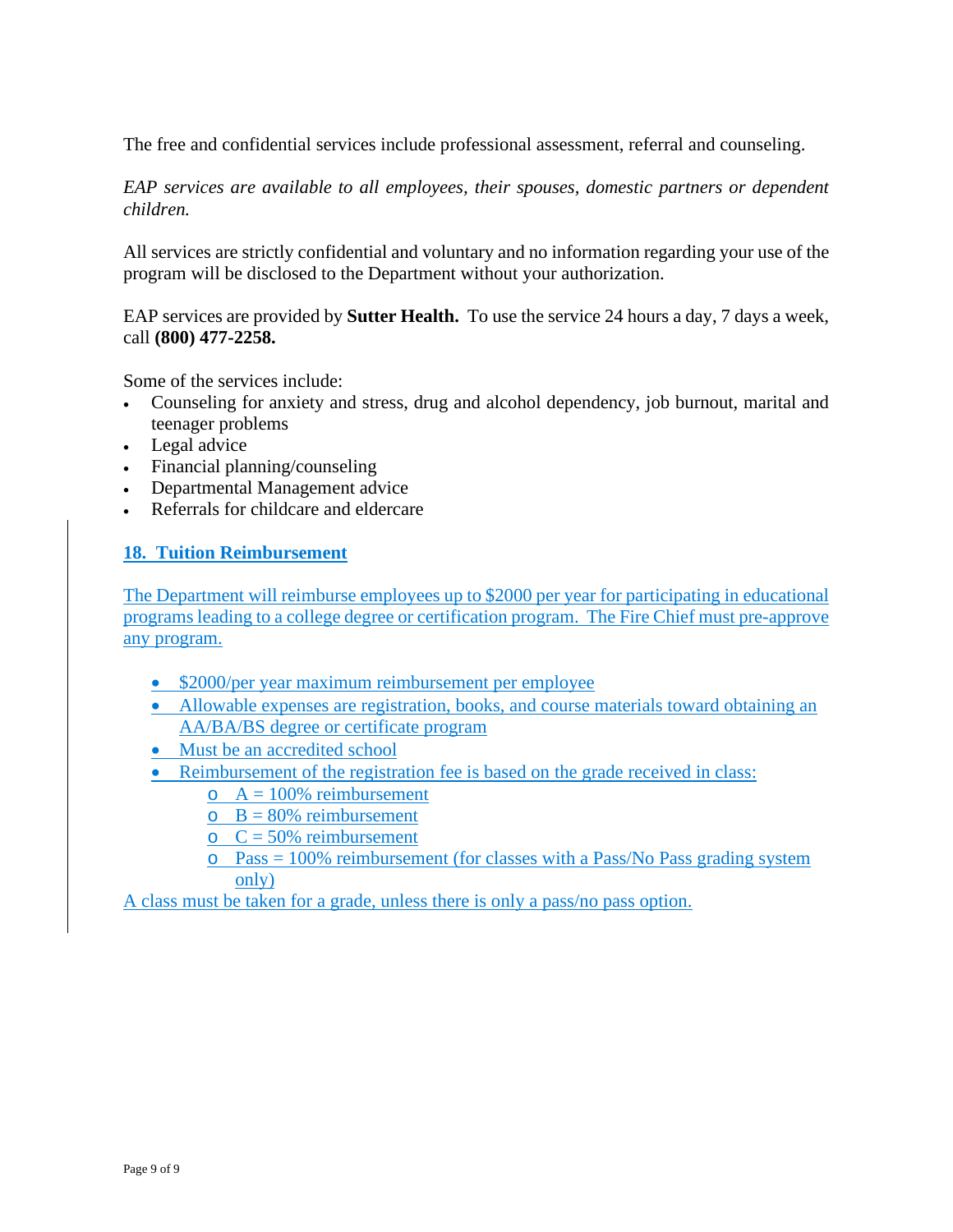

# Central County Fire Department

Summary of Benefits

**Mechanics**

January 201807 2020

 $\overline{\phantom{a}}$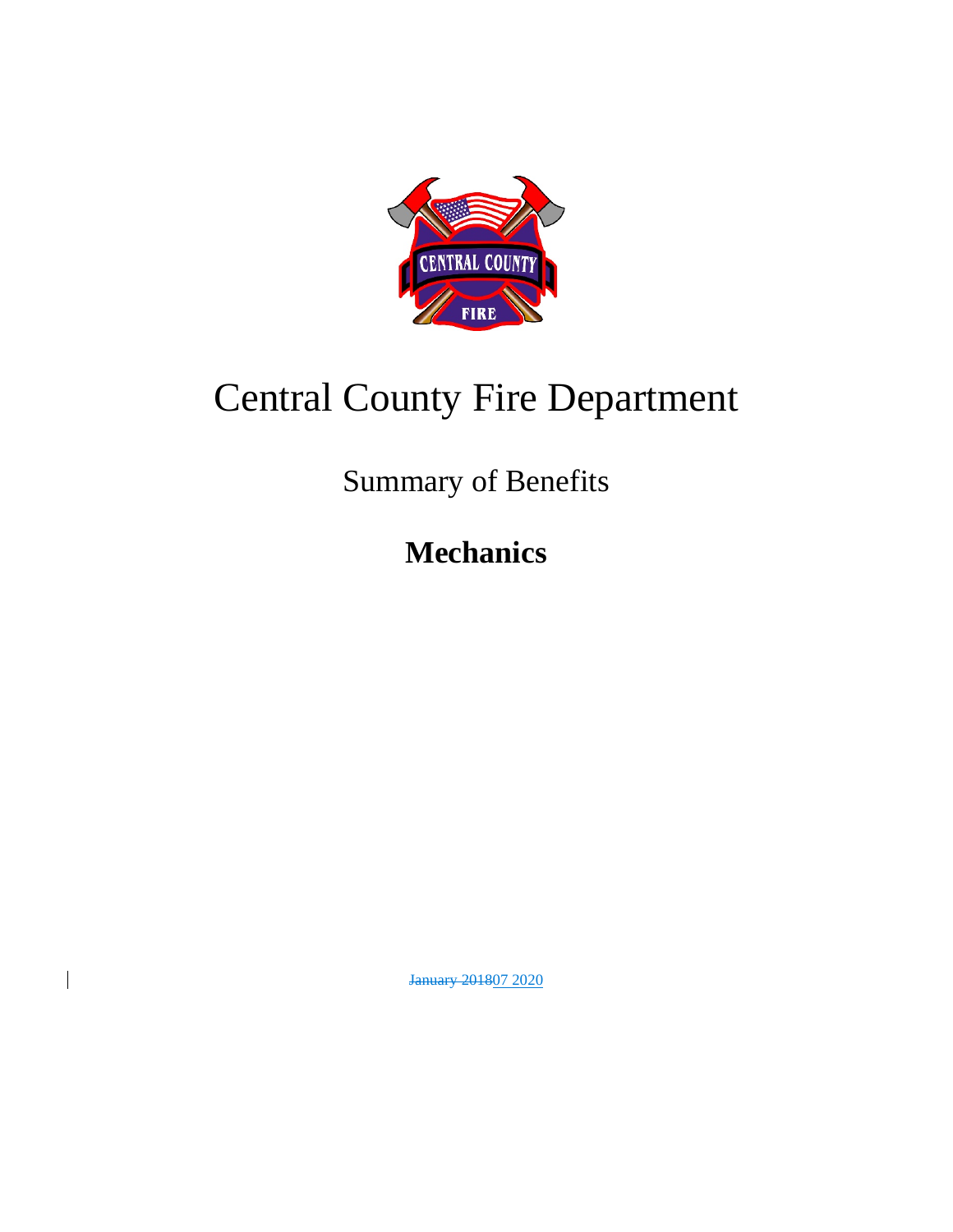# **Table of Contents Page**

| 1.  | Eligible Employees                 | 3 |
|-----|------------------------------------|---|
| 2.  | <b>Effective Date</b>              | 3 |
| 3.  | <b>Health Benefits</b>             | 3 |
| 4.  | Life Insurance                     | 4 |
| 5.  | Long Term Disability               | 4 |
| 6.  | Retirement                         | 4 |
| 7.  | Vacation                           | 5 |
| 8.  | <b>Sick Leave</b>                  | 5 |
| 9.  | Holidays                           | 6 |
|     | 10. Hours of Work and Overtime     | 6 |
| 11. | Call Back                          | 7 |
| 12. | Compensatory Time Off              | 7 |
| 13. | <b>Bereavement Leave</b>           | 7 |
| 14. | <b>Family Medical Leave</b>        | 7 |
| 15. | <b>Pregnancy Disability Leave</b>  | 7 |
| 16. | <b>Jury Duty</b>                   | 8 |
|     | 17. Deferred Compensation Plans    | 8 |
| 18. | <b>Flexible Spending Plan</b>      | 8 |
| 19. | <b>Employee Assistance Program</b> | 9 |

 $\mathbf{I}$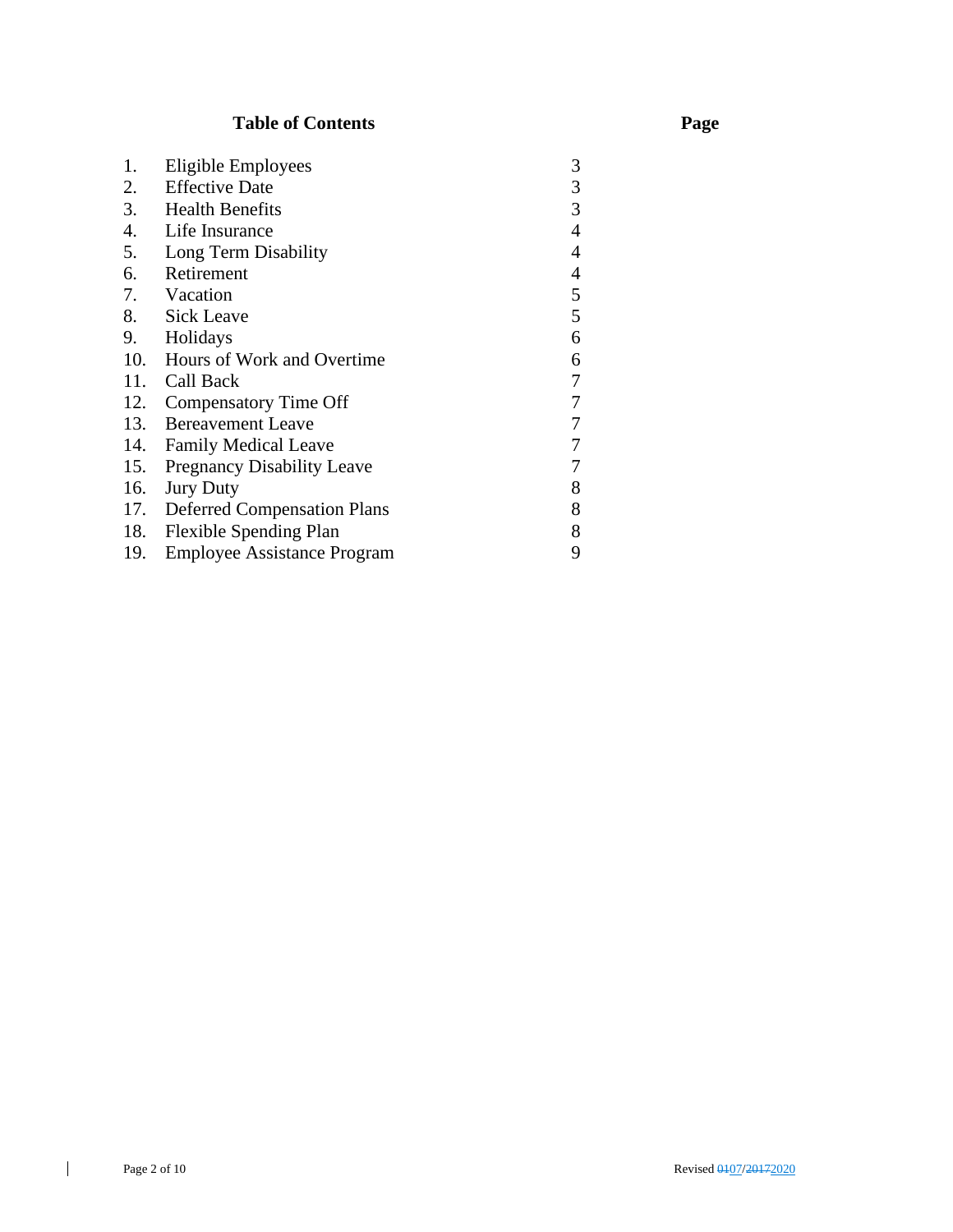#### 1. **Eligible Employees**

exempt

The classification of employees eligible to receive benefits contained in this summary are:

Mechanic Supervisor Emergency Vehicle Technician I - III Exempt Non-

Mechanic Non-exempt

#### **2. Effective date of Benefit program**

The summary of benefits is in place as of <del>January July 61, 2018</del>2020. Both parties agree to discuss compensation and benefits on a schedule to coincide with other CCFD employees.

#### **3. Health Benefits**

#### **3a. Medical**

Central County Fire Department (Department) contracts with Public Employees Retirement System (PERS) to provide medical insurance coverage. The Department shall pay the premium cost for employees and their eligible dependents, to a maximum of the three-party Blue Shield HMO premium as offered by PERS. Beginning January 1, 2021, the Department's contribution towards the employee's medical coverage shall be determined by the coverage level the employee selects. The Department's contribution shall be as follows:

- Employee only shall not exceed the Blue Shield Access + Health Plan Employee only
- Employee plus one shall not exceed the Blue Shield Access + Health Plan Employee plus one
- Employee plus 2 or more shall not exceed the Blue Shield Access + Health Plan Family

If an employee has alternate coverage such as through a spouse's employer's plan (NOT individual coverage) other medical coverage, the employee can opt out of the medical plan with proof of other coverage. An employee is eligible for \$200 per month if s/he opts out of medical coverage offered through the Department.

#### **3b. Retiree Health Savings**

Employees are eligible to receive a contribution to a Retiree Health Savings (RHS) account in lieu of a retiree medical benefit. The Department will make a contribution on the employee's behalf.

| $0 - 5$ years of service | \$75/month contribution  |
|--------------------------|--------------------------|
| 6+ years of service      | \$100/month contribution |

Employees must meet vesting requirements of the plan as follows: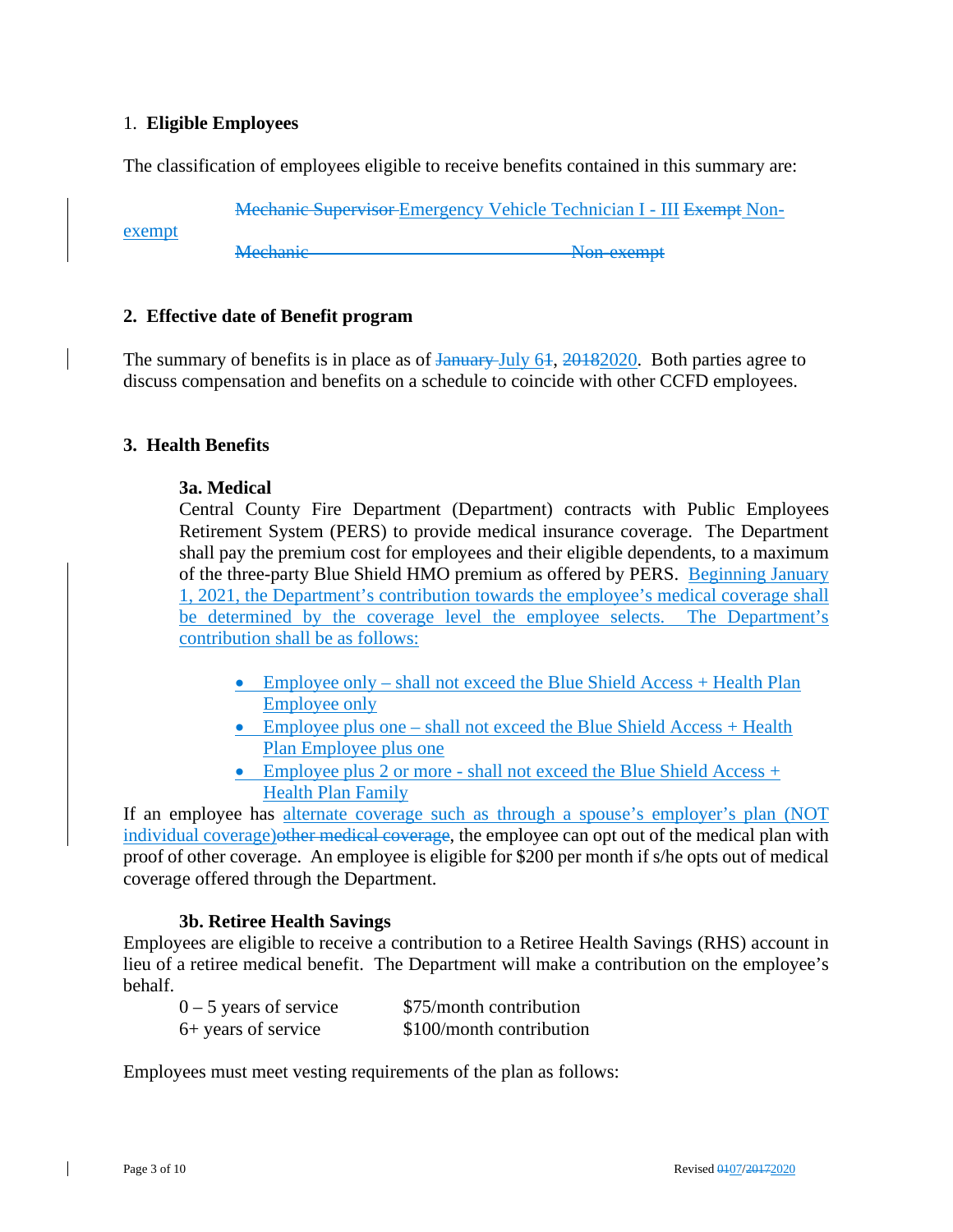| Year 1 | 20% vested  |
|--------|-------------|
| Year 2 | 40% vested  |
| Year 3 | 60% vested  |
| Year 4 | 80% vested  |
| Year 5 | 100% vested |

Effective July 1, 2020, the Department contributions amounts will be:

| $0 - 4$ years of service  | 2% of salary |
|---------------------------|--------------|
| $5 - 19$ years of service | 3% of salary |
| $20+$ years of service    | 5% of salary |

Employee vesting requirements will be changed to 0% until the end of the  $5<sup>th</sup>$  year of service.

Active employees hired prior to July 1, 2020, will be placed in this schedule based on their current years of service with the Department.

#### **3c. Dental**

Employees and their eligible dependents shall be covered by a dental reimbursement plan. Coverage limits are as follows:

Employees Maximum of \$2000 annually Dependents Maximum of \$1500 annually

Coverage for orthodontia is included in the annual maximums.

There is no dental benefit offered for retirees. Full plan details can be found with Human Resources.

#### **3d. Vision**

Employees and their eligible dependents shall be covered by a vision reimbursement plan.

Maximum reimbursement limits are as follows:

\$600/year for employee equipment, glasses and/or contacts \$100/year for employee eye exam \$350/year for dependents

There is no vision benefit offered for retirees. Full plan details can be found with Human Resources.

#### **4. Life Insurance**

The Department provides a term life insurance policy in the amount equal to \$75,000 for eligible employees. Coverage starts on the first day of the month following conclusion of a 30 day waiting period. Effective July 1, 2020, the amount will be increased to \$100,000 for eligible employees.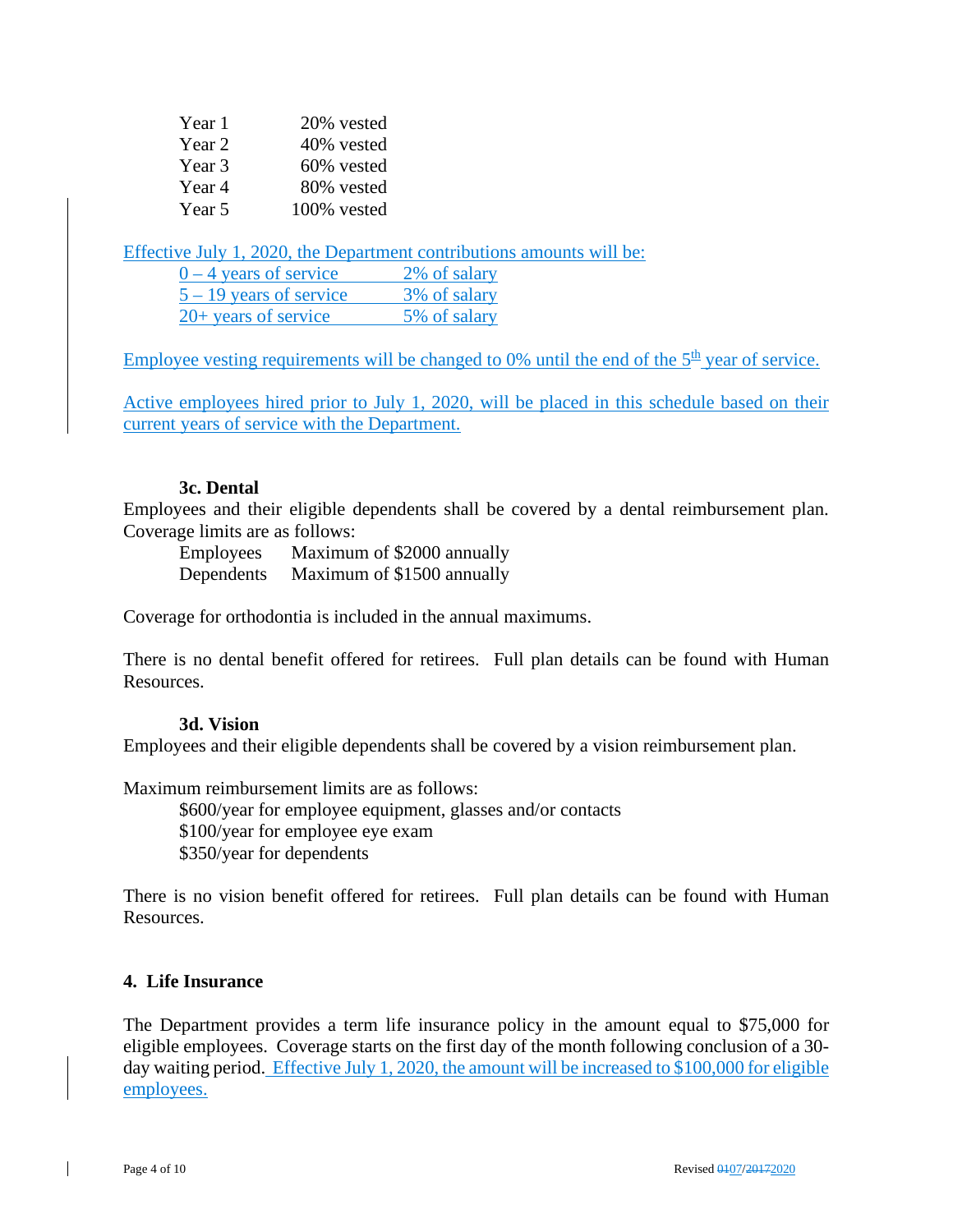#### **5. Long Term Disability**

The Department will provide long-term disability coverage of 60% of covered earnings to a maximum of \$3,500.

#### **6. Retirement**

The Department provides eligible employees with retirement benefits through PERS.

Employees who are considered "Classic" members by PERS are enrolled in the 2.5% @ 55 Miscellaneous Plan, with the single highest year for compensation. Employees who are considered "New" members are enrolled in the 2% @ 62 Miscellaneous Plan, with a 3 year final average for compensation.

Retirement benefits are paid for by both the employee and the Department. The Department contributes an amount on behalf of the employee, computed as a percentage of the employee's annual salary and is actuarially determined by PERS. The Department's contribution rates vary from year to year. For classic members, the employee's rate is fixed at 8%. For new members, the rate is 50% of the total normal cost.

#### **7. Vacation**

Vacation accrual rates will change on an employee's anniversary date as follows:

| <b>Years of</b> | <b>Bi-Weekly</b> | Days per<br>Year |
|-----------------|------------------|------------------|
| <b>Service</b>  | <b>Accrual</b>   |                  |
|                 | 3.08             |                  |
| 4-9             | 4.62             |                  |
|                 | 4.92             | I 6              |
|                 | 5.23             |                  |
|                 | 5.54             |                  |
|                 | 5.85             |                  |
| $^{4+}$         | 6.15             |                  |

The maximum accrual of vacation leave may not exceed two times the employee's annual accrual rate. Once the maximum accrual is reached, the employee stops accruing leave until hours are used, bringing the employee's total below the accrual cap.

This schedule shall be prorated for part-time employees in allocated positions.

#### **8. Sick Leave**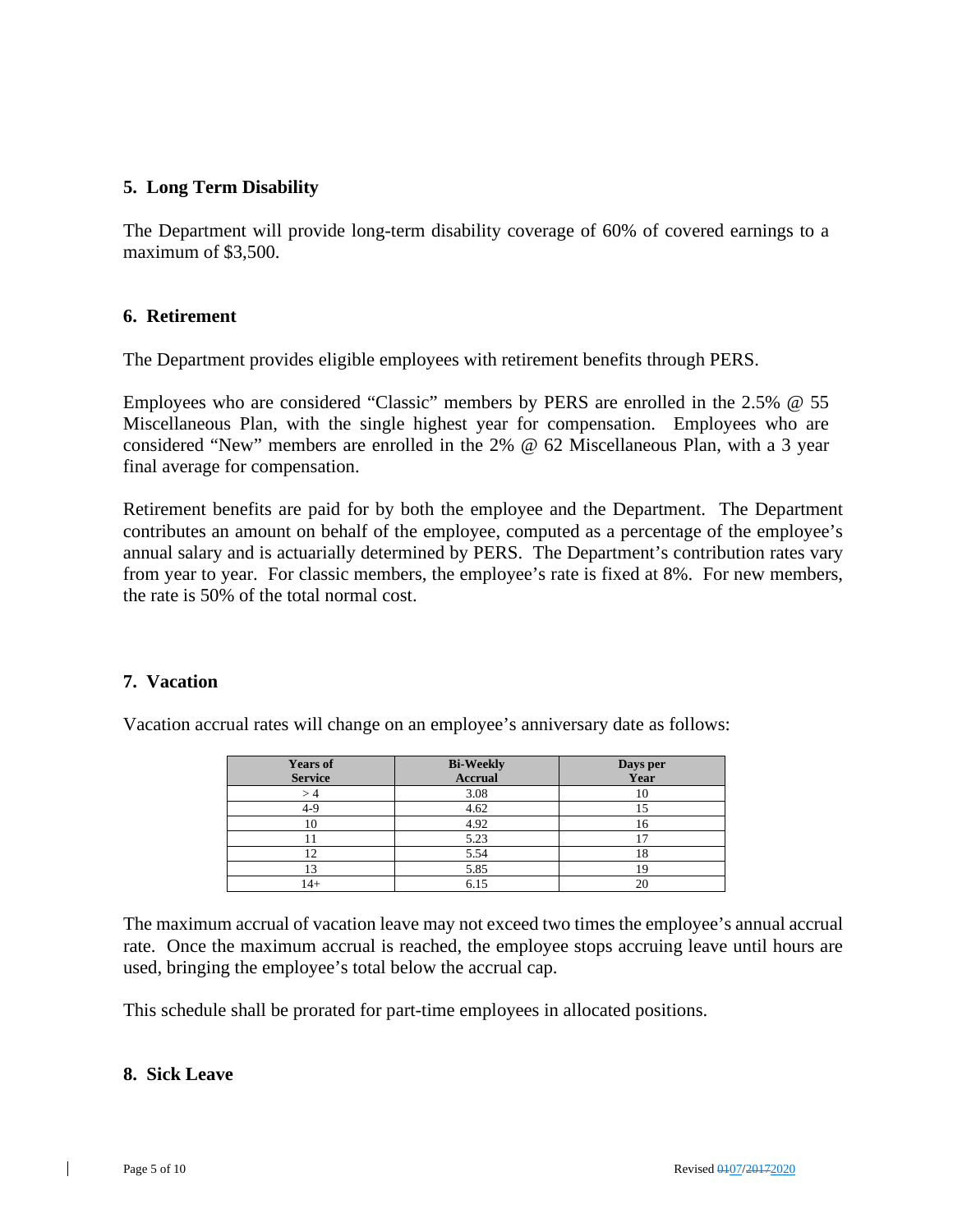Sick leave with pay is granted to all probationary and regular employees who are assigned to allocated positions. Sick leave shall not be considered a right which an employee may use at his or her discretion, but shall be allowed because of an employee's illness or injury, necessary medical, dental or optical examinations or attendance upon a member of his/her immediate family for the same.

An employee may use up to half the annual sick leave accrual for attendance upon a member of his/her immediate family for illness, injury or necessary medical, dental or optical examinations.

Employees will accrue 4.62 hours of sick leave per pay period. The maximum accrual limit for sick leave is 1560 hours. Once the maximum accrual is reached, the employee stops accruing leave until hours are used, bringing the employee's total below the accrual cap.

Sick leave accrual shall be prorated for part-time employees in allocated positions.

#### **8a. Sick Leave upon Retirement**

Upon retirement, after ten years of service with the Department employees can choose:

- To be paid in cash for accumulated sick leave, not to exceed the equivalent of one month's pay, upon separation from service with the Department. All remaining time is converted to PERS service credit.
- To convert to cash, not to exceed the equivalent of one month's pay, which shall be deposited in the employee's 457 Deferred Compensation Account. All remaining time is converted to PERS service credit.
- To convert all accrued sick leave to PERS service credit.

#### **9. Holidays**

The following Holidays will be observed:

New Year's Day January 1 Martin Luther King Day Third Monday in January President's Day Third Monday in February Memorial Day **Last Monday in May** Independence Day July 4 Labor Day First Monday in September Columbus Day Second Monday in October Veteran's Day November 11 Thanksgiving Day **Fourth Thursday in November** Day after Thanksgiving Fourth Friday in November Christmas Eve December 24 Christmas Day December 25

Employees shall also receive 2 floating holidays per year, with a maximum accrual of 16 hours. A holiday equals eight (8) hours leave. Holiday hours are prorated for part-time employees. If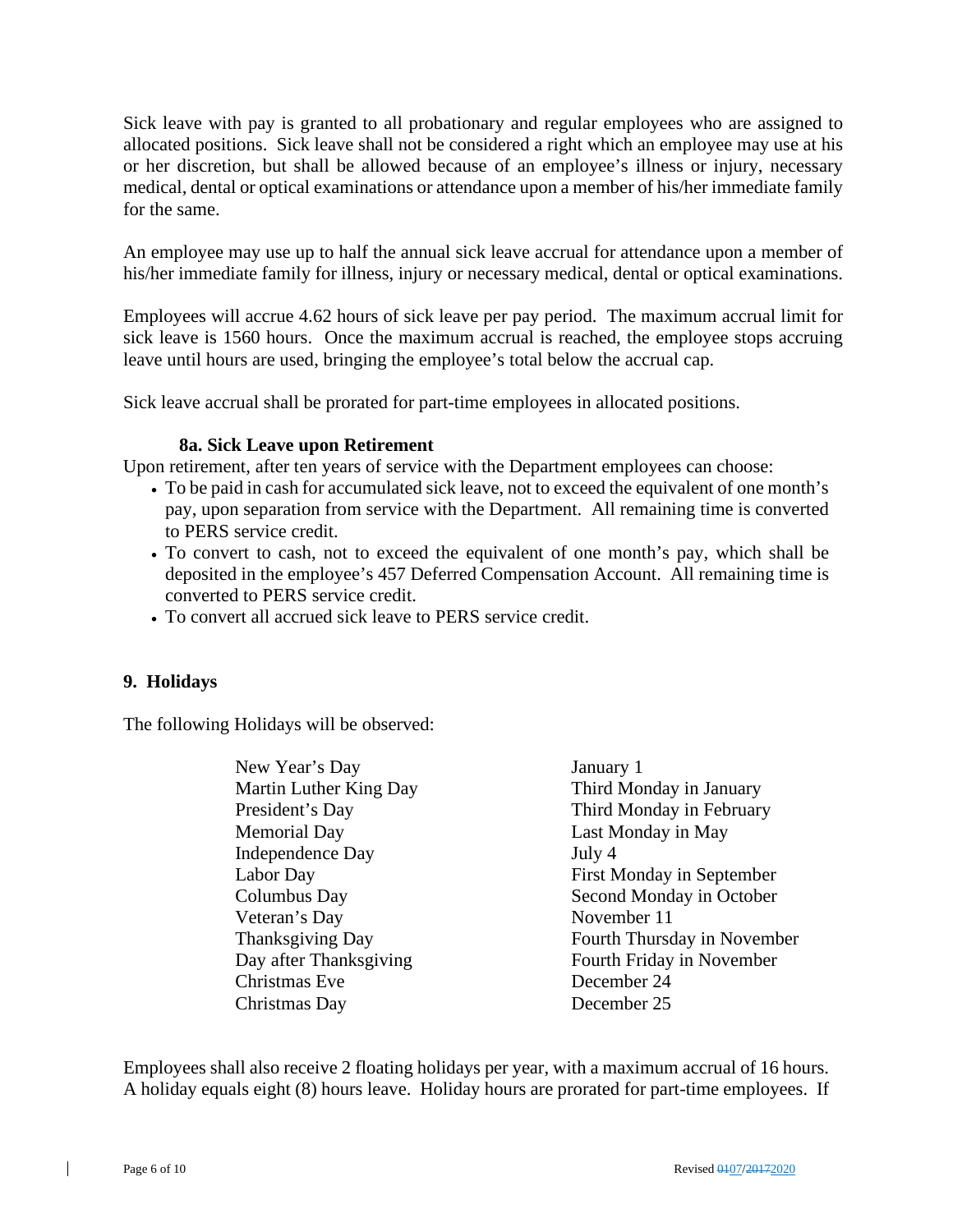a scheduled holiday falls on an employee's alternate work schedule day off, the holiday will be observed on the day before. If a scheduled holiday falls on a Saturday, the preceding Friday shall be observed. If a scheduled holiday falls on a Sunday, the following Monday shall be observed.

Holidays shall also include every day proclaimed by the President of the United States, Governor of California or governing body of the Department as a public holiday and every day declared as a national day of mourning or special day, when approved by the governing body.

#### **10. Hours of Work and Overtime**

The workweek begins on Friday at 12:01 p.m. and ends on Friday at 12:00 p.m.

Non-exempt employees shall be assigned a regular work schedule. The following work schedules are currently in effect:

Monday – Thursday 10 hours per day with a minimum  $\frac{1}{2}$  hour lunch break

Monday – Friday 8 hours per day with a minimum  $\frac{1}{2}$  hour lunch break

A minimum ½ hour unpaid lunch break shall be observed each day where the work schedule is longer than six hours.

Hours worked over forty hours in the workweek shall be compensated at an overtime rate of 1 ½ hours pay for each hour worked. The employee can choose to receive overtime as compensation or as compensatory time off (CTO).

#### **11. Call Back**

Employees who are called back to work outside of their normal shift shall be compensated at a minimum of 3 hours at 1.5 times the regular hourly rate. Compensation can be taken in cash or compensatory time off.

#### **12. Compensatory Time Off (CTO)**

The maximum amount of CTO that may be accrued for non-exempt employees is eighty (80) hours. An employee who has reached the limit shall be paid overtime compensation in cash for any additional overtime worked.

#### **13. Bereavement Leave**

The Department provides up to 3 days of paid leave for the death or critical illness in the employee's immediate family or household. This leave is not charged to the employee's sick, vacation or holiday accruals.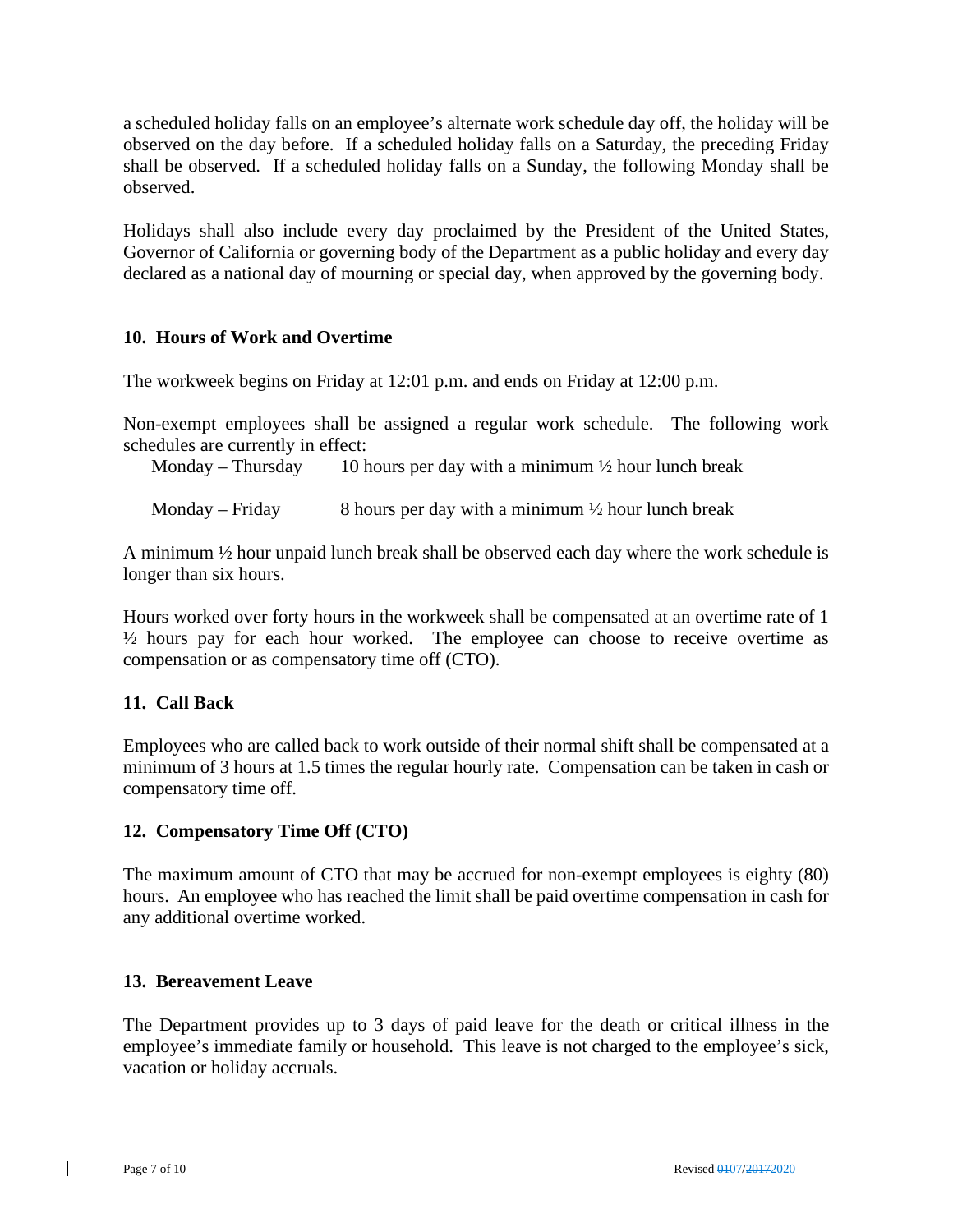#### **14. Family Medical Leaves**

Employees are eligible for family and medical leaves as provided in Federal and State laws. Employees are entitled to twelve (12) weeks of Family Medical Leave (FMLA) and/or California Family Rights (CFRA) leave in a twelve (12) month period providing the employee meets the eligibility requirement of the leave(s).

During the leave, the Department shall continue to provide medical benefits. The employees may use sick, vacation and/or holiday accruals while on family leaves to receive pay.

Medical reasons could include:

- Birth or placement of a child,
- To care for a spouse, child, or parent with a serious medical condition or
- To take medical leave while unable to work due to the employee's own serious health condition.

See full Family and Medical Leave policy for details.

#### **15. Pregnancy Leave**

California law allows up to a maximum of four (4) months of leave if you become disabled during your pregnancy. This leave will run concurrently when applicable with any other eligible leaves. See full Pregnancy Disability Leave policy for details. **16. Jury Duty**

Employees called to serve on a jury receive their regular salary while serving. Before reporting for jury duty, employees should advise their supervisor. Employees will be paid the difference between their salary and the fees paid for jury services excluding mileage reimbursements.

#### **17. Deferred Compensation Plans**

The Department offers a voluntary employee-paid tax-qualified retirement investment plan under IRS Section 457 (deferred compensation plan). This plan allows you to save toward your retirement on a pre-tax basis, effectively lowering your current taxable income.

The Department has three 457 plan administrators and appointments to meet with the representatives can be arranged either by the Human Resource Specialist or directly by employees:

• ICMA – Susan Chang at (866) 620-6064 Additional information is available at their website at [www.icmarc.org.](http://www.icmarc.org/)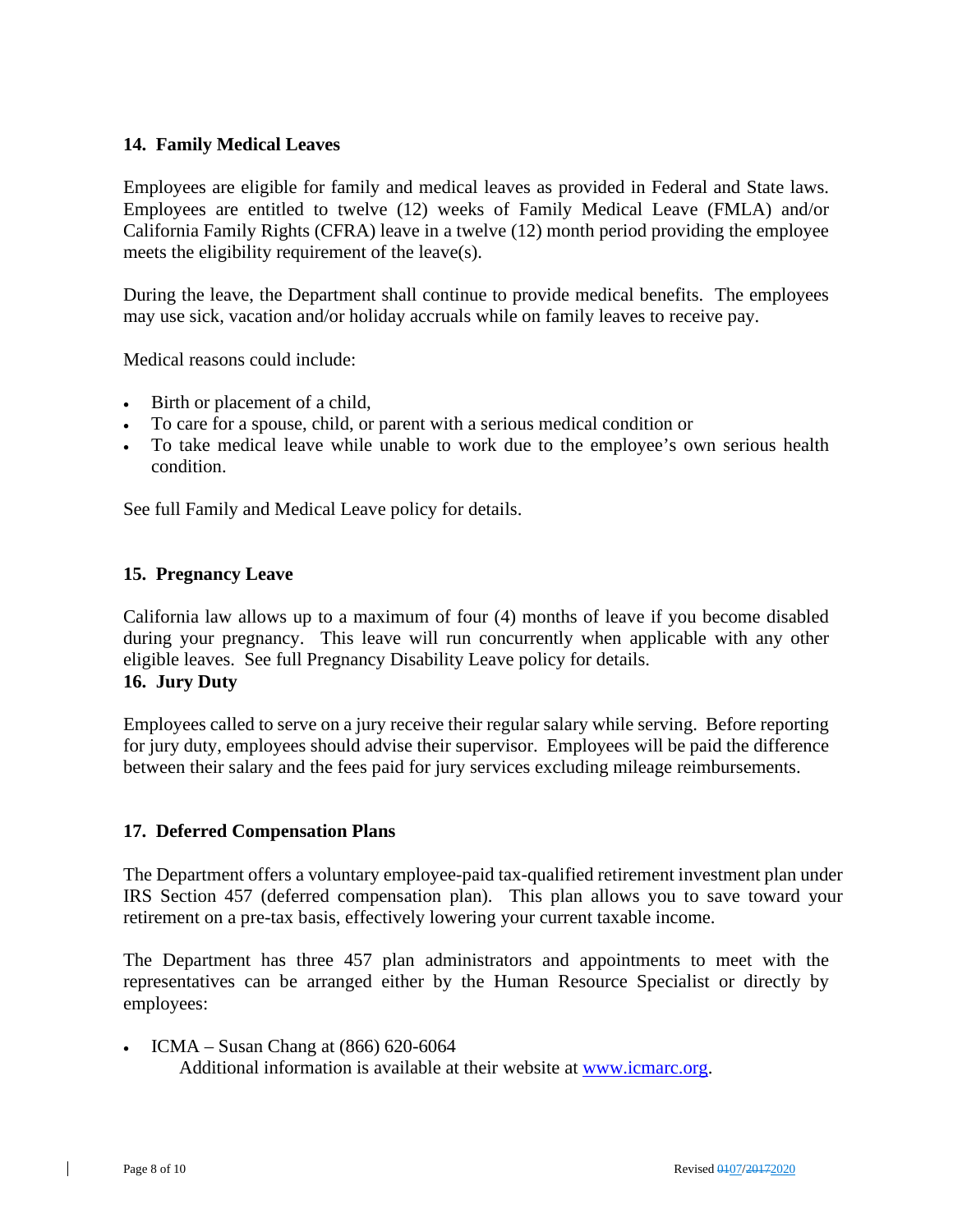- VALIC Greg Weaver at  $(800)$  892-5558 X 89165. Additional information is available at their website at [www.valic.com](http://www.valic.com/)
- PERS Ka Yi Li at (800) 260-0659 Additional information is available at their website at [http://calpers.ingplans.com](http://calpers.ingplans.com/)

Participation is optional. Employees can enroll and adjust contribution amounts at any time. Employees can make contributions to only one 457 plan at a time. You can choose the manner in which your savings are invested. Investment vehicles can be changed at any time.

#### **18. Flexible Benefit Plan (Section 125 – Cafeteria Plan)**

This optional program allows employees to use **pre-tax** income for the following:

- Dependent Care expenses up to \$5,000 per year
- Unreimbursed Medical Expenses up to \$2,600 per year
- **Medical Premiums**

The Department's Section 125 Plan Administrator is Navia. To enroll, please contact the Human Resources.

#### **19. Employee Assistance Plan (EAP**)

The EAP is a benefit designed to provide help with personal and professional stress that affects everyone at one time or another. It is a simple way of obtaining professional help to reduce the impact of problems on your life and your job.

The free and confidential services include professional assessment, referral and counseling.

*EAP services are available to all employees, their spouses, domestic partners or dependent children.*

All services are strictly confidential and voluntary and no information regarding your use of the program will be disclosed to the Department without your authorization.

EAP services are provided by **Sutter Health.** To use the service 24 hours a day, 7 days a week, call **(800) 477-2258.**

Some of the services include:

- Counseling for anxiety and stress, drug and alcohol dependency, job burnout, marital and teenager problems
- Legal advice
- Financial planning/counseling
- Departmental Management advice
- Referrals for childcare and eldercare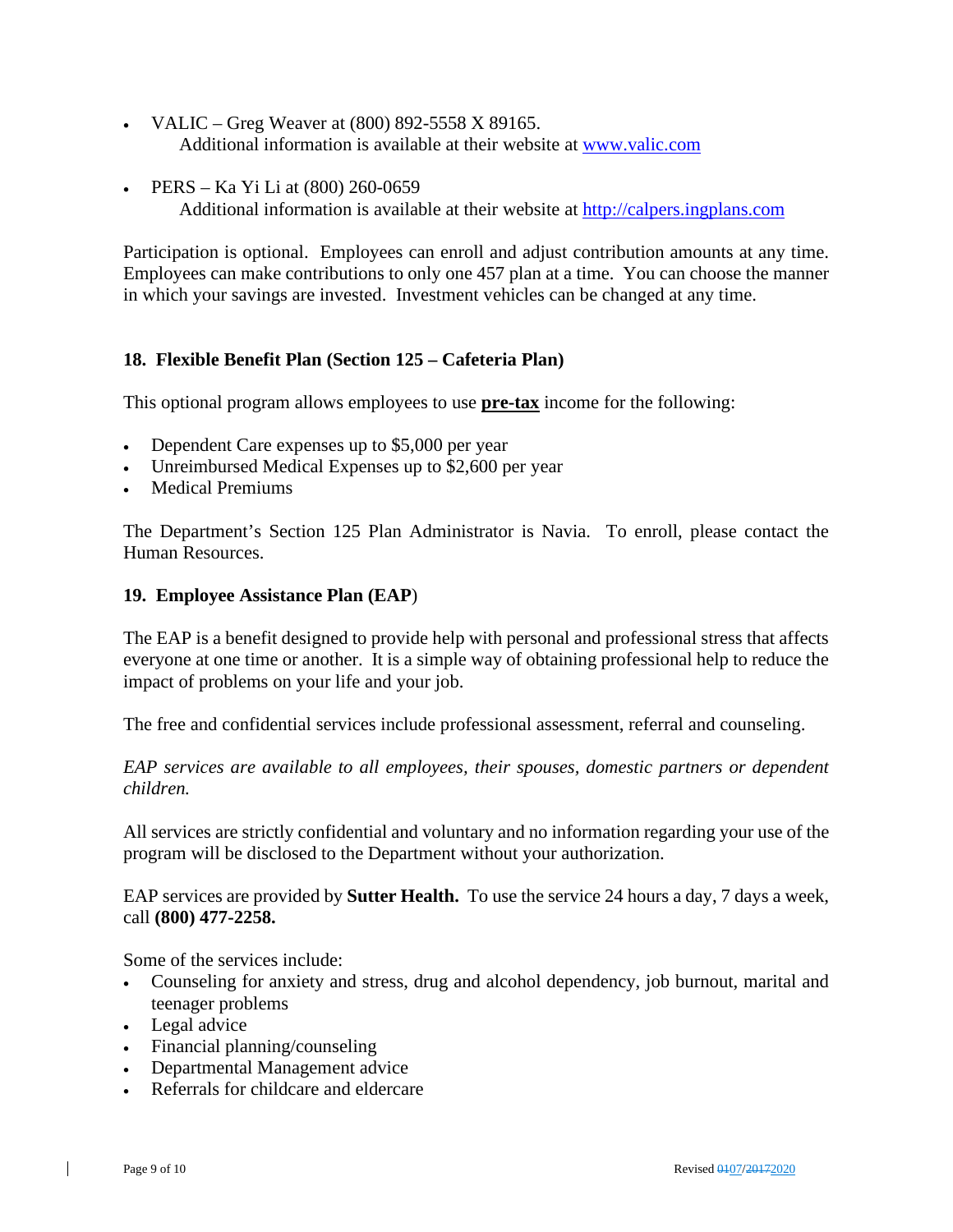### **20. Tuition Reimbursement**

The Department will reimburse employees up to \$2000 per year for participating in educational programs leading to a college degree or certification program. The Fire Chief must pre-approve any program.

- \$2000/per year maximum reimbursement per employee
- Allowable expenses are registration, books, and course materials toward obtaining an AA/BA/BS degree or certificate program
- Must be an accredited school
- Reimbursement of the registration fee is based on the grade received in class:
	- $\circ$  A = 100% reimbursement
	- $\circ$  B = 80% reimbursement
	- $C = 50\%$  reimbursement
	- $\circ$  Pass = 100% reimbursement (for classes with a Pass/No Pass grading system only)

A class must be taken for a grade, unless there is only a pass/no pass option.

 $\mathsf{l}$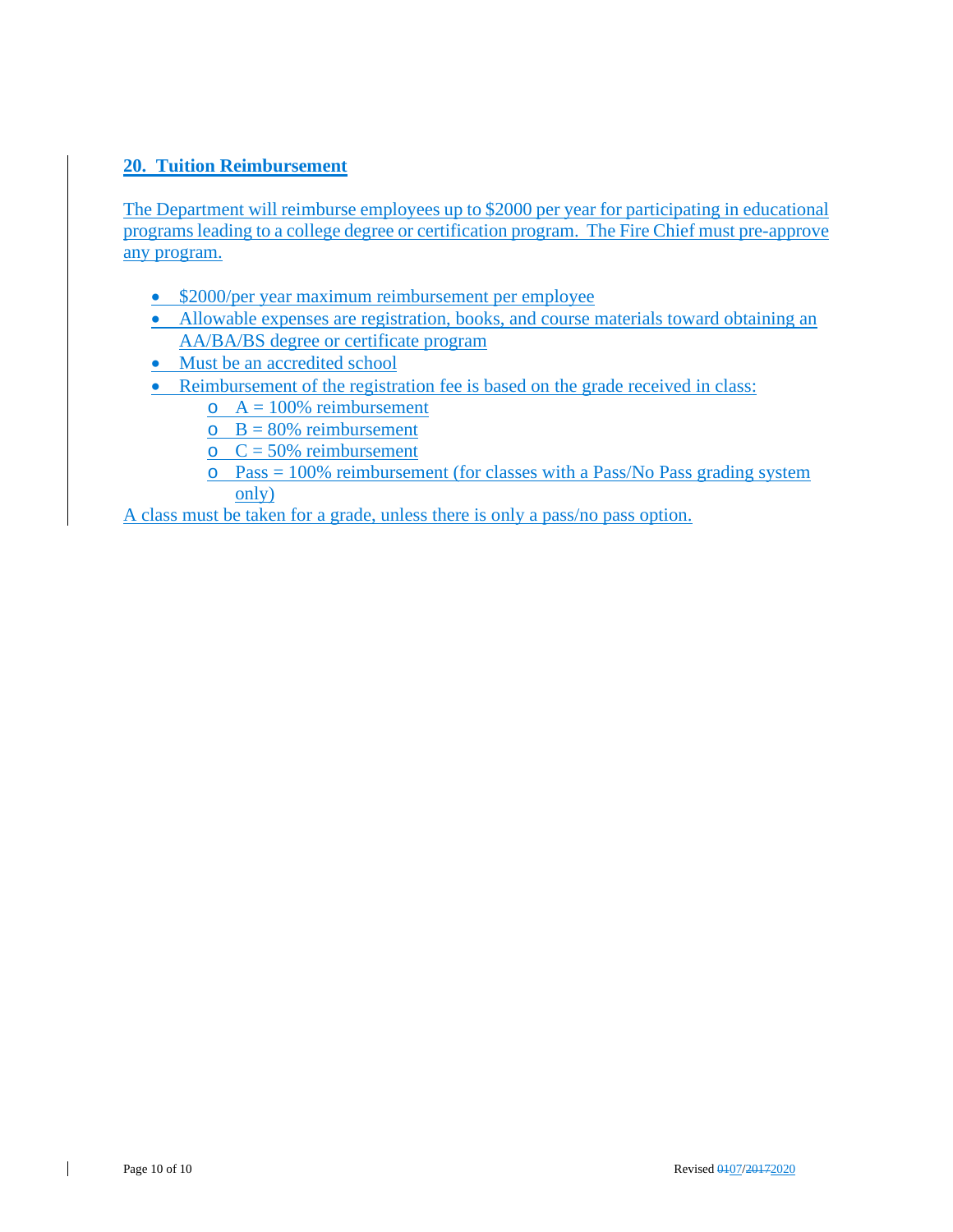

**AGENDA ITEM:** 9a **STAFF REPORT MTG. DATE:** June 10, 2020

**TO:** BOARD OF DIRECTORS

**DATE: June 10, 2020** 

**FROM:** Kristin Armbruster, Human Resources Manager

**APPROVED BY: \_\_\_\_\_\_\_\_\_\_\_\_\_\_\_\_\_\_\_\_\_\_\_\_\_\_\_\_\_\_\_\_\_** Lisa K. Goldman, CAO

**SUBJECT:** Resolution to Adopt the Salary Schedule for the Central County Fire Department

### **Recommendation:**

Adopt the Resolution adopting the salary schedule for the Central County Fire Department.

### **Background:**

This resolution memorializes changes to the salary schedule due to approved salary increases for the Management, Clerical, Community Risk and Resiliency Specialist, and Mechanics units, and contractually obligated increases for the Firefighter and Chief Officer units. The California Public Employees Retirement System requires the governing body to adopt the pay schedule at a public meeting.

The new classification titles approved by the Board of Directors in April have been added to the salary schedule.

### **Fiscal Impact:**

Sufficient funds are included in the adopted FY 2020-21 budget to accommodate these already approved salary increases.

### **Attachments:**

- 1. Resolution Adopting the Salary Schedule for Central County Fire Department
- 2. Central County Fire Department Salary Schedule, effective July 6, 2020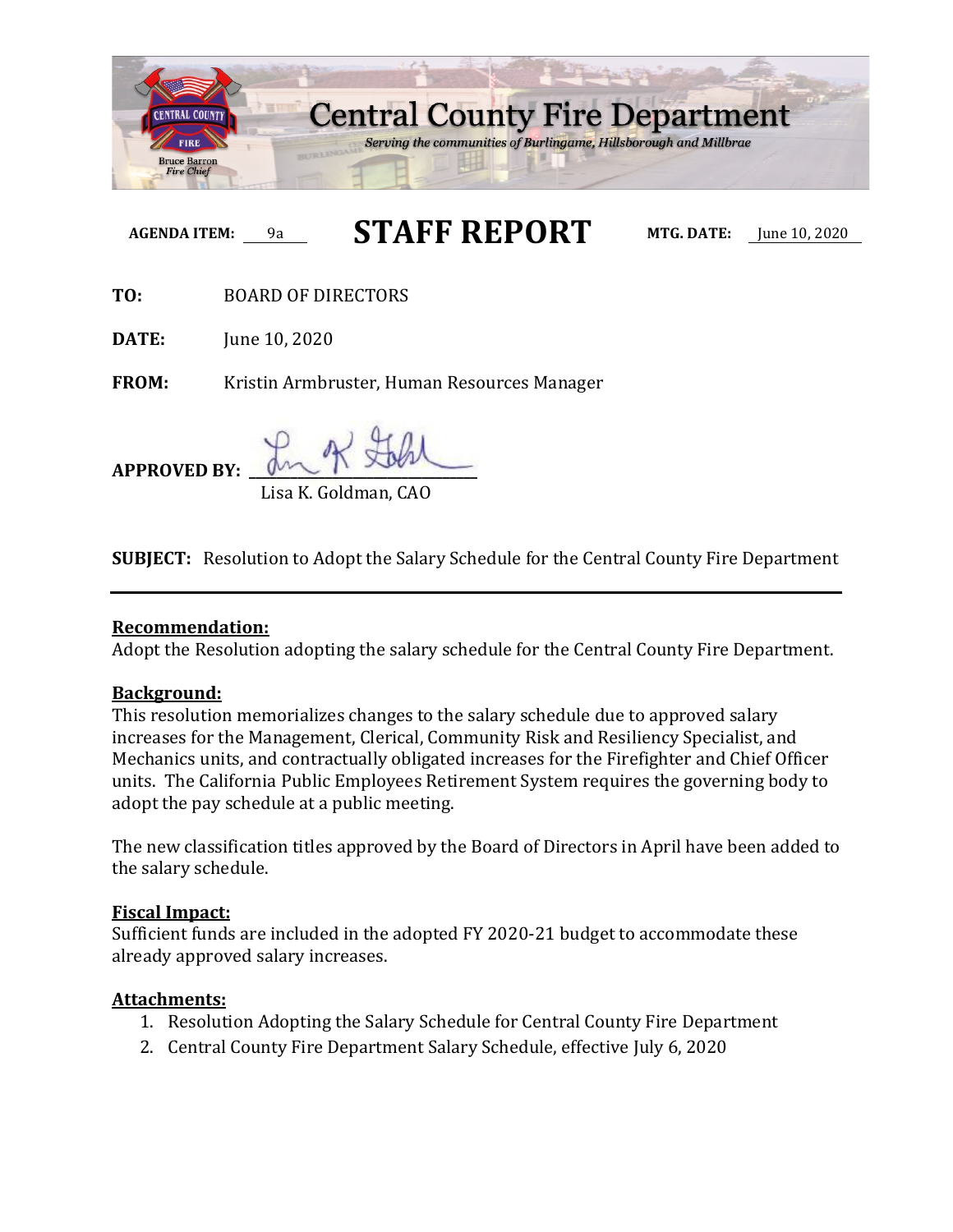#### **RESOLUTION 20-15**

#### **RESOLUTION OF THE BOARD OF DIRECTORS OF THE CENTRAL COUNTY FIRE DEPARTMENT ADOPTING THE SALARY SCHEDULE FOR THE CENTRAL COUNTY FIRE DEPARTMENT**

**RESOLVED,** by the Board of Directors of the Central County Fire Department, County of San Mateo, State of California that,

**WHEREAS,** Central County Fire Department has established compensation rates for all positions in Central County Fire Department; and

**WHEREAS,** California Public Employees Retirement System requires a pay schedule to be adopted by the governing body of the agency at a public meeting; and

**WHEREAS,** Central County Fire Department desires to meet the requirements of the Public Employees Retirement System

**NOW THEREFORE, BE IT RESOLVED,** that the Board of Directors of the Central County Fire Department adopts the Salary Schedule with changes effective July 6, 2020:

Approved at a special meeting of the Board of Directors, held by teleconference, this 10<sup>th</sup> day of June, 2020.

SIGNED: \_\_\_\_\_\_\_\_\_\_\_\_\_\_\_\_\_\_\_\_\_\_\_\_\_\_\_\_\_\_\_\_\_\_\_\_\_

Jess E. Benton, Chair

ATTEST: \_\_\_\_\_\_\_\_\_\_\_\_\_\_\_\_\_\_\_\_\_\_\_\_\_\_\_\_\_\_\_\_\_\_\_\_\_

Rubina Ellam, Secretary

I hereby certify that the foregoing is a true and correct copy of Resolution 20-15 adopted by the Board of Directors of Central County Fire Department, at its special meeting held on the 10th day of June 2020 by the following vote of the members thereof:

| AYES:    | <b>Board Members:</b> |  |
|----------|-----------------------|--|
| NOES:    | <b>Board Members:</b> |  |
| ABSENT:  | <b>Board Members:</b> |  |
| ABSTAIN: | <b>Board Members:</b> |  |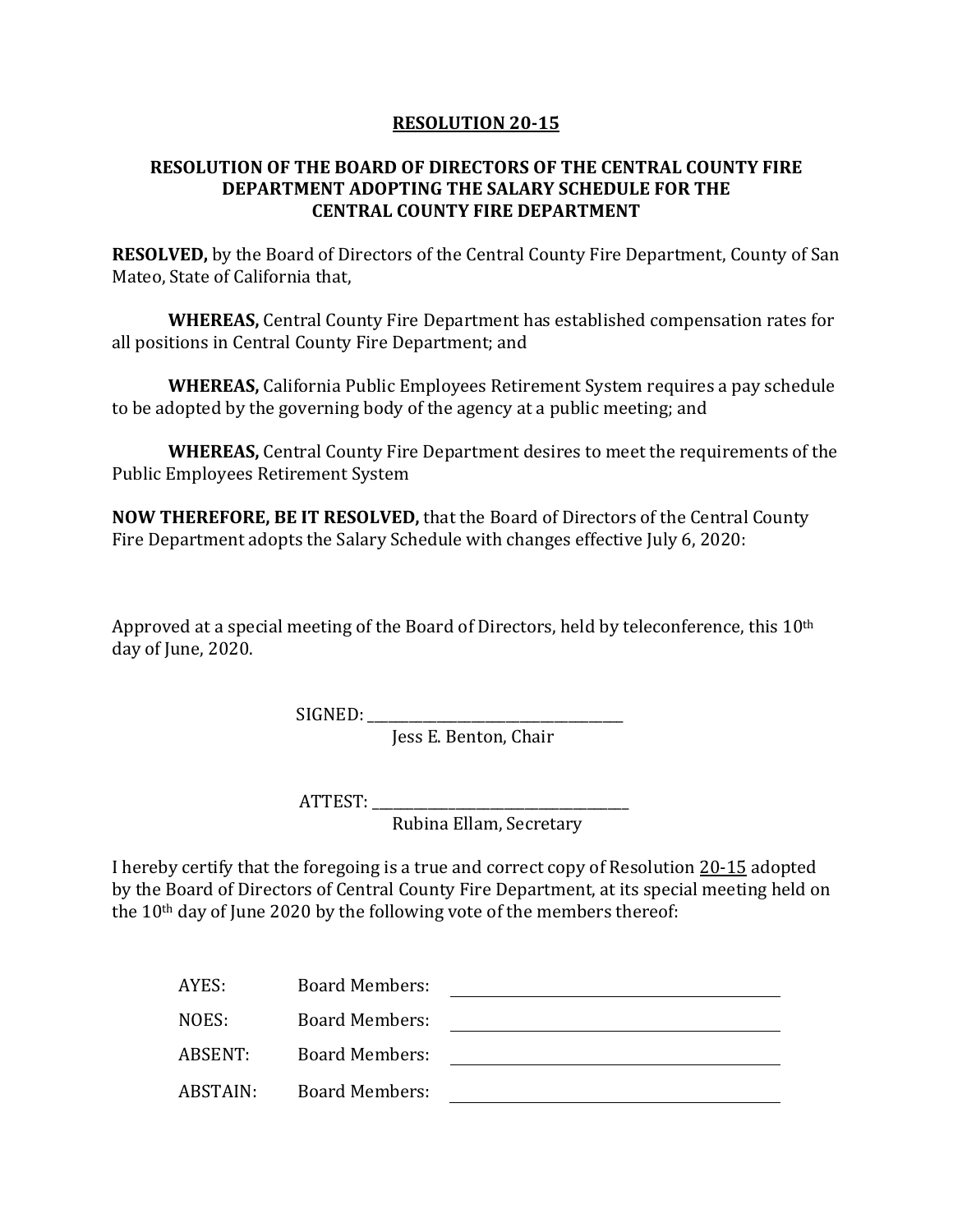

**AGENDA ITEM:** 9b **STAFF REPORT MTG. DATE:** June 10, 2020

**TO:** BOARD OF DIRECTORS

**DATE:** June 10, 2020

**FROM:** Bruce Barron, Fire Chief

**APPROVED BY: \_\_\_\_\_\_\_\_\_\_\_\_\_\_\_\_\_\_\_\_\_\_\_\_\_\_**

Lisa K. Goldman, CAO

**SUBJECT:** Resolution Authorizing Execution of an Agreement between the Central County Fire Department and the College of San Mateo for Provision of Maintenance and Repair Services for Fire Apparatus and Fleet Vehicles

#### **Recommendation:**

Staff recommends that the Board adopt the attached Resolution (Attachment 1) authorizing execution of an agreement between the Central County Fire Department (CCFD) and the College of San Mateo (CSM) pursuant to which Central County would provide maintenance and repair services for fire apparatus and fleet vehicles for the College of San Mateo Fire Science Program.

#### **Background and Discussion:**

The College of San Mateo operates the only Fire Science Technology program in San Mateo County and provides one of the few Firefighter I accredited academies in the Bay Area. CCFD and CSM have been partners for many years. CSM provided the foundation for the first intern program at CCFD; they sponsor the San Mateo County in-service Fire Academy; and many CCFD personnel have, and still do, work as instructors at the college.

CSM relies on donations of equipment and apparatus from the local departments to properly educate and train future firefighters. Over the years, CCFD has donated old turnouts, SCBA equipment, as well as out of service fire apparatus. In fact, CCFD donated the two engines that CSM is currently using. While the apparatus are no longer used on public roadways, nor are they used for actual firefighting, they still require maintenance to ensure they are safe to drive for the instructors. CSM has long been interested in contracting with CCFD but due to the workload in the CCFD Mechanics' Division, CCFD was unable to accommodate the request for service, until now.

If approved, the contract would commence upon execution and continue until terminated by either party (Section A, Term of Agreement, Paragraph 1, Agreement Term). Thirty days' notice would be required to terminate the agreement (Section A, Term of Agreement, Paragraph 3, Termination).

The scope of services to be provided per the contract is outlined in Exhibit A to each agreement (Section B, Scope of Services, Paragraph 1, Scope of Services). Services under the contract are to be provided on a "time and materials" basis (Section C, Agreement Price, Paragraph 1, Time and Materials).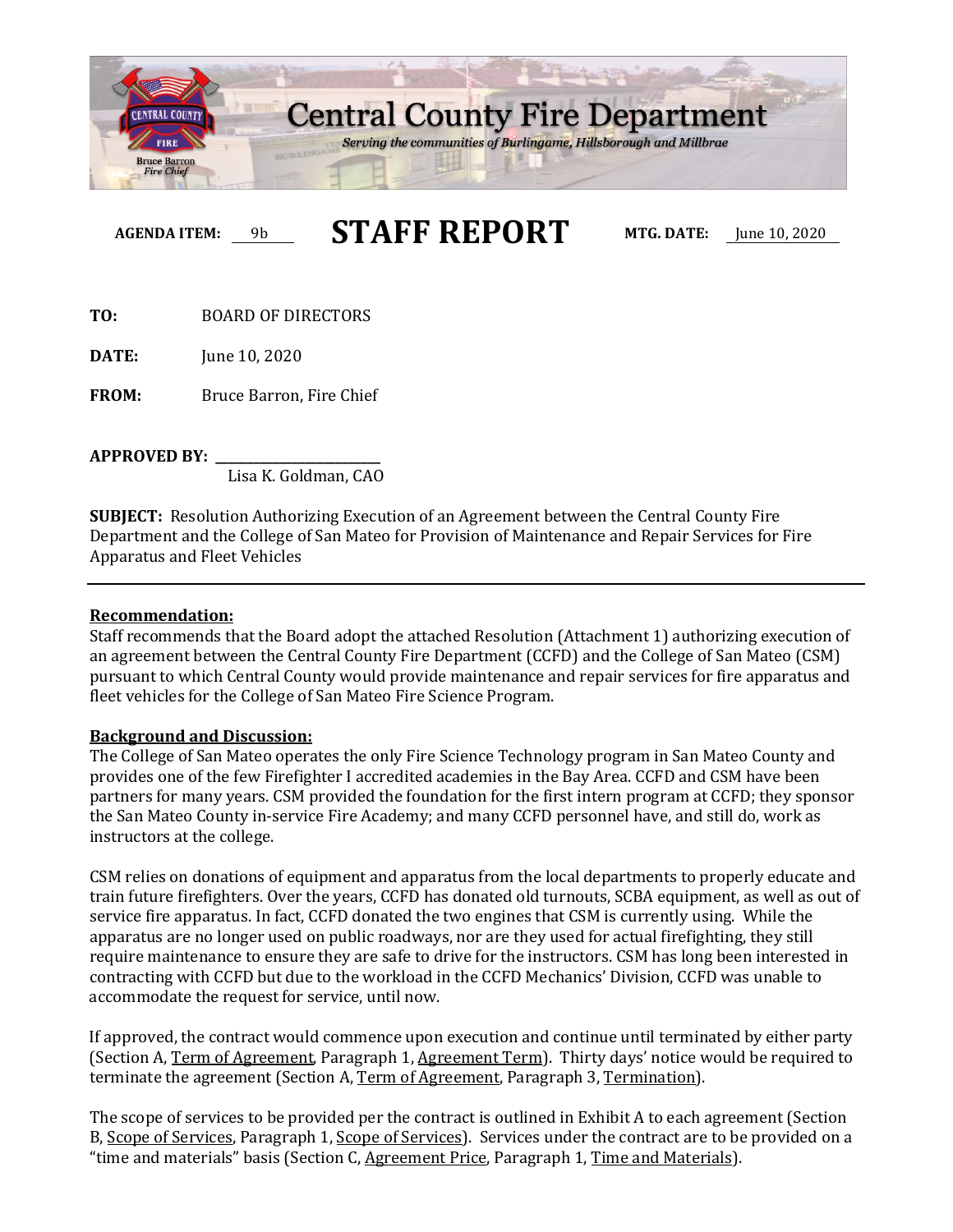Parts and supplies are billed at cost, and the initial labor rate is \$125 per hour. Thirty days' written notice is required if adjustments to the labor rate occur during the term of the contract (Section C, Agreement Price, Paragraphs 1(a), Parts and Supplies, and (b), Labor Rate).

Invoices are to be submitted monthly, and payments are to be made within 35 days of submission (Section C, Agreement Price, Paragraph 2(a), Submittal of Invoices, and (b), Time of Payment).

Personnel performing the work per the agreement remain as employees of CCFD, and CCFD is responsible for payment of all insurance for the employees (Section D, Insurance and Indemnification, Paragraph 1, Insurance).

CCFD is required to indemnify and defend CSM for claims arising from "sole negligence or willful misconduct" of personnel providing services pursuant to the agreement (Section D, Insurance and Indemnification, Paragraph 2, Indemnification).

#### **Conclusion**

Staff recommends that the Board review the proposed agreement and adopt the Resolution authorizing execution of the agreement between the Central County Fire Department and the College of San Mateo for Provision of Maintenance and Repair Services for Fire Apparatus and Fleet Vehicles.

#### **Attachments:**

- 1. Resolution Authorizing Execution of Agreement Between the Central County Fire Department and the College of San Mateo for Provision of Maintenance and Repair Services for Fire Apparatus and Fleet Vehicles.
- 2. Agreement between the Central County Fire Department and the College of San Mateo for Provision of Maintenance and Repair Services for Fire Apparatus and Fleet Vehicles.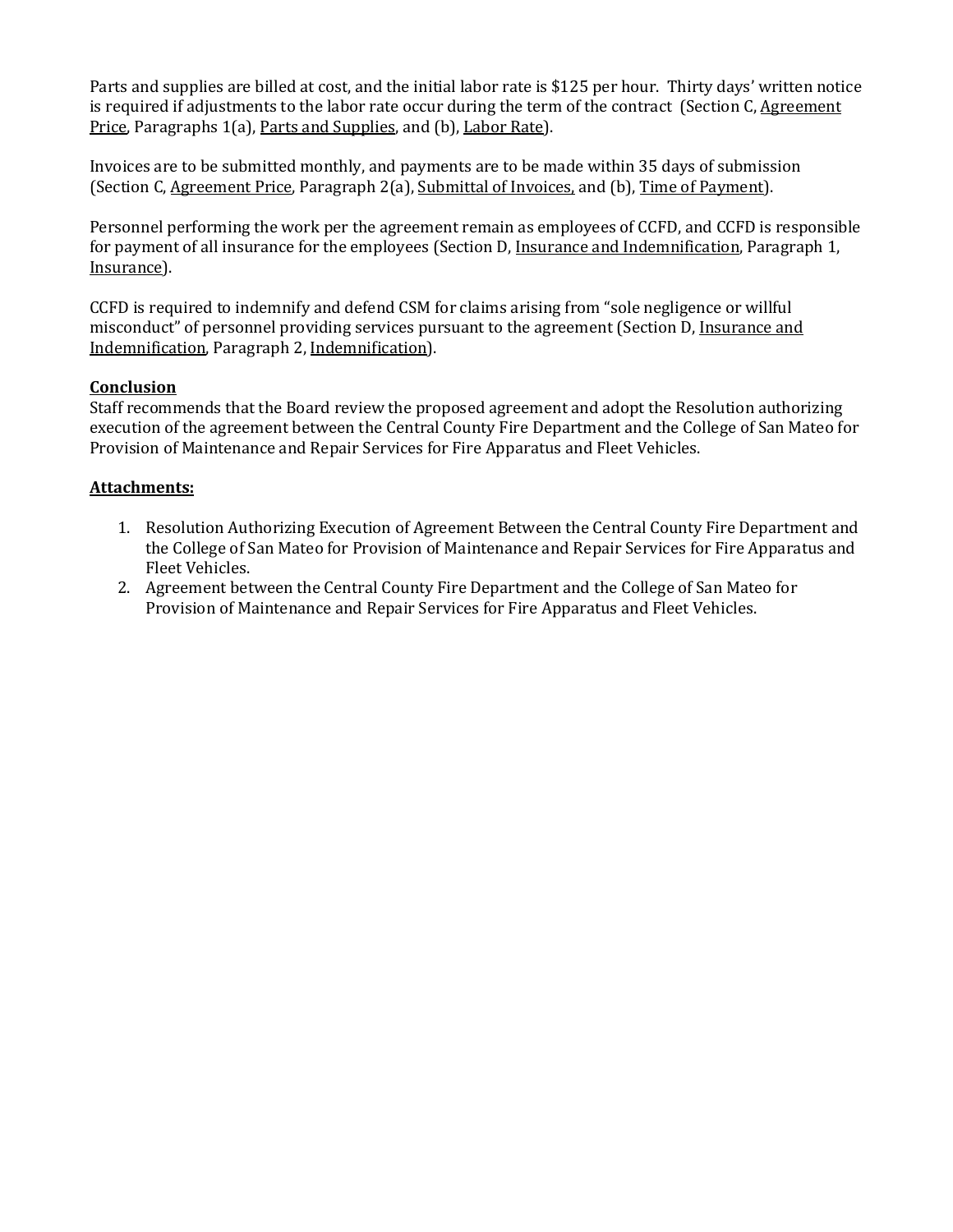#### **RESOLUTION NO. 20-16**

#### **RESOLUTION OF THE BOARD OF DIRECTORS OF THE CENTRAL COUNTY FIRE DEPARTMENT AUTHORIZING EXECUTION OF AN AGREEMENT BETWEEN THE CENTRAL COUNTY FIRE DEPARTMENT AND THE COLLEGE OF SAN MATEO FOR PROVISION OF MAINTENANCE AND REPAIR SERVICES FOR FIRE APPARATUS AND FLEET VEHICLES**

**RESOLVED,** by the Board of Directors of the Central County Fire Department, County of San Mateo, State of California that,

**WHEREAS,** the College of San Mateo has a need for maintenance and repair of their fire apparatus and fleet vehicles; and

**WHEREAS,** Central County Fire Department has agreed to provide these services to the College of San Mateo pursuant to the terms and conditions enumerated in the contract attached hereto; and

**WHEREAS,** the terms and conditions in the contract are acceptable to the College of San Mateo.

**NOW THEREFORE, BE IT RESOLVED** that the Board of Directors of the Central County Fire Department authorizes execution of the Agreement Between the Central County Fire Department and the College of San Mateo for Provision of Maintenance and Repair Services for Fire Apparatus and Fleet Vehicles;

Approved at a special meeting of the Board of Directors, held by teleconference, this 10th day of June, 2020.

Signed:

Jess E. Benton, Chair

Attest:

Rubina Ellam, Secretary

I hereby certify that the foregoing is a true and correct copy of Resolution 20-16 adopted by the Board of Directors of the Central County Fire Department, San Mateo County, California, at its regular meeting held on the 10th day of June 2020, by the following vote of the members thereof:

| AYES:    | <b>Board Members:</b> |  |
|----------|-----------------------|--|
| NOES:    | Board Members:        |  |
| ABSENT:  | Board Members:        |  |
| ABSTAIN: | <b>Board Members:</b> |  |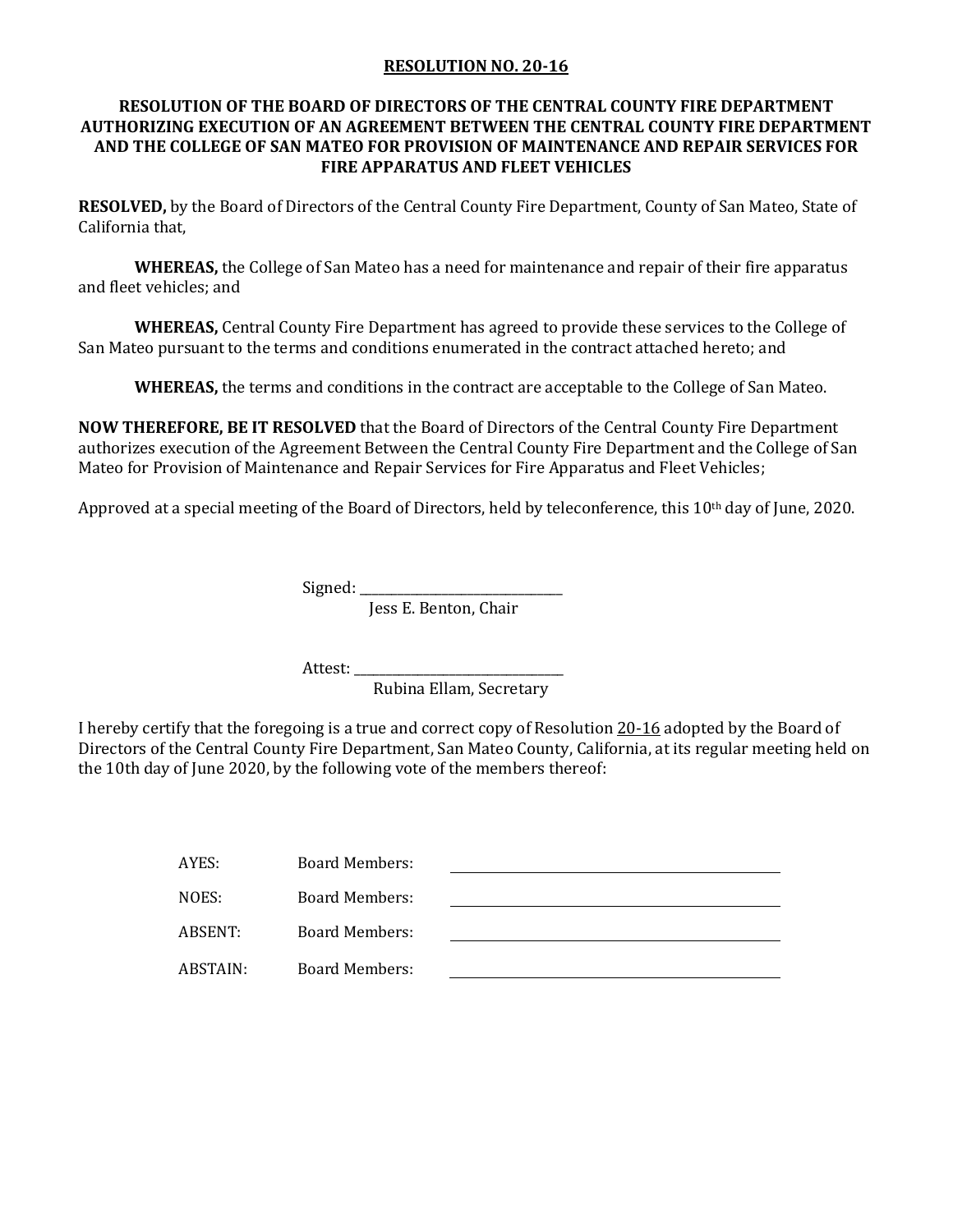### AGREEMENT BETWEEN THE CENTRAL COUNTY FIRE DEPARTMENT AND THE COLLEGE OF SAN MATEO FOR PROVISION OF MAINTENANCE AND REPAIR SERVICES FOR FIRE APPARATUS AND FLEET VEHICLES

This Agreement is entered into by and between the Central County Fire Department [hereinafter Department] and the College of San Mateo [hereinafter CSM]. Department and CSM shall be referred to collectively hereinafter as the Parties.

This Agreement is intended to allow CSM to have its vehicles serviced by Department and to establish the expectations and obligations of each Party with regard to such service.

Nothing in this Agreement is intended to modify or interfere with any agreement that each Party may have with its own employees or contractors or agents.

# A. TERM OF AGREEMENT

1. AGREEMENT TERM. The term of this Agreement will commence on the date last signed below and continue unless terminated as provided in Section A(3) below.

2. OTHER SERVICES. CSM reserves the right to have its vehicle serviced by other persons as it may deem convenient. However, any warranties, guarantees, or indemnities provided by Department under this Agreement may become null and void when a vehicle subject to such warranty, quarantee, or indemnity under this Agreement is serviced by an entity other than Department. See Section C(1) below.

3. TERMINATION. Either Party may terminate this Agreement by giving thirty (30) days' written notice to the other. Upon receipt of such notice, Department shall, unless the notice directs otherwise, discontinue all services in connection with the performance of this Agreement and shall proceed to promptly cancel all existing orders and contracts insofar as such orders or contracts are chargeable to this Agreement. As soon as practicable after receipt of notice of termination, Department shall submit a statement to CSM showing in detail the services performed under this Agreement to date of termination that have not previously been paid for by CSM, and CSM shall pay the charges shown subject to the provisions of Paragraph 2(b) of Section C below.

# B. SCOPE OF SERVICES

1. SCOPE OF SERVICES. Department shall provide all superintendence, labor, apparatus, parts, tools, and materials necessary to provide preventive maintenance, repair, and service as generally listed in Exhibit A hereto.

2. ASSIGNMENT; SUBCONTRACTING. CSM agrees and understands that there are certain vehicles and certain repair and service work that Department may find that it is either not qualified or capable of performing. When Department finds such a situation exists as to a particular vehicle that CSM has delivered to Department for service,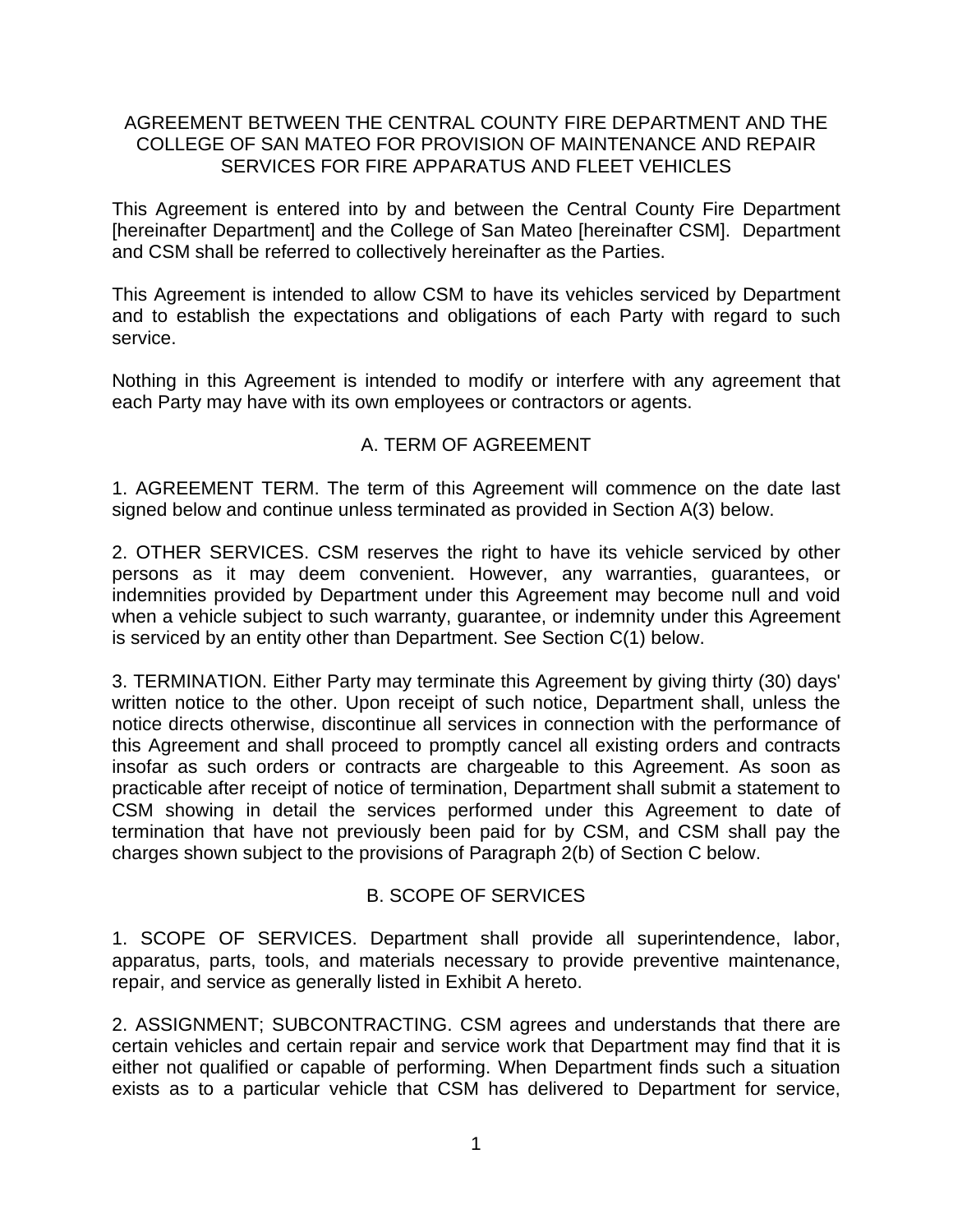Department shall notify CSM in writing of the situation and reasons therefor. Department may suggest and with CSM's concurrence, may subcontract work to qualified subcontractors for repair or maintenance. Department shall inform CSM of the warranties and guarantees offered by those subcontractors, which may differ from the warranties and guarantees offered by Department.

3. INDEPENDENT CONTRACTOR. In performing the obligations under this Agreement, Department shall act as an independent contractor solely for its own account and not as an agent, representative, or employee of CSM. No employee, agent, or representative of Department shall be considered an employee of CSM nor be eligible for any benefits, rights, or privileges available to CSM employees.

### 4. PERSONNEL.

a. EMPLOYEES. The selection, assignment, reassignment, transfer, supervision, management, and control of Department employees in performance of this Agreement shall be the sole responsibility of Department.

### b. QUALIFICATIONS.

(i) Department shall ensure that Department employees possess a valid driver's license for the type of vehicle to be operated as required by California law.

(ii) Department is responsible for maintaining qualified mechanics for performing the services offered.

5. CSM'S OBSERVATION. CSM personnel may from time to time observe Department's operations under this Agreement. However, these personnel may not interfere with Department's performance.

6. LOCATION OF MAINTENANCE AND REPAIR SERVICE. Department shall perform maintenance and repair service on all vehicles and pieces of equipment covered by this Agreement in its facilities in Department. It is not expected that Department will provide any services under this Agreement outside its jurisdictional limits.

7. VEHICLE/PIECE OF EQUIPMENT PREVENTIVE MAINTENANCE. On request, Department shall maintain vehicles and pieces of equipment to meet standards established by the original equipment manufacturer and as further amended by agreement between the parties.

8. REPAIR AND WARRANTY WORK. Department shall provide repair and warranty work on an as-requested basis. Warranty work shall be provided when repairs full into categories covered by equipment or parts warranties or in response to manufacturers' directives for corrective action.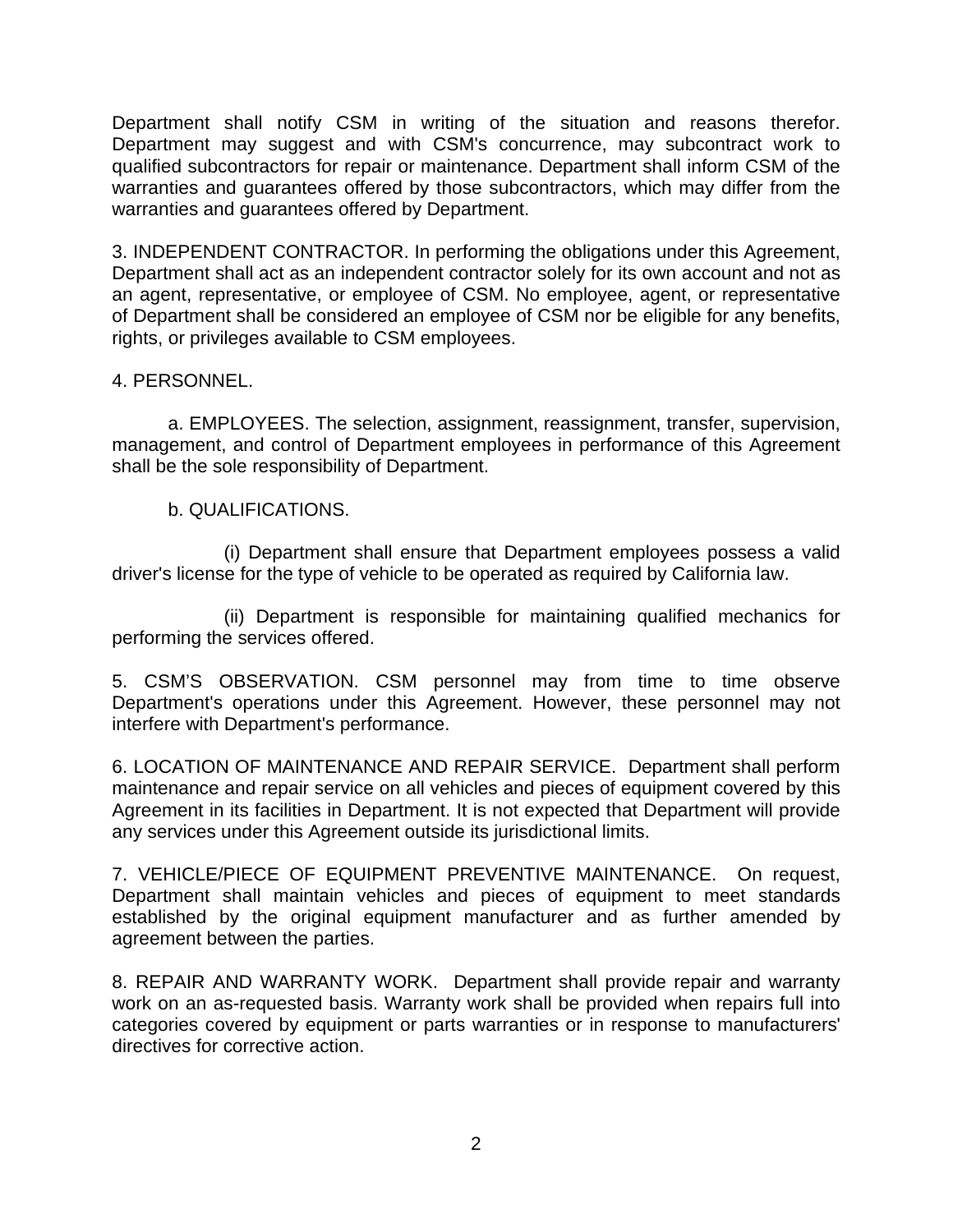All work shall be done in conformance with manufacturers' manuals. At all times, Department shall ensure that shop procedures and controls provide thorough documentation, accountability, and responsiveness.

Once the cause of a breakdown or deficiency is identified, the Department Emergency Vehicle Technician shall scope the cost of repairs and estimate the time required to affect the repair and notify CSM for authorization to proceed. Before seeking any necessary CSM approval to proceed with repairs, Department shall check for parts availability and inform CSM if there are any parts availability problems that may affect the repairs.

If parts are unavailable, CSM may authorize Department to order the necessary parts. Following CSM authorization, Department shall then schedule the initiation of repair immediately if parts are available, or as soon as ordered parts are received. Repairs shall be completed as soon as possible.

Upon completion of repairs, Department shall check and operationally test the vehicle or piece of equipment to ensure its condition and operation are satisfactory before it is released for normal use.

9. AVAILABILITY. Because this Agreement is non-exclusive, prior scheduling of maintenance and repair is generally required. Maintenance and repair services are only available from 0800 to 1700 during the day, Monday through Friday, five days a week. CSM understands and agrees that Department may not be able to provide service or repair on the timely basis that CSM requires in some instances, because of personnel shortages, equipment unavailability, or prior commitments. When these occasions arise, CSM may request Department to provide a written statement of the estimated time when the service or repair will be available. However, when these occasions arise, CSM shall not be entitled to any damages or other claims against Department, nor shall these occasions be considered defaults by Department under this Agreement.

#### 10. ADMINISTRATION.

a. MEETINGS. The Department Emergency Vehicle Technician and the designated representative of CSM shall meet on an as-needed basis to discuss concerns about particular work or vehicles.

b. MAINTENANCE MANUALS AND SHOP MANUALS. Department has many of the necessary maintenance manuals and relevant documents for performing the work under the Agreement. However, CSM shall cooperate with Department in providing any manuals or documents it may have upon request of Department.

c. DAMAGE TO VEHICLES BEING SERVICED. Department shall promptly report to CSM any instance of damage to CSM vehicles or pieces of equipment while being serviced or operated by Department personnel.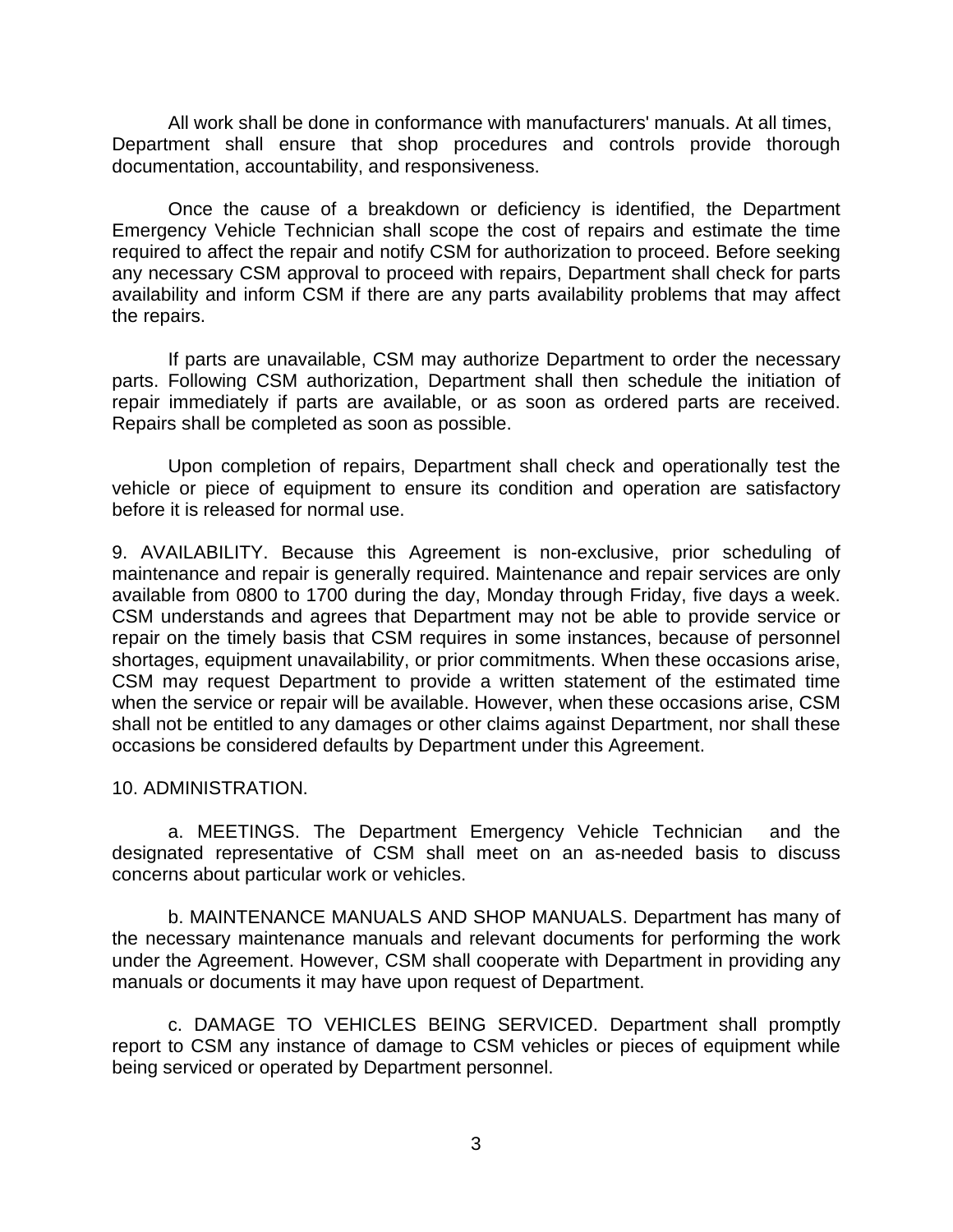d. INFORMATION MANAGEMENT. It shall be the responsibility of CSM to document any maintenance or service history regarding a particular vehicle. Department shall maintain records of its servicing and repair of vehicles and shall cooperate with CSM in providing those records in a form that is usable by CSM in its own recordkeeping systems. Because this is a non-exclusive agreement, Department shall not be responsible for providing a maintenance history or evaluation of particular vehicles except insofar as Department maintains records of the work actually performed by Department on any particular vehicle.

#### 11. INDEPENDENT REVIEW.

a. Review of malfunction. If a malfunction in a vehicle or piece of equipment indicates to CSM that Department may not have adequately performed a repair or service under this Agreement, designated representatives of Department and CSM shall meet to discuss the matter.

b. Mutually agreed upon consultant. Should CSM or Department determine that an independent consultant is appropriate to determine the cause of the malfunction, CSM or Department may obtain the services of a mutually agreed-upon consultant to determine whether Department was responsible for the occurrence of or the failure to prevent the malfunction. Payment for such a consultant shall be as follows:

(i) If the consultant determines that Department was responsible for the occurrence of or the failure to prevent the malfunction, Department shall pay the consultant's costs;

(ii) If the consultant determines that Department was not responsible for the occurrence of or the failure to prevent the malfunction, CSM shall pay the consultant's costs; and

(iii) If the consultant cannot determine responsibility or determines that both Department and CSM or one of CSM's other vendors or contractors were responsible for the occurrence of or the failure to prevent the malfunction, Department and CSM shall each pay one-half of the consultant's costs.

#### C. AGREEMENT PRICE

1. TIME AND MATERIALS. CSM agrees and understands that services under this Agreement will be provided on a time and materials basis. Upon request of CSM, Department will provide an estimate of the time and materials costs involved in a particular service or repair before beginning work, and CSM agrees that the cost of the service or repair may deviate up to ten percent (10%) above the cost estimate before additional authorization is required to complete the service.

Department guarantees the quality and quantity of its work under this Agreement. Department warrants and guarantees all maintenance and repairs that it performs on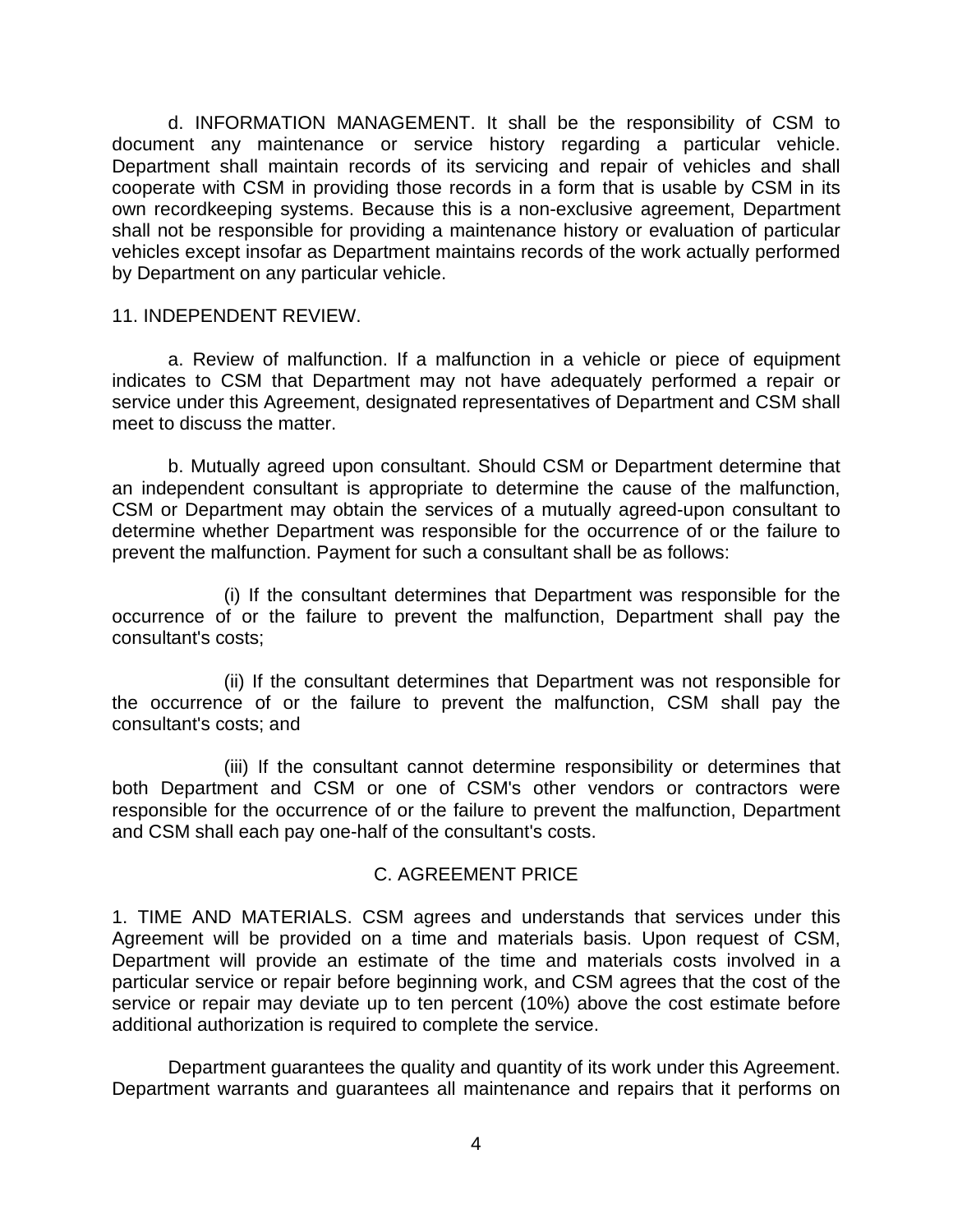vehicles and pieces of equipment. However, because this Agreement is nonexclusive, Department's guarantees and warranties cannot and do not apply if the vehicle or piece of equipment subsequently receives service from another vendor and it cannot be conclusively demonstrated that Department's service caused the defect, problem, or difficulty.

a. PARTS AND SUPPLIES. All parts and supplies shall be billed at cost.

b. LABOR RATE. For services provided pursuant to this Agreement, the Department shall charge the hourly rate authorized by its duly adopted Fee Schedule. The initial hourly rate, pursuant to the Fee Schedule, shall be One Hundred Twenty-Five (\$125.00) per hour. If this rate is adjusted, CSM shall be given written notice of the adjustment and the newly approved hourly rate shall become effective thirty (30) days after said written notice.

2. PAYMENT. Charges accruing during a given calendar month shall be paid to Department at 1399 Rollins Road, Burlingame, California 94010.

a. SUBMITTAL OF INVOICES. Department shall submit invoices on a monthly basis in arrears for actual services provided and costs incurred. Invoices shall include an itemization of parts, labor, and outside services. Invoices shall be provided within ten (10) days following the month of service to CSM at the following address: Fire Technology Department, College of San Mateo, 1700 W. Hillsdale Blvd. San Mateo, CA 94402

b. TIME OF PAYMENT. CSM shall pay invoices within thirty-five (35) days of submission. However, CSM may determine that it will pay only a portion of an invoice because of a dispute over a specified item or charge. Should CSM determine that it will not pay the entire invoice submitted, CSM shall specify in writing to Department the disputed items and the reason for the dispute no later than the thirty-fifth (35th) day after submission of the invoice. CSM shall pay the balance of the invoice that is not in dispute. However, payment of an invoice does not waive the right of CSM to later determine that an item or charge was not proper or justified and to pursue its remedies regarding such an item or charge. In the event that amounts not in dispute are not paid within thirty-five (35) days of the invoice date, interest shall be paid on these amounts at the rate of one and one-half percent (1-1/2%) per month, or such lesser rate as may be the maximum interest rate permitted by law, on the unpaid balance computed from the thirty-sixth (36th) day until the date paid.

3. AUDIT. CSM or its authorized agent shall have the right to examine all records and data of Department concerning Department's performance and cost accounting under this Agreement.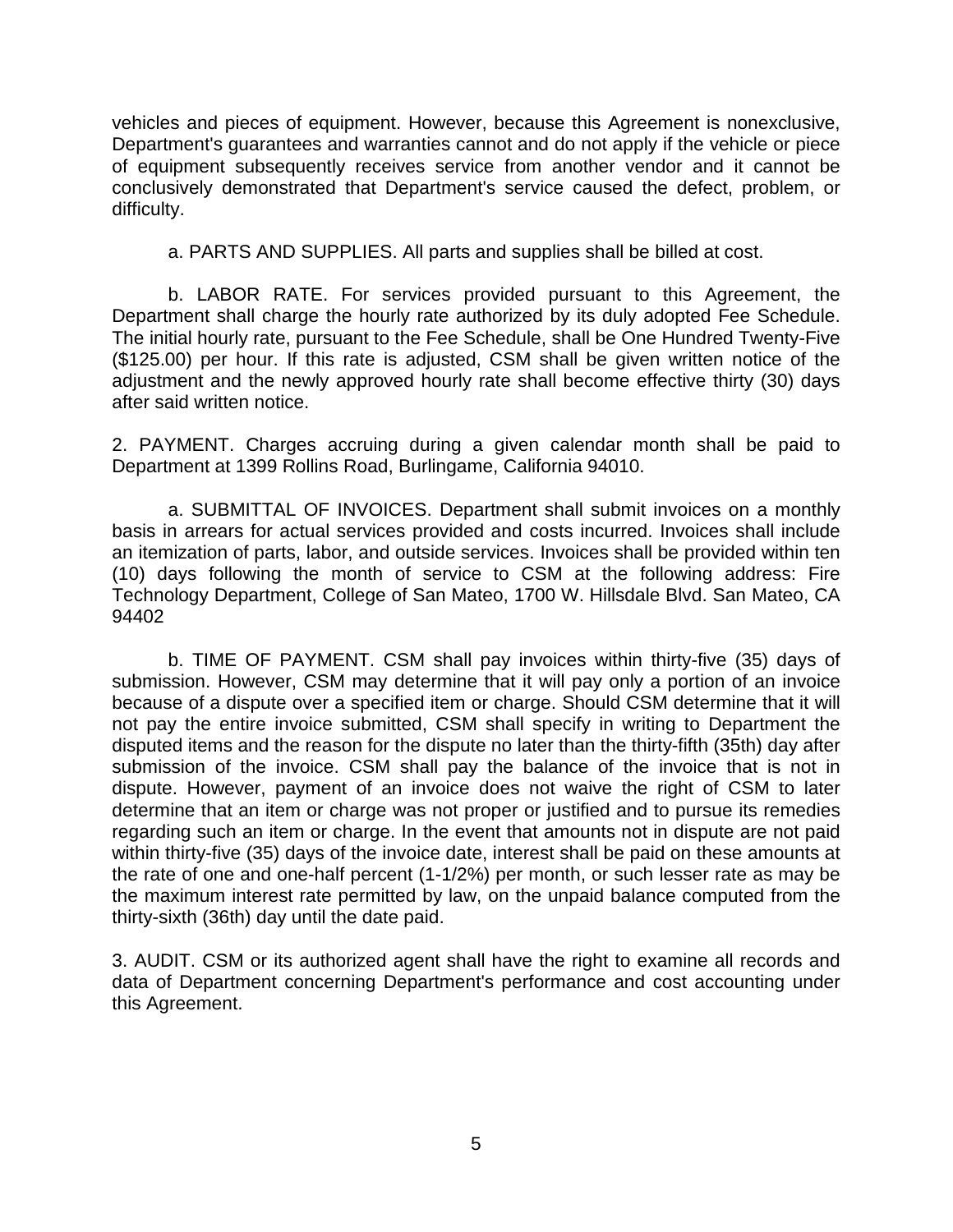#### D. INSURANCE AND INDEMNIFICATION

#### 1. INSURANCE.

a. BY DEPARTMENT. CSM understands and agrees that Department is selfinsured for almost all liability, workers' compensation, and property damage losses, including any that may be suffered because of, or related to, the services to be performed under this Agreement. Specifically, CSM agrees that Department shall not be required to, nor does Department intend to, procure, or purchase any property insurance to provide indemnity coverage on CSM vehicles to be serviced and repaired under this Agreement.

b. BY CSM. Department understands and agrees that CSM has its own insurance program for liability, workers' compensation, and property damage losses.

2. INDEMNIFICATION. The following express indemnification agreements shall apply to this Agreement:

a. Department shall indemnify and hold harmless CSM, its boards, commissions, officers, employees, and agents, both elected and appointed, from and against all claims of liability to third parties (including Department, and Department's subcontractors, employees, associates and other persons assisting Department on a paid or voluntary basis) for injury to or death of persons, or loss of or damage to property proximately caused by the sole negligence or willful misconduct arising out of the performance of maintenance or repair services per this Agreement.

However, this provision shall not apply to liability arising solely from the negligent actions or willful misconduct of CSM, its officers, agents, or employees, when delivering vehicles to Department, retrieving vehicles from Department, and subsequently operating the vehicles.

3. DEFENSE OF SUITS. Department shall defend all suits brought upon such claims for which Department is obligated to indemnify CSM as stated in paragraph 2 above and pay all costs and expenses incidental thereto. CSM shall have the right, at its own expense, to participate in the defense of any suit, without relieving Department of any obligation hereunder.

4. NOTICE OF CLAIMS AND LITIGATION. CSM shall give Department prompt notice in writing of the institution of any suit or proceeding by filing a claim in the form required by Department and permit Department to defend same, and shall give all needed information to which CSM has access or possession to do so. Department shall similarly give CSM immediate notice of any suit or action filed or prompt notice of any claim arising out of the performance of the Agreement. Department shall promptly furnish CSM with copies of all pertinent papers received by Department regarding such a claim or lawsuit.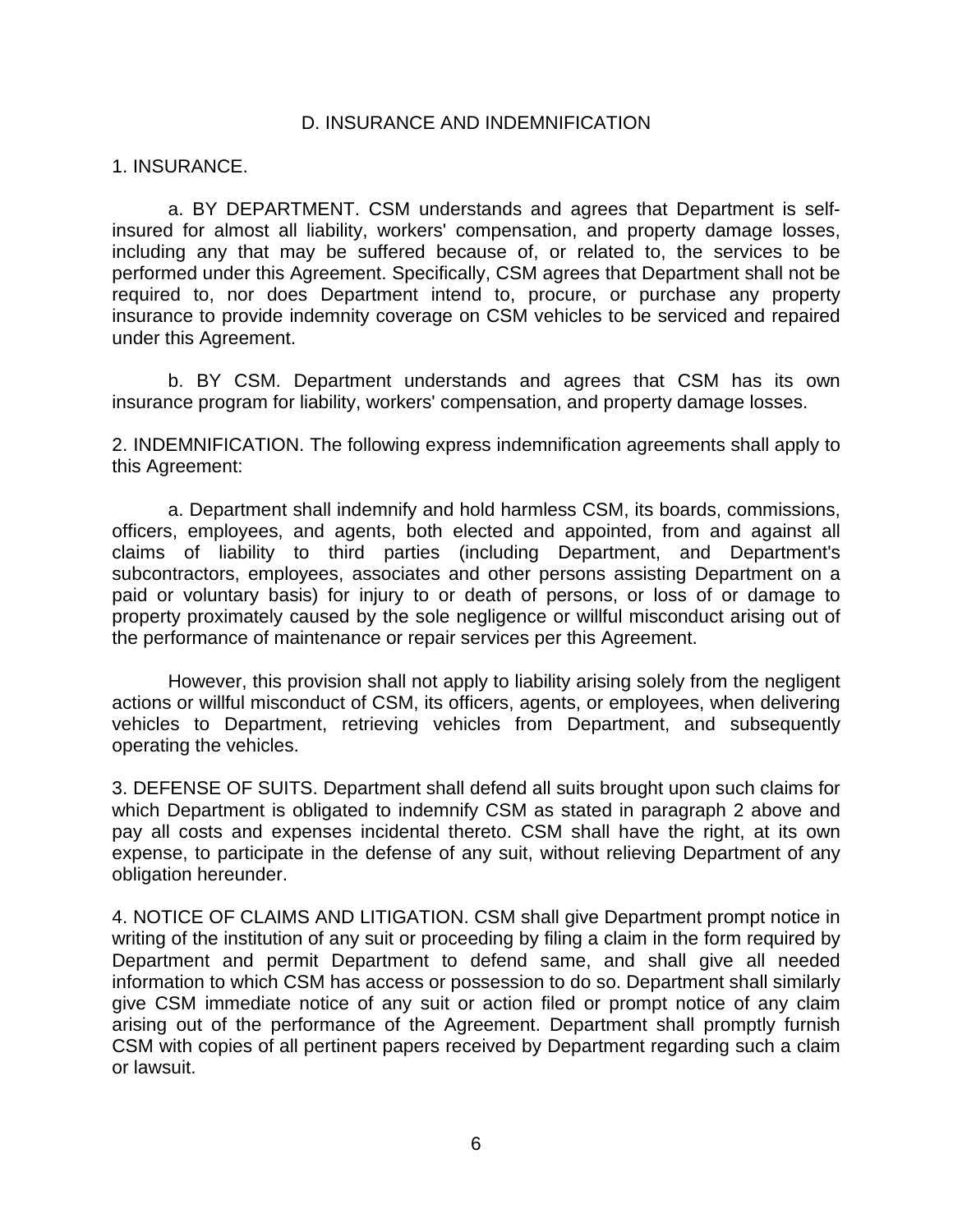### E. GENERAL PROVISIONS

1. APPLICABLE LAWS. The venue for any disputes pursuant to this Agreement shall be San Mateo County, California. Attorney fees in an amount not exceeding \$85 per hour per attorney, and in total amount not exceeding \$5,000, shall be recoverable as costs (by the filing of a cost bill) by the prevailing party in any action or actions to enforce the provisions of this Agreement. The above \$5,000 limit is the total of attorney fees recoverable whether in the trial court, appellate court, or otherwise, and regardless of the number of attorneys, trials, appeals, or actions. It is the intent of this Agreement that neither Party shall have to pay the other more than \$5,000 for attorney fees arising out of an action, or actions, to enforce the provisions of this Agreement.

2. NOTICES. All notices required or permitted hereunder shall be in writing (unless another medium is expressly authorized herein) and will be deemed delivered upon the earlier of the following: (1) the day when actually received or (2) the third (3rd) business day following deposit in a United States Postal Service post office or receptacle with proper postage affixed (certified mail, return receipt requested) and addressed to the respective other Party as follows:

| <b>Fire Technology Department</b> |
|-----------------------------------|
| College of San Mateo              |
| 1700 W. Hillsdale Blvd.           |
| San Mateo, CA 94402               |
|                                   |

To Department: Fire Chief Central County Fire Department 1399 Rollins Road Burlingame, CA 94010

3. MERGER; ENTIRE AGREEMENT; AUTHORITY. This Agreement contains the entire and integrated agreement between CSM and Department and supersedes all prior negotiations, representations, and agreements, whether written or oral, unless otherwise expressly provided in this Agreement.

4. SURVIVAL. Notwithstanding CSM's acceptance of services and payment of any charges or purchase price therefor, and notwithstanding the expiration of the Agreement Term, Department shall remain obligated to CSM under all provisions of this Agreement which expressly or by their nature extend beyond and survive such acceptance and payment.

5. FORCE MAJEURE. Timely performance by both parties is essential to this Agreement. However, neither CSM nor Department shall be liable for delays in performing its obligations to the extent it is impossible to perform its obligations due to an act of God, including but not limited to, flood, earthquake or other catastrophic event, war, insurrection, or riot, provided that no time extension because of Force Majeure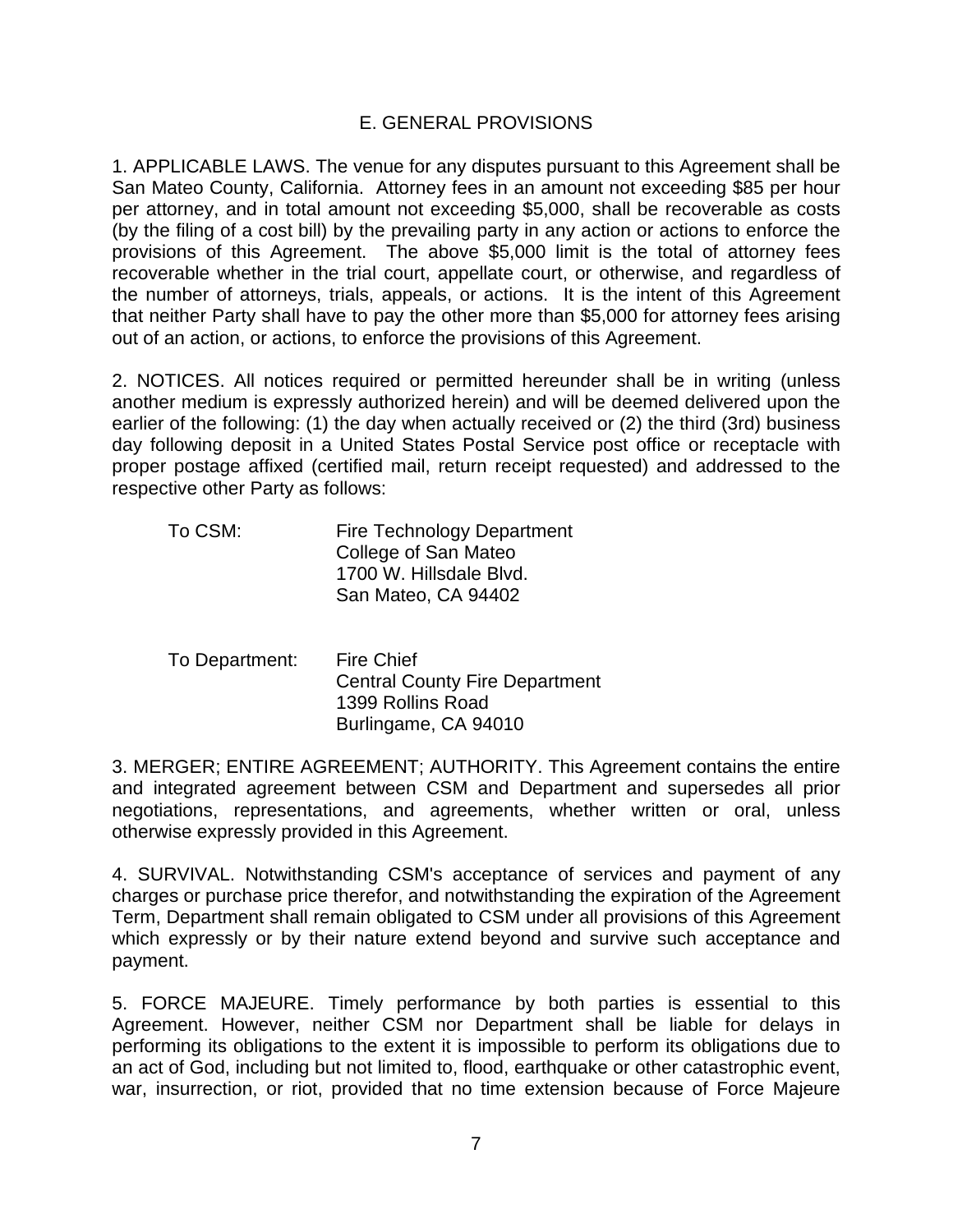shall ever be allowed unless: (a) promptly upon the occurrence of a Force Majeure, the Party whose performance is delayed thereby shall provide the other Party with written notice of the cause and extent thereof as well as request for a time extension equal to the estimated duration thereof; and (b) within seven (7) calendar days of the cessation of the Force Majeure, the Party whose performance was delayed shall provide the other Party with written notice of the actual delay incurred, upon receipt of which the time of the delayed performance shall be extended for the time actually lost by reason of the Force Majeure,

6. NON-WAIVER. Failure of either Party to insist upon strict performance of any of the terms and conditions hereof, or failure or delay to exercise any rights or remedies provided herein or by law, or failure of either Party to notify the other properly in the event of default shall not release the other Party from any of the obligations of this Agreement, and shall not be deemed a waiver of any right of the parties to insist upon strict performance hereof or any of its rights or remedies as to prior or subsequent default hereunder.

7. REMEDIES CUMULATIVE. The rights and remedies contained in this Agreement shall not be exclusive but shall be cumulative of all rights and remedies now or hereafter existing whether by statute, at law, or in equity; provided, however, neither Party may terminate its duties under this Agreement except in accordance with the provisions hereof.

8. AMENDMENTS OR MODIFICATIONS. No amendments or modifications of any kind to this Agreement shall have any effect or be binding on either Party unless the modification or amendment is in writing signed by both parties.

This Agreement is entered into on the date first written above.

DEPARTMENT

| Name/Title: ___________________     | Name/Title: ____________________ |
|-------------------------------------|----------------------------------|
| Date: _____________________________ |                                  |
| <b>APPROVED AS TO FORM</b>          | APPROVED AS TO FORM              |
| By: ______________________________  |                                  |
|                                     |                                  |
| ATTEST:                             | ATTEST:                          |
|                                     |                                  |
|                                     |                                  |